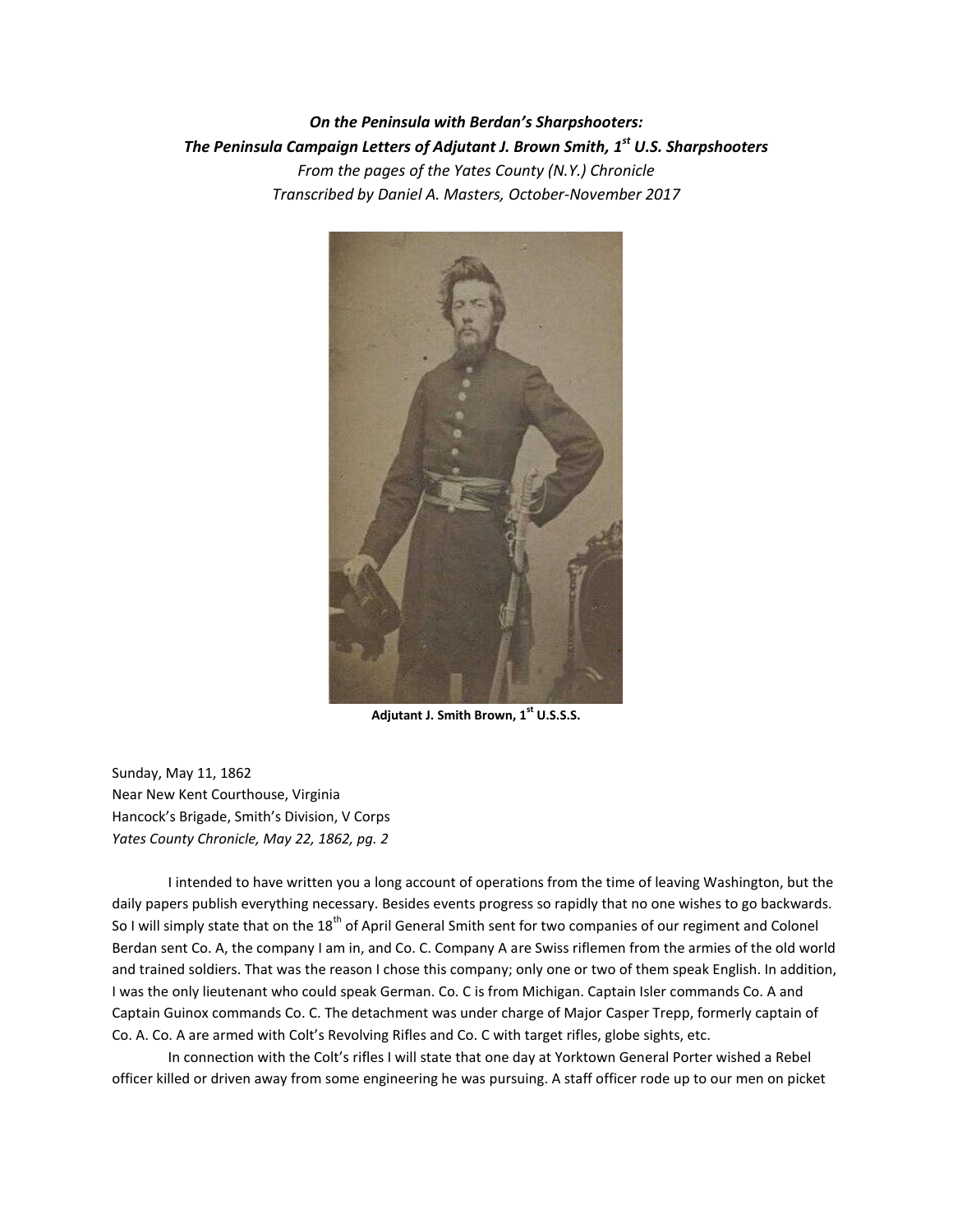and pointed out the man. Corporal Bunker of Vermont killed him on the fourth shot- the first three being too low, distance 1,400 yards.

We were on picket at the dam near Lee's Mills when the Vermonters were led across. There we were only 200 yards from the enemy's rifle pit- and they had two or three as good marksmen as any of us- one, the best, was an amateur and had a darkey load for him. He killed one of our best men by shooting through and aperture 3 inches in diameter. We had four holes through the top of a rifle pit and he would shoot through the first time, the second time, the third and fourth. Then do it again and keep doing it. He was so well protected we could not reach him. After two days I got tired of that and as I run one or two narrow chances myself I went to Captain (Thaddeus P.) Mott (3<sup>rd</sup> New York Battery) and pointed out the rifleman's stronghold. He sighted his gun, fired, and a six inch shell exploded in his pit; sand bags, timber, gun, and man were only a mass of ruins. It was hardly fair perhaps. They forced the Negroes to load their cannon, and we shot them if they did. So the poor darkies had a hard time rather.

Let no one pity these darkies. They work willingly when their lives are not in danger. I myself saw seven Negro soldiers cutting up a wounded Union soldier. (I am happy to be able to state that these gentlemen will not have a great deal of time in this world to enjoy that pleasant occupation. They are now in the region of that wholesale dealer in brimstone immortalized by Milton.) Passing by all our adventures, scouting, and picketing, I come up to Sunday morning May  $4<sup>th</sup>$ . I went on picket before daylight; everything was unusually still; I saw no signs and could not understand it. At 5 o'clock, the captain of the picket (from the  $5<sup>th</sup>$  Wisconsin) started to reconnoiter, keeping on till he arrived in the Rebel works. They were silent as the grave. In an hour, our brigade (Hancock's) was in full pursuit and here begins the advance on Richmond.

Upon crossing the dam, the first thing we saw were bodies of our soldiers drowned in the fight of April  $16<sup>th</sup>$  now become visible as the water was let out. The next thing I saw was a bowie knife, the handle of which was made of a man's wrist bone. Torpedoes were placed in the road; we dug up seven; one exploded and killed one man and wounded nine. McClellan made our prisoners dig up the rest. Steadily we pressed on after the enemy taking no rest. We had no food; no time could be lost to cook rations. It was very warm and we were marched almost double quick. But no one cared; we were really on the road to Richmond and the enemy only seven miles ahead. In the afternoon our cavalry charged the Rebel rear guard, but were drawn within range of a masked battery and we lost in killed and wounded more than 50. I know these figures are correct, the New York papers to the contrary notwithstanding. The papers never tell our real losses.

We halted in time of battle and lay down to sleep in a large wheat field tired and hungry to sleep as best we might awaiting the morrow and the coming battle. At 2 A.M. it began to rain hard. At daylight we were formed and slowly advanced to the Battle of Williamsburg. Of this battle I shall only say a little, as I saw the reporters have 100 pages of manuscript. I will say a word about Hancock's brigade though as the 33<sup>rd</sup> were with it that day and our detachment. We had 155 of our riflemen out- Captain Guinox commanded the Michigan boys and Captain Isler the Swiss riflemen. A heavy rain was falling and a mist covered the battlefield like a cloud. The men were hungry and tired but now forgot all their troubles. The battleground was a beautiful wheat field about two miles long and 200 rods wide. Numerous forts were scattered along, the one on our left being the target- it was Fort Magruder. They had not mounted their heavy guns else we would have had a terrible struggle. Behind Fort Magruder a series of works reached to Williamsburg, one protecting the other.

We lay on our arms in the cold rain till 4:30 P.M. before the raging tide of battle surged toward us. The Sharpshooters were in the edge of the woods on the left of Hancock's brigade, and the 5<sup>th</sup> Wisconsin on the extreme right, forming a wall across the narrow valley. The wheat high and we were cold and wet, shaking as if we had the ague. I saw William Long riding about the battlefield but not order came for us. We began to fear we would take no part when suddenly from the woods on our right came out the Rebels advancing in lines parallel with ours. Their colonel headed them waving his sword right gallantly, but in a minute he fell dead. A word now as to our situation. General Hooker was on our left and there the battle began in the morning. We were 900 yards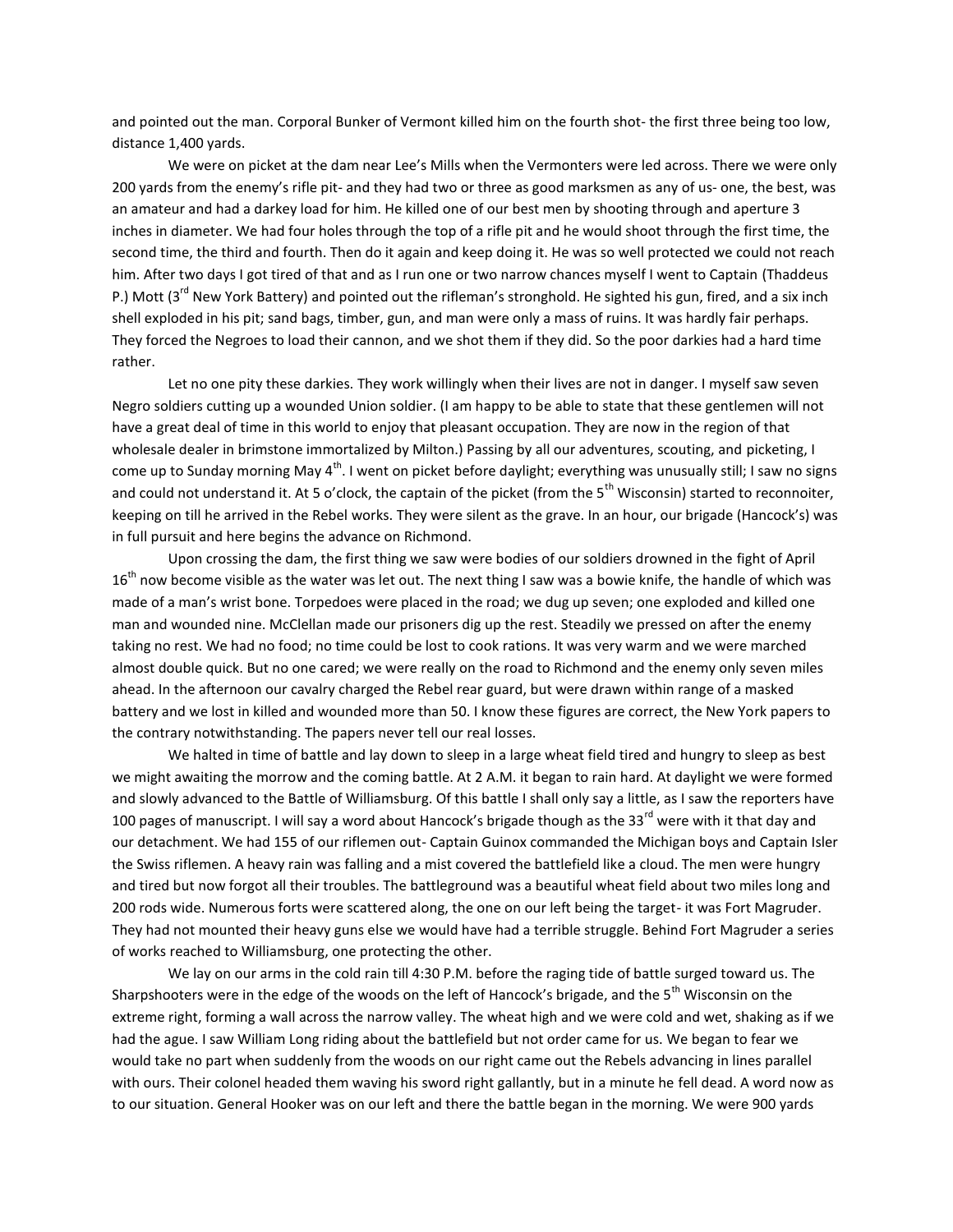from the enemy's left, with the two deserted forts behind us. The artillery played over us, so we lay down in the grass and mud, thereby being benumbed with the inaction.

The enemy advanced at double quick at 4:30 from the woods on our right, the 5<sup>th</sup> North Carolina of General Early's brigade leading about 100 yards distance and parallel to Co. G's ( $5^{th}$  Wisconsin) skirmishers, by whom they were received in the most gallant manner. Captain Bugh managed admirably. He had passed by a few rods when he fell mortally wounded. He is from Berlin, Wisconsin. He remained on the field till night as the enemy pressed too hard for us to recover him. The Rebel soldiers attempted to bayonet him, but he fought with his sword. Luckily a Rebel major approached and drove away his men. That major was killed a few minutes afterwards.

The enemy charged in splendid style. I never saw a finer sight. Three times advanced yelling like demons crying out 'Bull Run' 'Ball's Bluff' Eight rods in front of us was a rail fence. Only one man, a captain, crossed it. He fell dead. All that were left of the 5<sup>th</sup> North Carolina, 23<sup>rd</sup> North Carolina, and 24<sup>th</sup> Virginia were taken prisoner, many by the 33<sup>rd</sup> New York reserve. General Hancock was ordered to retreat, but held his ground and to that alone we owe the day. Our Sharpshooters were rather between both on the left and did good service. Of the three regiments named above, only 140 were left and these prisoners. The next morning I visited the battlefield. I never before had seen death in such a shape. In one place I counted 75 dead; in another 46; the eyes open, staring horribly; hands clenched, body convulsed by the last strong agony, tongues protruding, yet some lay quietly as if sleeping. It was an awful sight. In one pile lay 300 dead Rebels; one Rebel and one Union soldier lay together each impaled on the others' bayonet.

Tuesday was clear and beautiful. In a barn we found 106 wounded Rebels. Two Rebel surgeons remained with them. It was a horrible place. Fourteen legs lay in one pile. All day Tuesday we were burying the dead. Our loss in killed, wounded, and missing was 2,000; the Rebels lost about 2,500. It was obstinately contested and dearly won. All day Tuesday we got nothing to ear and lay down on the hard ground tired and hungry. Since Sunday morning I had not tasted a mouthful. It was bright moonlight and the bands were playing 'Auld Lang Syne.' That beautiful tune awakened memories of the Auld Lang Syne when Virginians were loyal as well as brave- when this beautiful state furnished men who stood shoulder to shoulder with the patriots of 1776. The repeal of the law of primogeniture was just, but American never again will see such scenes of social grandeur. It is hard to believe that these dirty prisoners are the descendants of the Virginia chivalry.

All around were graves of friend and foe. The game for them was played out. The balance struck. The squirrel may gambol in the boughs above and the partridge whistle in the long grass beneath. They are where the wicked cease from troubling and the weary are at rest. Wednesday morning I was nearly starved. I had eaten nothing since Sunday morning save six crackers my servant George went seven miles and bought for 50 cents from a sutler. Bread was 50 cents per load and a wagon load was sold at that price in five minutes. While wandering wearily along I met William Long who gave me breakfast. I never enjoyed a meal so before in the world. Towards night I got some provisions enough to last till Thursday noon. Thursday we received marching orders and Friday morning at 3 A.M. without any breakfast we again started for Richmond. We are bound to go to Richmond anyway.

An army on a march is a grand spectacle; enough to excite enthusiasm in the dullest, and rouse the passions of any beholder. Miles and miles of gleaming bayonets and dark masses of men, far away as the eye could reach. All the old stories were here vividly reproduced. No pen could do the scene justice. The country was beautiful, a good deal like a travel from Penn Yan to Rochester and we were marching with the same interest a Southern army would feel in marching through New York State. But I began seriously to calculate how long I could march on hard bread alone, half-starved already. The Germans say 'Happiness is well grounded hope.' I had no hope; we were marching away from provisions. All day I had bread enough but only bread. We encamped at night in James City town. I cannot more precisely indicate the locality. I lay down tired and hungry and would have given a dollar a pint for coffee. Coffee is as necessary for soldiers as everything else beside. Saturday May 10<sup>th</sup> we were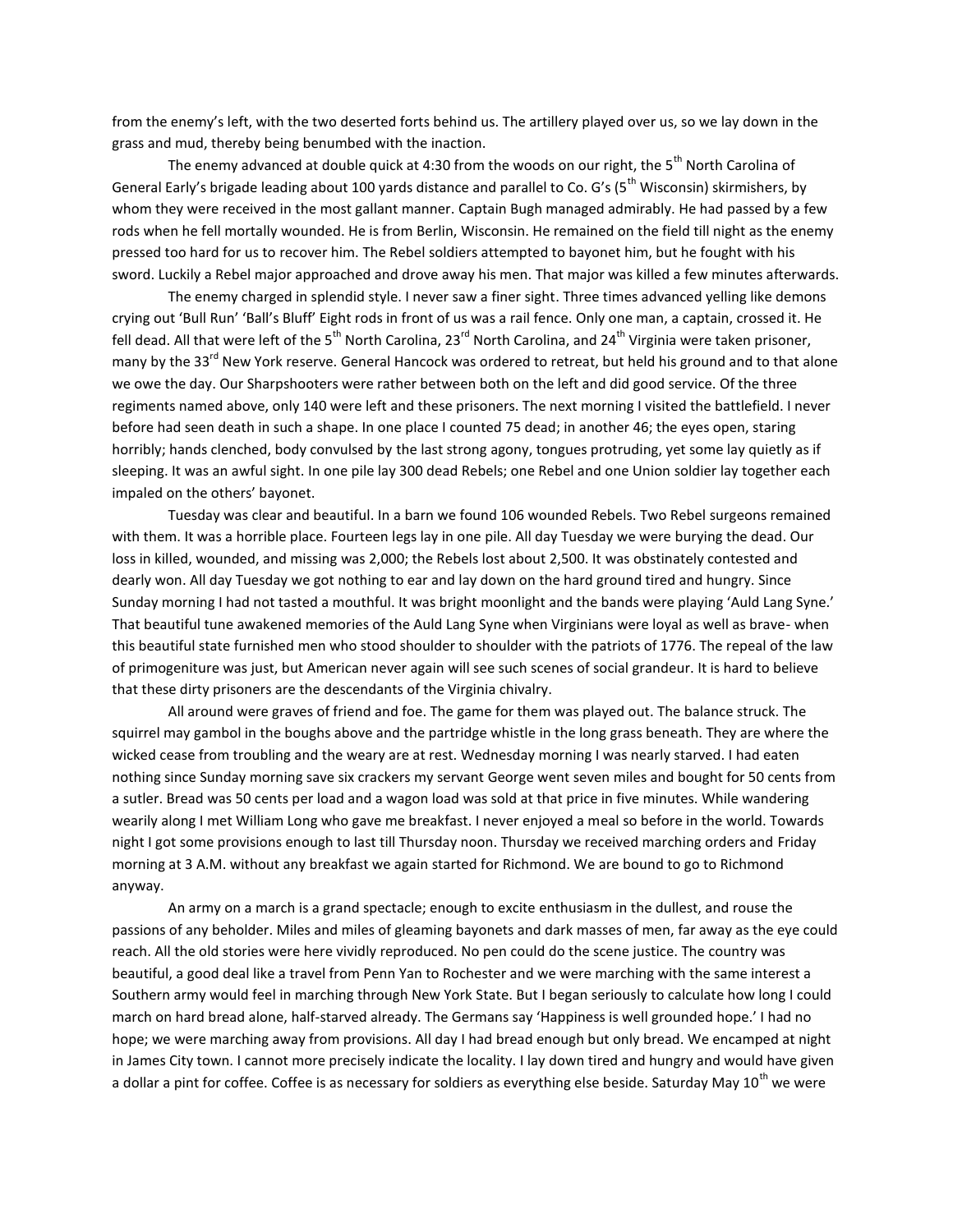off at 3:30 A.M. without any breakfast and marched to near new Kent Courthouse 33 miles from Richmond. Very hot and dusty-all day no food only bread. This bread is only flour and water baked.

Friday morning I stopped to visit the old Custis place. It was a ruin. The marble tombs of Daniel Parke Custis and family were defaced and broken. It was here, if I mistake not, George Washington did his courting. Major Larrabee of the 5<sup>th</sup> Wisconsin copied the inscriptions and gave it to the reporters. The place, the scene before me, an army against an army, all descendants of George Washington's own men. It was suggestive. Sunday morning I concluded I could go little farther without more than bread. The other brigades had short rations but that was something. Yesterday, I got a little piece of beef from Captain Root of Co. I, 33<sup>rd</sup> New York so I was not quite dead. As we belonged to no brigade they would give us nothing. The major told General Smith we could go no farther. The whole army halted and sent for food. Lieutenant Colonel Emery and Major Larabee of the 5<sup>th</sup> Wisconsin invited me to breakfast with them. I am firmly convinced that this is all that saved my life as I was beginning to feel as the cow did when the locomotive knocked her off the track-discouraged.

As soon as the teams started for provisions I sat down to write to you. As to the future we only know that we are going to Richmond and no earthly power can prevent us. A week ago last Sunday I was promoted to be staff officer on General Charles S. Hamilton's staff. He commands Heintzelman's old division.<sup>1</sup> But McClellan refused to let me leave my regiment because I belonged to Porter's division; consequently my confidence in the general is impaired. That is as good a reason as many of his enemies have for traducing him. Just wait. Before this letter sees the light of your columns, Richmond will be ours.

Pamunkey River, Cumberland Landing, Virginia May 14, 1862, 9 A.M. *Yates County Chronicle, May 29, 1862, pg. 1*

Monday morning Co. A marched over to Porter's Division 12 miles and exchanged their Colt's Revolving Rifles for Sharps' improved target rifles- double triggers with globe sights- the finest gun ever made in the world. I saw all the Yates County boys- all well. I have had a chance to buy a small ham from a sutler from Geneva, New York who, as a great favor, let me have it for \$5. The first meat I had had in a week with one exception. We started back but when we had gone 8 miles were ordered by McClellan to return to our regiment. This we were very sorry to see as we were held in high esteem in General Smith's division and were ahead. General Porter's division is always behind. So we turned into a field and without any overcoats or blankets, for we had not calculated on being gone all night, lay down to sleep, supperless and cold.

Tuesday morning we awoke chilled and wet with the heavy dews of this country and prepared to march but we found that Porter's division was coming, so we waited and fell in, marching all day again with nothing to eat. At sundown we came to Cumberland Landing; here the road ran along a ridge and descended in a plain. As we came over the hill, the most beautiful sight I ever have seen in Virginia yet met my view. Fancy yourself on an eminence looking over a broad valley. Far away were the blue hills around Richmond and the fine rolling country for miles visible and the beautiful river with its wooded banks running through, bearing on its bosom the old familiar New York boats and the dark, grim gun boats. The plain for miles was covered with a vast army. Thousands of acres of horses, artillery, battalions, tents, wagons, and all the paraphernalia of war were before me, in one view, reminding one of the old stories of Xerxes and Philip. There is an undercurrent as it were in war, a march, that is never to be. It requires too much detail and more facility of description than most men have- no mere words can convey any idea of a grand army at rest or in motion. It must be seen and felt.

Tuesday night we again lay down to sleep, tired and hungry, no amount of hard bread can satisfy a man's hunger. It does not fill up. I offered a sutler 80 cents for a pint cup full of butter but he refused. Cheese is at 40

 $\frac{1}{1}$  Hamilton's command was the 3<sup>rd</sup> Division of the III Corps.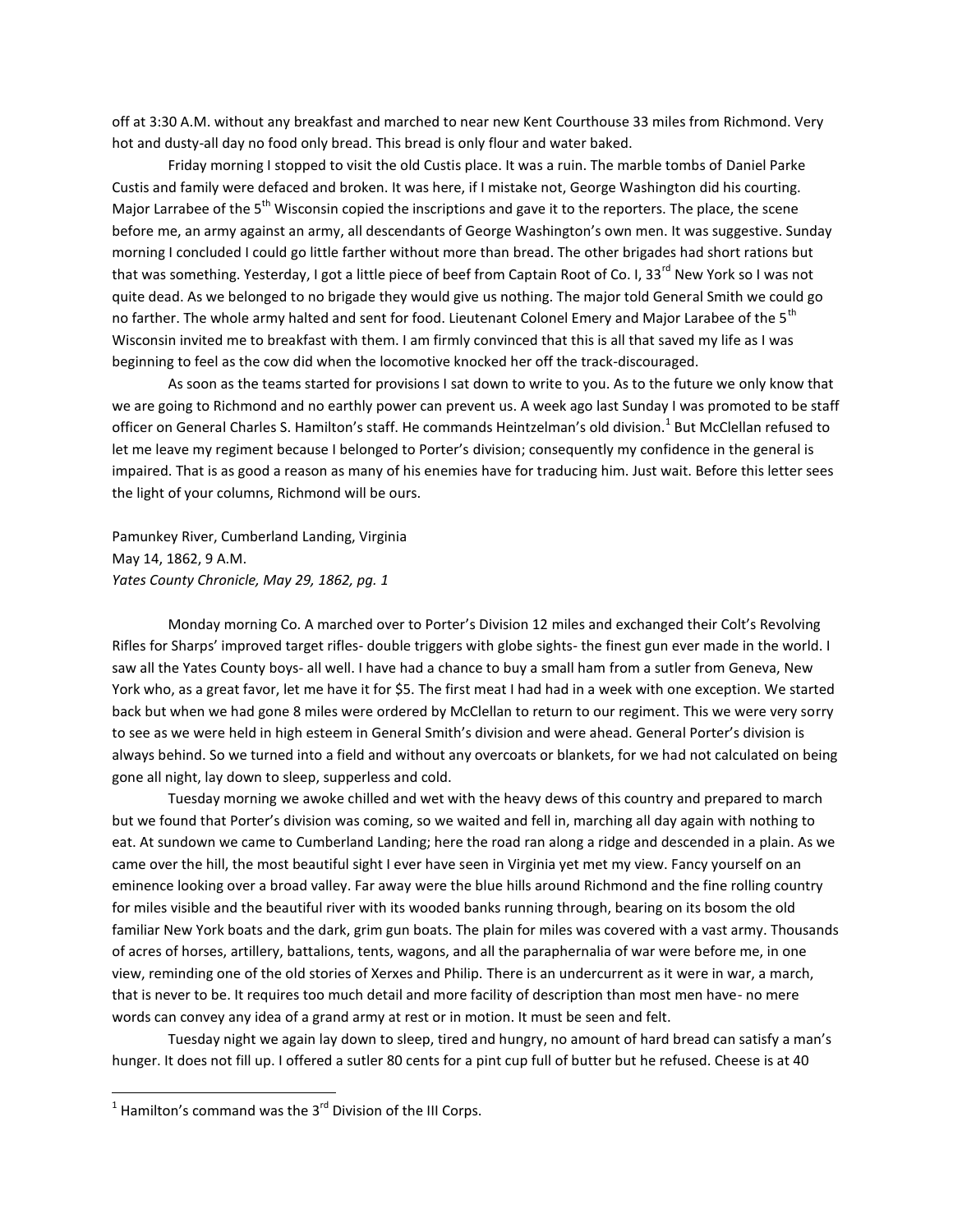cents per lbs, eggs 5 cents; bread 50 cents for a small loaf, ham at \$3-5 and little to be had. Pies are 25 cents each for small ones. I tried mince and ate 12 shillings worth but not like mince, baked a month ago. You would be astonished at out appetites when we get a chance to eat-one eats as much at once as an ordinary family would have on a supper table.

The officers carry no guns save a few who have private rifles- an officer carried his sword, a revolver, his blankets, a haversack, canteen, etc., which makes a pretty good load. Revolvers are very plenty and very useless; not one in a thousand are ever used. Many people refuse to take our treasury notes and openly argue their side. It looks curious; fancy us doing that in Davis' army. They crowd up to hear our splendid bands and to see the great army wind its way silently along toward their vaunted strongholds. The route of our army is marked by clothing. It is so hot that the soldiers throw away overcoats, blankets, knapsacks, everything they can. They will suffer when it comes on for to rain.

I will describe as near as I can, in detail, one day's march as soon as I have time and one day is about like another where we have no fighting. The farm we are encamped on is a Mr. Tuller's. He is Union; his wife owns the property, a violent secessionist. Our right is lying on a blackberry patch of several acres, all in bloom. It is a very pretty place. The darkies of this country could all follow us but don't seem to care much. They are too lazy. Those we have ran away from the Rebel army because they had to work. Those remaining on the plantations are better off far than those who have run away north to starve and be kicked around. Six of them here do not do the proper day's work of one man. A curse to the soil and owner. They have done all the work for the Rebels and should do ours. Fully one quarter of our army is doing work Negroes should do and easily could do. The regular infantry regiments do not average 500 men for fighting. So much work to be done; roads to be built, bridges ditto, teams driven (we have more than 20,000 wagons here; Smith's division had 16,000 wagons following, and nothing is carried but what is absolutely necessary-mostly provisions) trenches are to be dug, and every variety of work a man can imagine. The most of which Negroes can easily do.

10 A.M. - the right was just ordered to fall in for a fight but the order was countermanded. A heavy rain has set in and it is very cheerless and uncomfortable. If we were going ahead we could well endure anything, but as usual, this division is behind. An article in your paper was shown me a few moments ago that contains an error; however it is apparent that the typos committed it. Instead of being behind that tree two hours it was not two minutes. It was too warm a place. I do not know where you got that information for I never write much of myself. As it is alluded to, I will tell the whole story as it was a curious episode. Soon after we reached Yorktown, we discovered that the Rebels had sharpshooters also and I will give them credit of having as good shots as I ever saw and some better than I want to see again. When we went to General Smith's division, we found the pickets only about 10 rods apart in a dense swamp. They kept firing at each other all day, but no one was ever shot. I have as good eyes as anyone and I could not see any Rebels. They fancied they saw lots of them. Co. A's ground was on the left of the dam when the Vermonters made their fruitless charge; on our right was an apple orchard, on our left woods; we were in the edge of the woods. The Rebel rifle pit could be plainly seen diagonally across on the right, but we could not see straight across at all. We could not see five rods out in the orchard, even two picket posts. The first was a tee, with rails at that time only piled up loosely about 18 inches from the ground. The second, farther out, had rails piled up four feet.

The day before, a flag of truce was sent over to have firing suspended so as to allow them to pick up their dead, who were lying outside their works and to pick up our dead Vermont boys. It was agreed to. They would not let us come across the dam, but sent us the bodies. We recovered in one place four horse wagon loads of Vermont men. I counted the steps of the officer returning so as to approximate the distance and sight our rifles for it rained so much we could not see our balls strike. It was 185 steps from our lines to his first works. It was also agreed to raise a flag of truce at 10 A.M. the next day and stop firing. At the time we suspended in good faith, and a Rebel officer came out with some 8 or 10 men, one of them bearing a white flag. He did not hold it up exactly, yet I supposed all right and stepped out to post No. 1. They fired, the balls going about two feet over me, and I jumped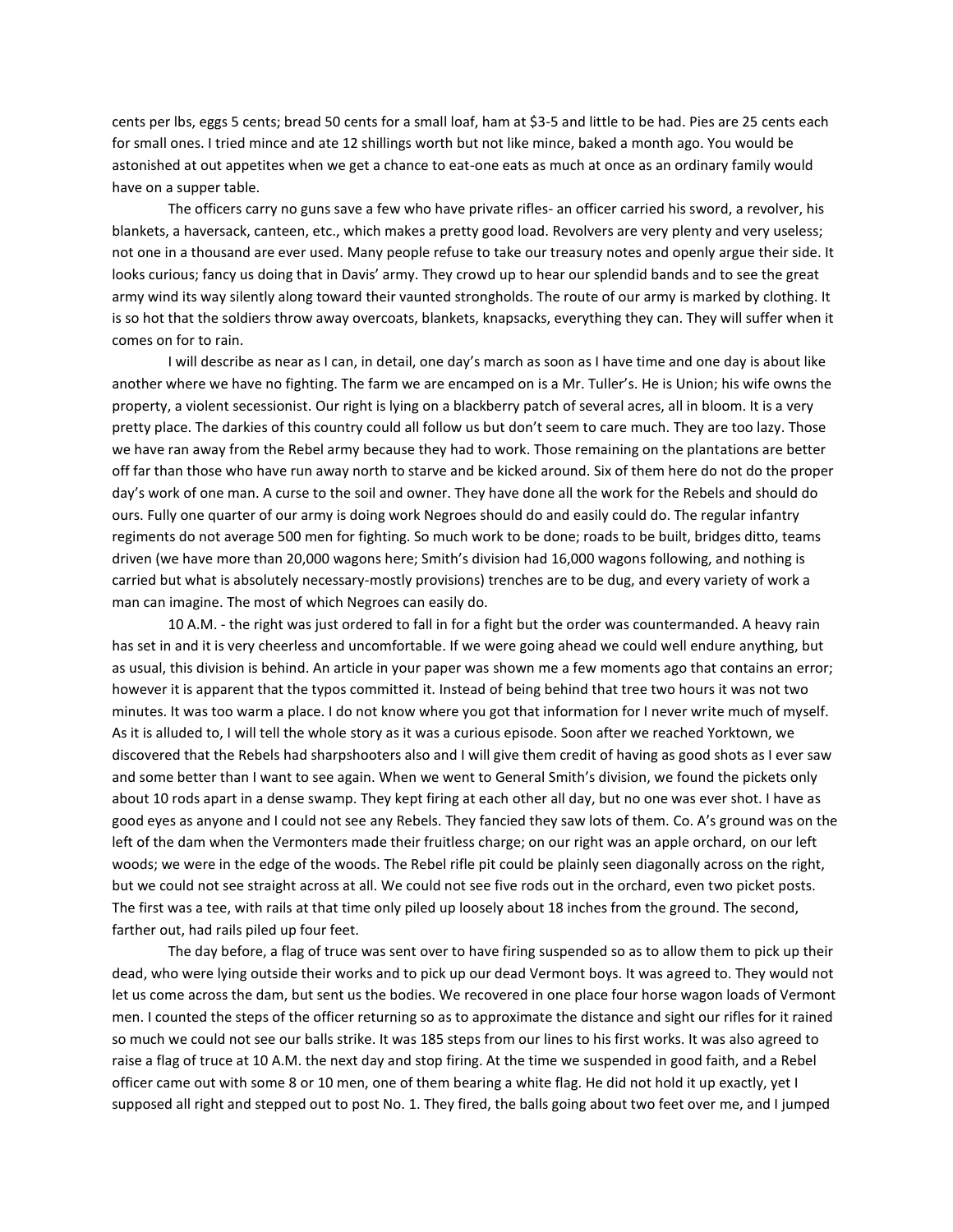behind this tree and all fired. Seven balls hit the tree. I dropped on the ground. Two of our men lay there- Schortan and Welcher. The Rebels then fired at us and every ball came straight to one place-all struck within a ten inch ring. Some came through three oak rails and three passed through Welcher's overcoat. Soon all ceased firing but one and I quickly became satisfied that I had no ordinary man to deal with. Schortran tried to look out. A ball passed within an inch of his head and he ducked double quick. This sharpshooter kept us still half a day. We could do nothing- for trees are no cover against rifle pits. That night I dig a rifle pit and just at daylight this same gun sent a ball that flattened the corner of my cap down on my head. I dropped to avoid a second. He yelled out, but I answered so that he would not mark down any more Yankees than he was entitled to.

Lieutenant Faulstich went into his rifle pit that morning with eight men. The pit was 26 feet long and four holes in, each three inches in diameter to shoot from. It was below the Rebel as his pit was on an elevation. He had a set behind the works and was protected by timber and sand bags and was perfectly safe as far as rifle balls were concerned. He shot into hole No. 1, then hole No.2, then 3, then 4, then did it again, this time killing Sergeant Saver, one of our best men. In short, not a man could look out of a hole nor fire. This showed me that he had a telescope rifle and could see whence his balls struck. Those balls went through a bank 33 inches thick and buried themselves in the ground beyond so deep we could not find them. The remainder of the story I told in my first. He shot leisurely, having a Negro load his gun so that he would not get tired. He seemed to be an amateur. Captain Mott threw a shell exactly into his place. That night we sent to our regiment and got four telescopic rifles but his gun has never been fired since. Requiescat in pace.

Narrow escapes are of no account, they are so common. We are all, when on duty, liable to instant death. I saw a ball strike an oak sapling not an inch thick and glance square in front of Major Larrabee's face. His nose was within three inches of the tree. He winked. Excuse this long digression. You might inquire if one feels afraid when about to face an enemy's fire? I know not what others may say but I confess I do. I regard a shell as a thing one should entertain a wholesome dread of. Only a brute can hear the bullets whistling around and men dead and dying without fear. But understand me. I do not wish this fear to lead a man to shirk his duty. Knowing, conscious of his danger, fearing death, yet the brave man presses on. Napoleon saw a man marching by to charge a battery turn pale. He said, "That is a brave man. He knows his danger but he does not terror." The worst time is just before the first gun is fired. As soon as the battle begins, men grow regardless, except the inevitable skulkers who are found in every regiment.

The Pamunkey River is a very pretty stream. Vessels drawing 15 feet are up here and beyond. When we move, I know not; probably tomorrow morning as three days' rations have been ordered and two more days to be taken, so in five days we may be in Richmond. One hundred fifty thousand men are reported ahead. They swear that w or they must go under in utter ruin. Well, the opinion here is, as far as I can learn, that they mean to fight. Undoubtedly, the Norfolk army has gone, and every man in the whole country than can get there. They will choose a position out of reach of our gunboats and fight it out. They fight well. The charge of General Early's brigade at Williamsburg was a magnificent sight. They were ploughed through with Wheeler's guns but formed a coolly as if upon parade, and advanced three quarters of a mile under fire to charge General Hancock. No one ever saw better work and so finely performed. If we move tomorrow I will write from our next halting place if I can possibly get time.

On the river, White House, Virginia Friday, May 16, 1862 *Yates County Chronicle, May 29, 1862, pg. 2*

Wednesday afternoon, just as I had finished my last, we were ordered to fall in and supposed we were in for a fight. But it was only to be reviewed by the dignitaries now visiting the army, President Lincoln, Secretary of State Seward, etc. The evening set in, raining more furiously than ever and so it continued all night. Thursday we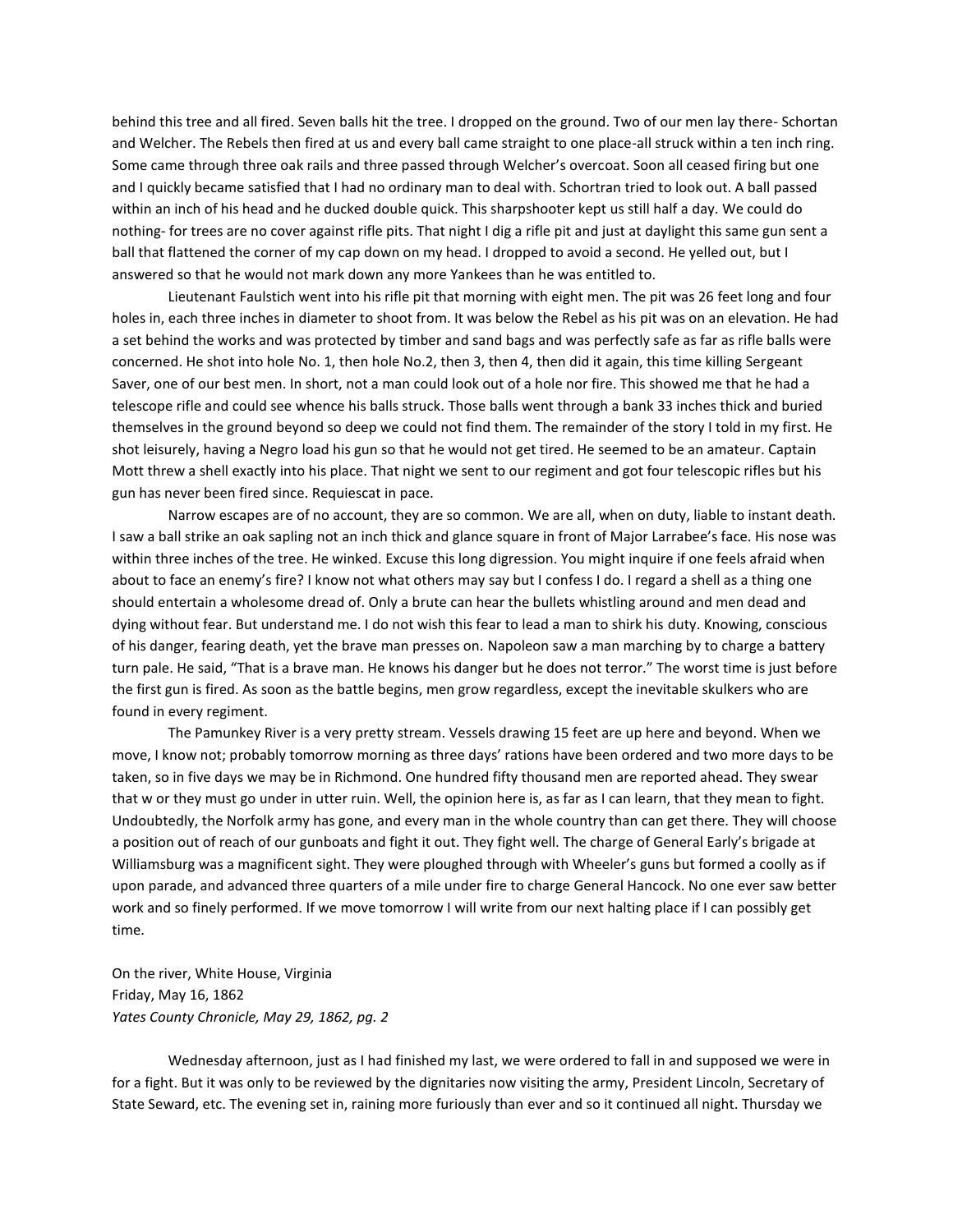were aroused at 4 A.M. and hastily fell in, and then our troubles began. We were behind the wagons. Before we had left camp one wagon got stuck fast in the mud and we stood in the road three hours before we moved another inch. It was raining hard and very muddy. It rained all day. We marched through mud all day, stopping to build corduroy roads. When we came to a hill we had to take a long rope and pull the heavily laden wagons up. We fell in at 4 A.M. and at half past 3 P.M. we had not gone three miles. At 4 P.M. we left the teams and pushed ahead to this place, five miles from Cumberland Landing. Here we turned aside into a field of luxuriant clover to pass the night as well we might.

To attempt to describe our situation would simply be a waste of words to the uninitiated. If you wish to try it, put some raw pork and hard bread and a little ground coffee in your pocket and start out at daylight, walk in the rain and deep mud until dark, then turn off into a field of long grass and do as you please until morning. Then you will know how I feel this morning. We took our 'shellin tents' which 'sift' the water so only clear water runs on you and put two together. These 'tents' are pieces of cloth five feet square. Then we hang it over a pole supported by two sticks. It makes a little A tent. We then proceeded to General Lee's fence for we are on his splendid farm and taking rails; we built a fire and gathered around, a wet, hungry, churly set. Soon we get some muddy water out of a roadside ditch and putting it in a pint cup, boil it and then put in ground coffee if you have any. That is of more good than anything else. We could not live without it. In our knapsack tins we fry a little pork and thus eventually get pork, coffee, and hard bread. The question then arises, how to sleep? Some get rails and one or two boards. I reflected and concluded that I was as wet as I could be, therefore I could not very well be much wetter. Acting on this, I considered it was extra trouble and would not pay to hunt up boards so I pulled clover, pressed the water out, and soon had enough for a soft bed; piled it into a little tents occupied by Welmer and Welcher and then lay down to sleep. Soon I was sound asleep. But the rain began to run down my neck through the aforesaid tent and I awoke. First, I thought I would move, but decided not to as I had no place to move to. Besides I had already warmed the water I lay in and if I moved into water of a different temperature I would catch cold surely; so I went to sleep again, thinking how mother would worry if she knew the water was running down my neck.

This morning (Friday) was warm and pleasant and I started out to visit Mr. Lee's mansion. A prettier place I have not seen in Virginia. His name is William Lee and I believe he is a son of the Lee of Arlington Heights whose house General McDowell occupied all winter. The house is situated on the river bank just below the railroad bridge and is surrounded by fine old trees. The place contains 4,000 acres and appears to be under fine cultivation. What a lovely place to leave! I wandered around the spacious grounds and finally sat down in a summer house by the riverside. Innumerable birds in the grand old trees filled the air with songs. Upon the river were out steamboats and gunboats and the proud owner of this plantation was affording store room for our provisions in his spacious barns. No white person was left here, but plenty of slaves, about 400. No furniture was left in the house. The garden is in fine order; the peas are about a foot and a half high and I got some young onions to eat. There were also some fine imported cattle on his place and a great deal of machinery for various purposes. Much tobacco seems to be raised. An efficient guard prevents the slightest injury being done to his place, while the owner is in Richmond laboring with all his vast resources to accomplish our destruction.

There are about 1,500 acres cleared right by the mansion. Here our army is encamped. There are many persons along with an army who experience none of the discomforts of camp life. They are clerks, agents, and all the hundred and one places around the headquarters of generals and quartermasters. They live well, have no marching to do, no picket or guard duty, and no fighting or danger to their precious persons; yet to hear them talk and see their letters you would fancy them heroes indeed. One of the most discouraging things of this war is the great number of friends the South possesses in the North. The brave army fights and toils night and day, yields life and limb, while their enemy is succored by Northern leniency. No leader has been hung. They catch spies and hang them. Spies innumerable are detected in our camp and I never heard of one of them suffering any injury. We captured one spy warming himself before General Porter's tent at a good fire. He had crawled up on one of our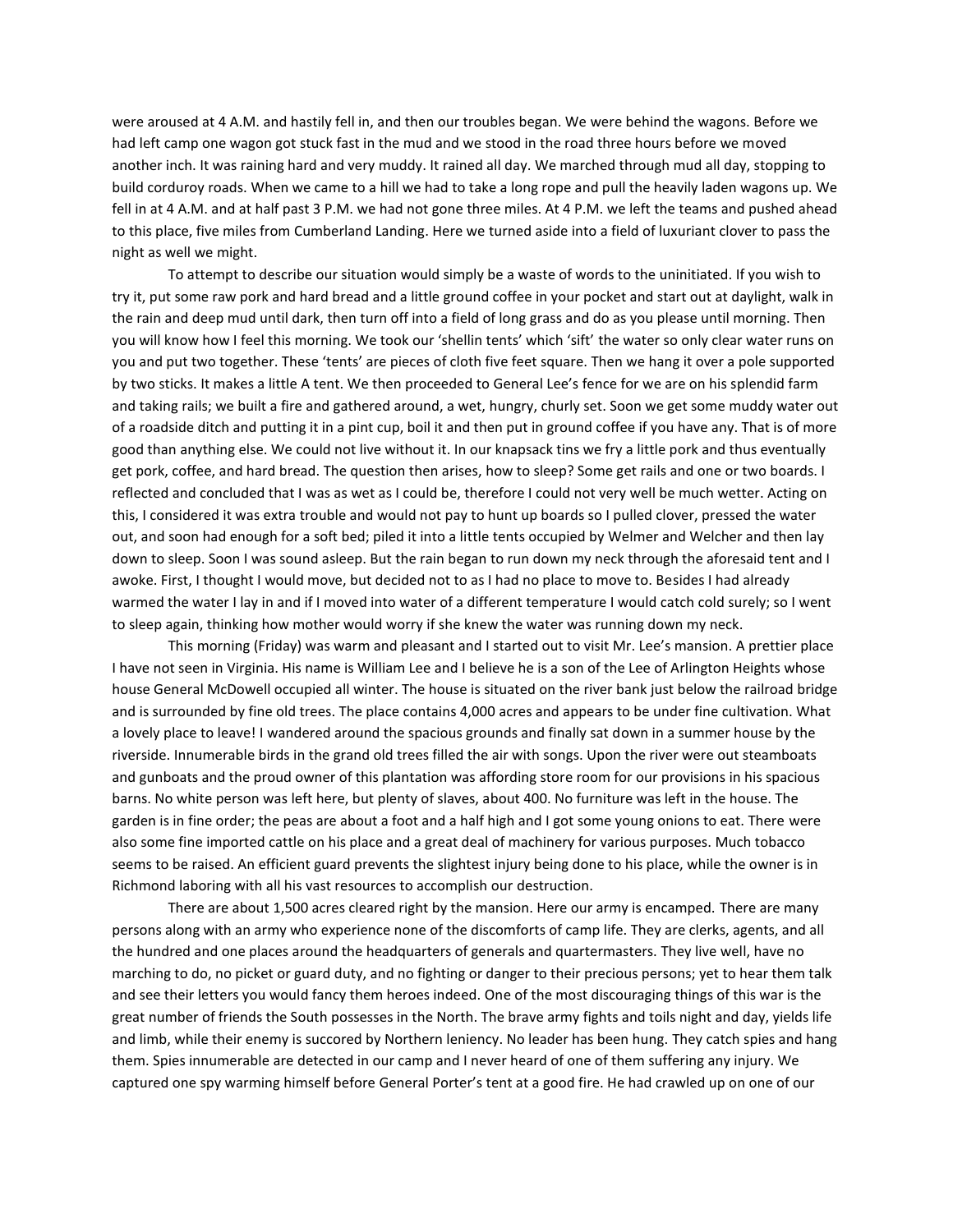pickets, murdered him, and put on his uniform, and then came to General Porter's fire to dry himself and overhear all he could. What was Andrew hung for?

I wish some friends of the South in Penn Yan even had to go into the rifle pits all day with us in rain and mud, and draw wagons uphill, and see their friends lying wounded in battle and when overtaken by our 'Southern brethren' have their throats cut as at West Point. They would get over their sympathy. The Rebels had 4,000 Negroes at Yorktown. They are 12 miles from us now with thousands and thousands of Negroes hard at work. Negroes could be made available by us while our men must march and shovel all night and fight all day, and when in camp stand guard over Secesh vegetable gardens as we do today; and if we pull up an onion we are courtmartialed. The army has only salt pork and heard bread to eat, yet one whole company has to protect Lee's onion bed and he a colonel in the Rebel army and waiting to kill us. It destroys our courage. These Rebel leaders will all be lecturing in the Cooper Institute next winter and I would not much care if we had a rebellion every election till the government can treat enemies as enemies. If we could only see some severity exhibited we would fight with more spirit, but as it looks now, it discourages one. These Rebel leaders are held in higher estimation than ever, as their beautiful plantations are traveled over. Truly, money is power; and the gay, dashing Rebels are of more account than the more humble but honest and loyal Northerners. Sad but true.

The sun has set and the camp becoming still, save our fine bands which are the life of the army- we get lonely and would like to see friends at home. In the daytime we find repose in business, consolation in a crowd, but when it comes night, many a one wishes to see those behind. A captain at Williamsburg showed me the miniature of a little girl. 'Oh,' said he, 'how I do want to see her today.' In an hour he was a corpse. His little girl will never see her Pa again in this world. We have about 1,000 craft here and the boats pass to and fro quite animated. It is curious that here is a river with an average of 15 feet of water to this place and 20 miles beyond and yet not a village nor even a mill on either bank; and in Yorktown not a house has been built hardly since the War of Independence. What a waste of water privileges! This house is the identical one where George Washington first saw his future wife. He overstayed his time three days. He was married in a church close by and ate his wedding dinner here.

Early this morning McClellan's staff officers pitched their tents in the yard and McClellan intended to make his headquarters there, and a flag waved from a pole on the end of the house. But he changed his mind and moved his officers out and lives in a tent. He did not wish, he said, 'to desecrate it.' How would McClellan desecrate it? Does Lee's treason desecrate it? The *Herald* says this town was burned; there was never but one house here.

New York papers sell here for 25 cents each. Rather steep. Will write soon again.

Headquarters, Army of the Potomac, White House Landing, Virginia, May 18, 1862 *Yates County Chronicle, June 5, 1862, pg. 1*

The time is coming when a battle at home must be fought between union who would yet be free- and those miserable fragments of party politics that are now being noised up for use when the proper time arrives. I have never yet been more disgusted with any set of men than on a recent trip to Ohio in company with some prisoners of war, not with the Rebel officers under my charge, for most of them were gentlemen commanding my respect, compared with the diverse politicians at every stopping place who button-holed my prisoners and consoled with them over the unfortunate state of affairs that they had always tried to avoid, 'hoped that it soon would be over and that we should be friends and brothers again.' 'I stuck out to the last.' 'If it had not been for the damned abolitionists we never would have had this war.'

The above from the Cincinnati Commercial I fully endorse. It is applicable here as there. The government does not punish traitors and our own leading men, in too many cases, are busy again courting the favor of all the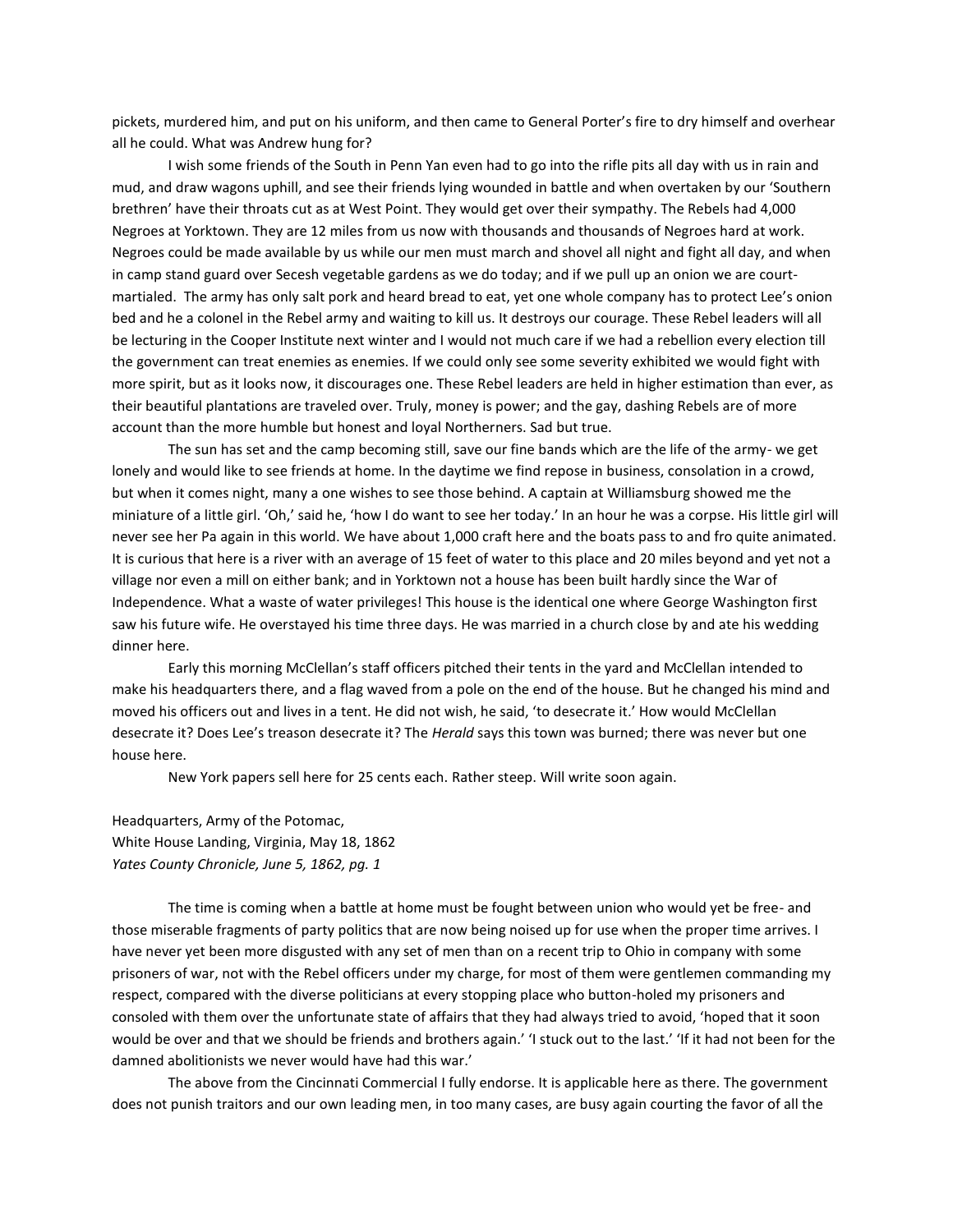Southerners they can lay hands on. Our government does precisely what I was told South a year ago we would do, said a gentleman in St. Louis, now a surgeon in the Rebel army. "We abuse you, use you as tools, then throw you away and fight you, and you humbly crowd around to be taken again into favor." And I fear there is much truth in it. As I saw this vast army toiling through mud and rain, working in hunger and thirst, I could not but wish their hands could be held up by some moral aid from the government. If they could see one traitor spy hung- one detected murderer strung up as they string up our wounded prisoners, it would be worth thousands of men to our cause. One week ago today I saw out gallant men who were inhumanly butchered by the enemy at New Kent Courthouse. They were prisoners and wounded. The enemy was hard pressed and as they could not carry them away (for fear that they would inform is of their force) they cut their throats. It was all very nice for us to prate of our 'magnanimous government.' Eight men were surprised at Williamsburg in the act of killing one wounded Union soldier two weeks ago today. We charged them, killed all. Soon after we captured a lieutenant colonel. He was wounded and begged for mercy. But our men had surprised his men in the act. Their comrade's corpse lay there with a hundred wounds while the lieutenant colonel was shrieking for quarter they slew him. "What, take him prisoner and he take the oath? No that's played out." I don't blame them. The men have no confidence in his every receiving any punishment from the government, neither would he. So they closed his little account then and there*and that was not the only one.*

#### Sunday evening, May 18, 1862

Two weeks ago this was a wilderness; now the sun shines on 75,000 bayonets in this little field. It is the hour for evening parade, and the solid battalions are drawn up to hear a few words from their chaplains on their duties and responsibilities, and as I listened, I could easily account for the vast influence the clergy have always possessed over the warriors of every age and clime. And here Prentice truly says that no class has done more to excite undying hatred, especially in the breasts of women, than the clergymen of the South. To see our whole army out on parade is a grand sight, worth a journey here to see. We have already a post officer, express office, a daguerrean galley, news depot, and eating house. Newspapers have fallen to 10 cents for the dailies. When we move I know not; maybe tonight, maybe not in a week. We are landing a vast quantity of every conceivable kind of army stores and equipments. Lowe's balloon is here. Our advance is some miles ahead. It is very hot and I hope out marches will henceforth be made in the night. The heat has already begun to send the soldiers to the hospitals and soon the mortality must be great. All the Yates County boys are well. We have now a feverish impatience to be led against Davis and his army. We want him to head his army, choose his position, and wait for us, and soon you would hear of our being at the gates of the proud Rebel capital. But McClellan will bide his time. The present week may show.

In camp, 19 miles from Richmond, Virginia 9 A.M., Tuesday, May 20, 1862 *Yates County Chronicle, June 5, 1862, pg. 2*

In 15 minutes after I finished my letter Sunday evening we received our marching orders and gladly set about the few preparations we had to make, for "We fold our tents like the Arab, and as silently steal away." Early Monday morning the vast camp was in commotion, like the writhings of a serpent's folds, and soon the anaconda slowly unwound itself and stretched away toward Richmond, a body five miles long, the sun flashing on banner and bayonet. I made up my mind that if such a force was after me, you could play dominoes on my coat tail as I went around the corner (or rather you couldn't not for Sunday I cut off the tails of my coat to mend my pantaloons with). Of course, it soon began to rain, but I was glad of it, otherwise the sun would have been overpowering. Being officer of the guard, I brought up the rear; we went around about way through the woods and a pleasanter march I never made. All day we moved along under grand old trees and by the side of running brooks.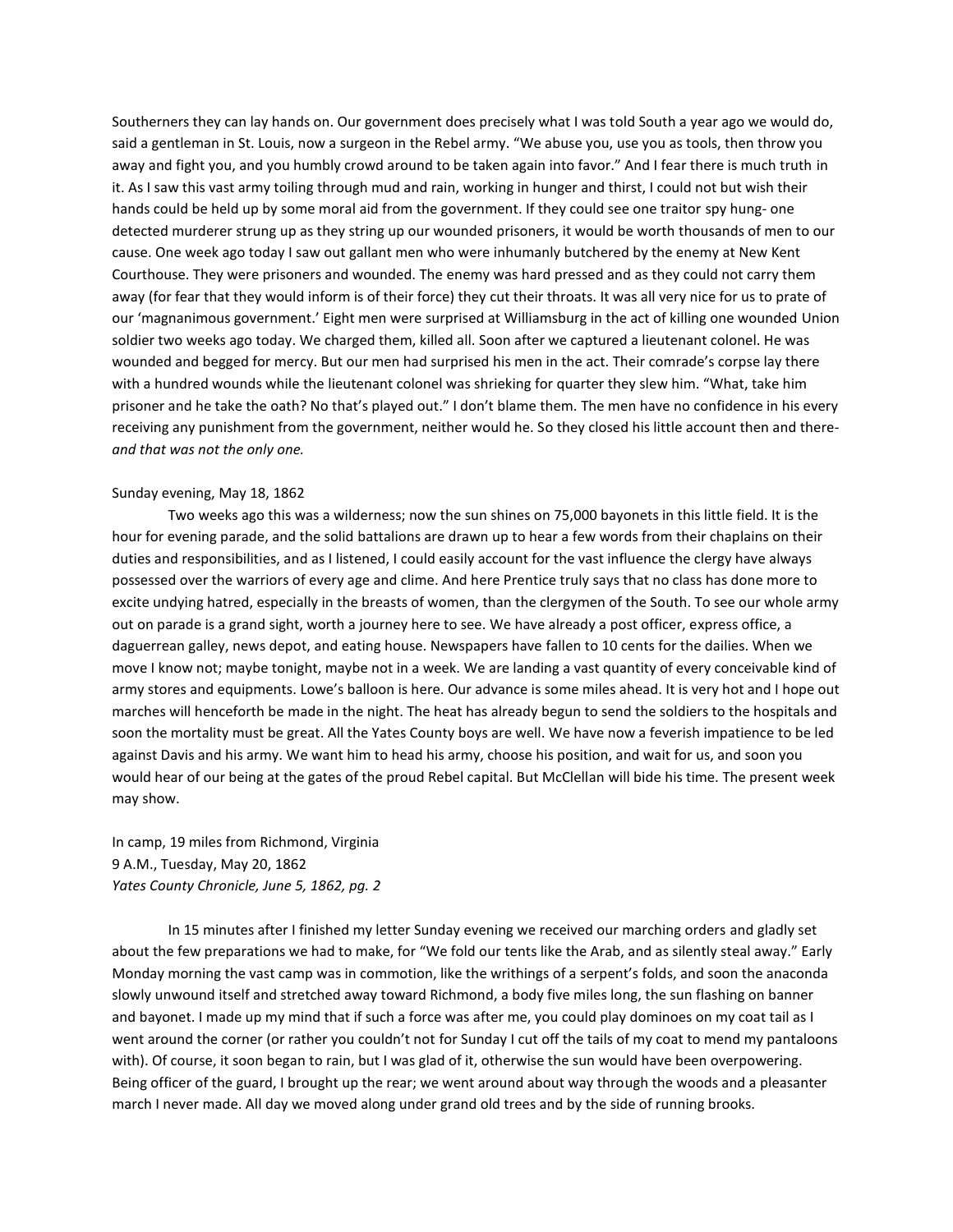A little before sunset we came out upon a cleared space where out army was encamped. The railroad station house was marked 'Tunstall's Station No. 20.' As we approached the Rebel capital we came into a beautiful farming country. The scenes grow finer every day. We are encamped in a vast amphitheater, surrounded by sloping hills and ridges. The valley has a stream running through it and the ground is covered with fine fields of wheat. The fences are woven like our gabions are made. Everything evinces a high state of cultivation. This wheat is all headed. The sloping hills are covered with houses, orchards, and barns, and now the pretty white tents, the whole forming indeed a pleasing landscape, resembling the prettiest parts of New York.

In the evening just as the sun was setting, I went up on the hill where McClellan's headquarters were. In the valley under my feet, the army was drawn up it being evening parade. Only a painter could do the scene justice. The valley and wood, the deep green of the luxuriant foliage dotted with white tents and dark masses of men- the sun shining on all, formed one of the splendid and imposing pageants only witnessed by one of a grand army on a march. But we could not linger, much had to be done, for tomorrow we move, tightening the coils, slowly but surely.

# Wednesday, May 21, 1862

At 3 A.M. we were aroused and at daylight were on the way. It was a misty, rainy day and very sultry. We marched through a still finer country than ever before; the Rebel army never passed over this road, every farm was in the best order, fences all woven or interlaced, wheat and oats headed, corn up finely and large oak trees in the groves instead of the everlasting pine. I have never seen a better cultivated region in this country. Starving the Rebels is pure nonsense. We have passed grain enough today for an army. Colonel Lee, who had 7,000 bushels of wheat at White House, is the Colonel Lee who commands Stuart's cavalry and who shot our wounded prisoners at New Kent Courthouse because he could not retreat fast enough with them. He did not have time to remove all his Negroes and they with plenty more are going North on a dog trot. We came five miles today. It was the warmest day yet. Most intensely hot after the sun came out. This warm weather will trouble us. Even now we should begin to march nights. We are encamped on the edge of a fine piece of oak openings. The men immediately cut small trees and plant one before each tent, forming a picturesque view, looking as if the camp had been sown in a grove of bushes and was just coming up. The march of a grand army presents man views that will live forever in the memory of those fortunate enough to see them. To one at all gifted with an imaginative mind, this panorama possesses peculiar charms. From childhood up to so recently, we rarely if ever had seen a soldier, hardly knew the difference between a haversack and a howitzer. In a moment, as it were, the scene changed- our stories and dreams were realities. A grander army than Napoleon's is marching through the land. We have read of Waterloowe have seen Corinth- we have read of ghastly wounds, of the far more to be dreaded disease and hospital. Noe every Northern bound boat carried a wasted suffering load. A few politicians wanted more power, more fame, 'hinc illae, lach rymae.' And will these leaders and authors go free? Will our government never punish them? Have they still too many friends in power to be convicted and hung up before high heaven if caught? If so, in her next hour of peril, and it will surely come, let God help our country, for on earth so would look in vain.

#### Thursday, May 22, 1862

At 5 A.M. we were off again on our road to Richmond. Fine ripe strawberries were in the gardens, looking tantalizingly at us, tired and hot, but not one we could get. Some officers get a few at 25 cents per quart- cheap! We marched 14-15 miles in 14-15 different directions, the last miles our course being southeast. At night we were only 4 ½ miles nearer Richmond than we were in the morning. We are encamped in the fields at no particular place. We are on the road now that leads to New Bridge, and are only 13 miles from Richmond. This is the warmest day yet, and many dropped, exhausted. If the Rebels run from Richmond we are in a fix. I saw a late Richmond paper today. It is filled with the most infernal lies you ever read. Can they believe that they really whipped us at Lee's Mills, Williamsburg, and those places? If so, how do they explain our close pursuit? The country is fine, same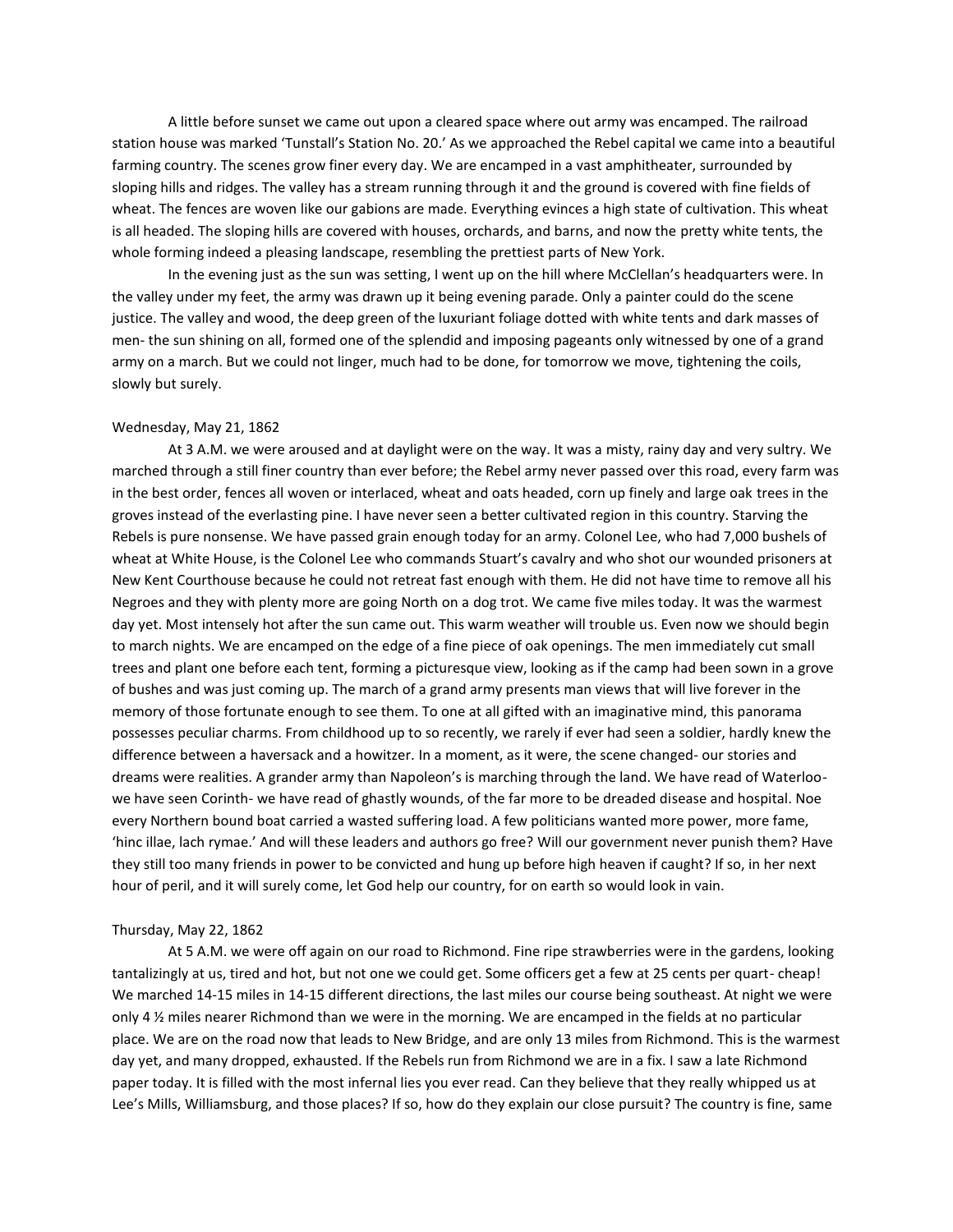as I wrote yesterday. We turn in, pretty tired tonight. I think we will lie still tomorrow. Soon I hope to chronicle more stirring events. I could write much more now than I do, but I know that the daily press is ahead of me. Yesterday the reporters were all sent to the rear. We have not received a mail for a week. I bought a *Herald* of the 20<sup>th</sup> this morning for 25 cents. It tells very little of what we are doing. The soldiers did not even pick the roses from the bushes inside the fences along the road and we cannot take a rail to cook a meal with. I went into a house to buy milk if possible. I have not had a taste of milk since February. He had none; he had sold it all for 50 cents a quart to our men. I asked for potatoes. He said he had taken them to Richmond yesterday for the Rebel army and sold them for \$3 a bushel, Confederate money, and we have four men and an officer guarding his strawberry bed, all he has left. All his male relations are in the army. All the slaves here were taught to believe and did believe that they were to be sold to Cuba by us to pay our war expenses. But I am tired. Good night.

#### 9 A.M., Friday, May 23, 1862

Our divisions does not march today, it is very hot. If a person sits down in the woods or tries to sleep a little under a tree he is all covered soon with various representations of the reptile world. The annoyance is sometimes unendurable. We are impatient to be off. Within 13 miles and resting so long is provoking. It is hard work to write a descriptive letter. We see about the same kind things we always did, the same kind of houses, fences, barns, etc. We are opening no new countries, visiting no new nations. As for what people that were here, they ain't here now. Fancy going through New York State and every man gone! No wonder they have a big army. On the same plan, how many men could we raise?

# Saturday, May 24, 1862

Our advance must be about five or six miles only from Richmond today; they were yesterday I guess. I do not write much of this kind of news for the dailies tell all, and it would be old before this reaches you. We can get no milk today for the general ahead engaged all the milk and forbade it to be sold to the men. By far the best letters concerning our army are in the *New York Tribune* and the *Philadelphia Inquirer*, and you know I would not praise the *Tribune* if I could help it.

As to the confiscation bill I have only one remark to make, and it embraces the whole question. Should loyal men pay the whole expense of war? That's all there is to say on that point. People at home do not understand why there should such a necessity exist for the employment of Negroes for some kinds of work. Now let me tell them some things they do not know, or never thought sufficiently of. Let an army of 100,000 fighting men go into the field and in one month the general will not have 75,000. Our infantry companies do not average 60 men. Many regiments do not go into battle with 400 men each. Where are the men? Let us look at one company. Suppose it had 100 men on the start, and not one quarter of companies have that many; eight or ten will get sick, two or three run away home. There are thousands of deserters now at home. Soon three or four more will get sick, at every camping ground many are left behind. Some do not like their officers and play sick and get discharged. Some are detailed for the hospital, some for orderlies, some for teamsters, four or five are company cooks, many get into the Quartermaster's Department, some stay behind with the baggage, some are discharged for disability, some temporarily are tired out. So you see how they go. Negroes could be nurses, drive teams, cook, and all such things and more than all, dig the entrenchments, thus leaving the soldiers to march and fight. The rebels fight and their Negroes work the farms at home, cook for the soldiers, throw up their entrenchments, so their soldiers can sleep nights and come fresh into battle. The Negroes should do the work. A company rarely brings one half its men into battle, many times only one third. Think of that when you reckon up in round numbers our large forces. It rains hard today, we do not march. Have no food. We had nothing to eat yesterday and nothing so far today. It is all very fine poetry to talk about "McClellan's hurling his legions on the retreating foe," but if you had to march in the heat and sand carrying a knapsack and gun and nothing to eat, you would not enjoy the poetry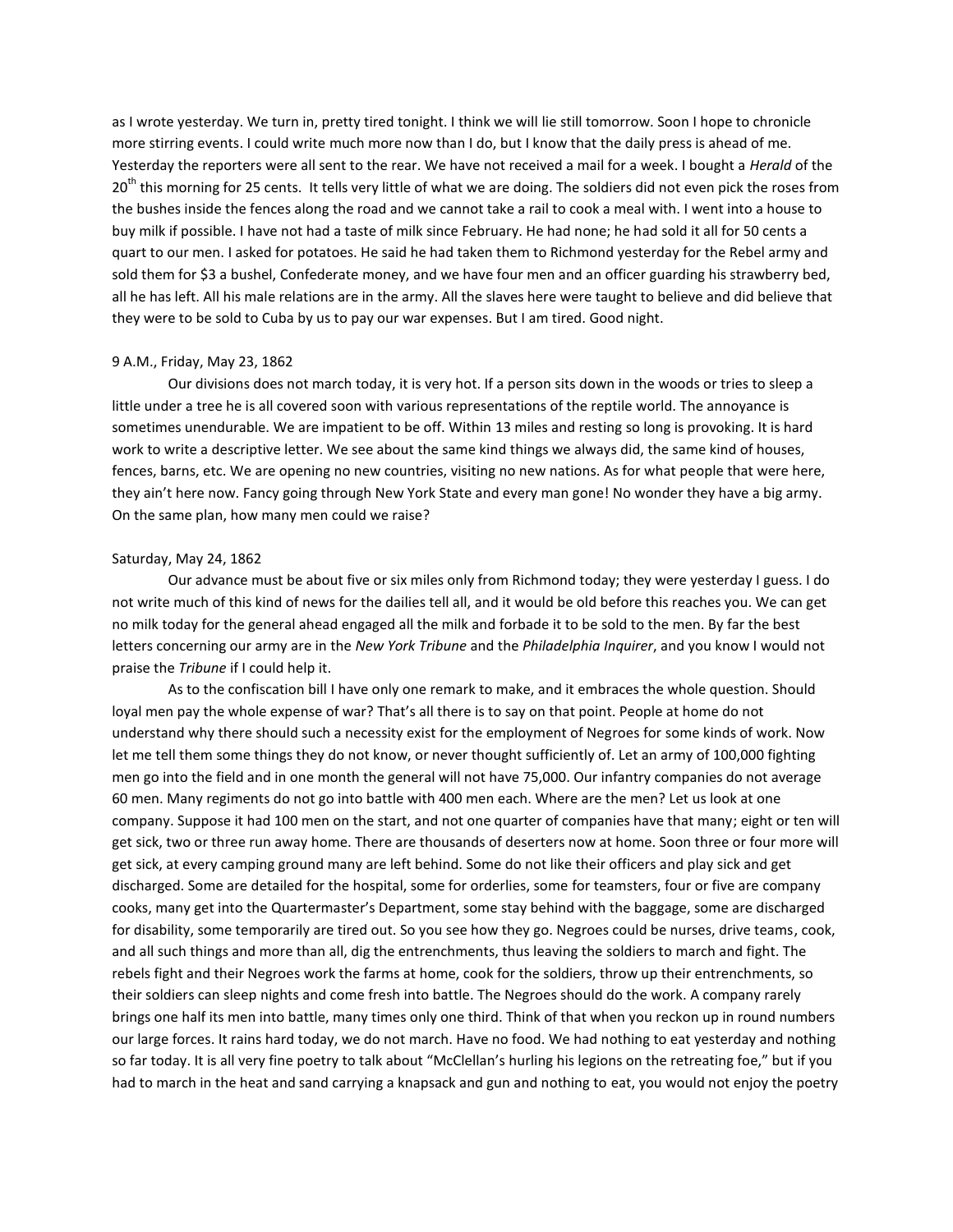so vividly. However, we would go the next 13 miles anyway if he would say "Forward!" 'For we are sworn to Bothwell Hill, and maun either gae or dee.'

The 44<sup>th</sup> New York (Ellsworth's Avengers) has turned out poorly. There were not 300 men fit for duty left in the regiment. At Yorktown 200 went to the hospital at Hampton. They were left behind when we advanced. The strong country men, men who can chop cords or wood or mow acres over in a day are no so capable of enduring camp life as those who never did a day's work in their lives. Clerks, bookkeepers, and that class are by far the hardiest and can do the most work. I saw in the Herald that one of Elmendorf's recruits died in the hospital at New York. He was sent from Yorktown. His name was Franklin Elwood from Barrington. John and David Gannon have been sent back sick. John Gannon arrived in New York, perhaps David also. John Philbrooks was discharged sick from Fortress Monroe. All of these were from Potter. William Simmons, Lewis Gage, Gideon B. Draper, and Nelson Rector, all four from Benton, were sent away from Yorktown sick; where they are I know not. They were left in the hospital department. Eugene Paris was discharged also Aaron Gregory, both for disability; James Drake was left at White House in hospital; William J. Huie was sent away from Yorktown to hospital; Levi Ketchum was left at Washington sick. Two or three more will soon be obliged to drop out and go home. The exposure, privations, and trials incident to a campaign are terrible. No one can appreciate this that has not actually passed through this. That a man passed through is prima facie evidence of tremendous strength. Lieutenant Elmendorf is suffering acute rheumatism and has been for a week but keeps up bravely, determined to press on. The western men are all getting the ague and the regiment is suffering a great deal. This swamp land is using all the men up. If we go beyond Richmond, it will be with very few men. We have now eleven companies; the eleventh company if from Minnesota. They joined us at West Point. These last companies are not acclimated and sink down quickly. The 101<sup>st</sup> New York is all used up and will be consolidated with some other soon. Our marches so far have been made principally from 8 A.M. to 4 P.M., the sun shining with intense heat. We would prefer to march at night. But anyway to get to Richmond…

Saturday night closes in with the rain pouring down terribly and the wind blowing a gale. In your houses you are comfortable, and while the rain dashes against your windows and the blast howls without, bestow a thought on the soldiers who, cold and shivering, are crouching in their kennels, waiting for the sun once more to shine. Sunday morning will soon come, but as to what the coming week will seek, who can tell? Many now rejoicing in health and anticipation will never pass over the next thirteen miles. Before this reaches the eyes of your readers, the die will be cast.

Peake's Station, Virginia 6 A.M., Thursday, May 29, 1862 *Yates County Chronicle, June 12, 1862, pg. 2*

I am writing in an old house near Peake's Station, on a railroad that runs north from Richmond and about 15 miles from that city and that is all I know of where I am. Some call it eleven miles from Richmond and others range it all the way up to 18 miles. As I am not a general, I don't know a thing. The Southerners say we are a very vulgar set, to which Prentice observed that we were getting very low down, especially in the West. But we seem to be going in another direction. I never was so utterly exhausted and tired-completely played out as I was last night and I am not much better now. Double quicking, marching, fighting, etc. for so long and not a mouthful to eat. But let me resume my narrative.

Sunday night we received orders to march at 3 A.M. on Monday May 26<sup>th</sup>. We were aroused at 2 A.M. and prepared to start. At daylight we moved and at 3 P.M. encamped within seven miles of Richmond. A heavy rain began to fall, of course, and the evening closed in bidding fair to be a terrible night. This afternoon I had been very sick, the first afternoon for a long time. Want of food comes hard. Will cannot keep one up always. I lay down at dark determined to go on the sick list although I had prided myself on never having been off duty a minute since I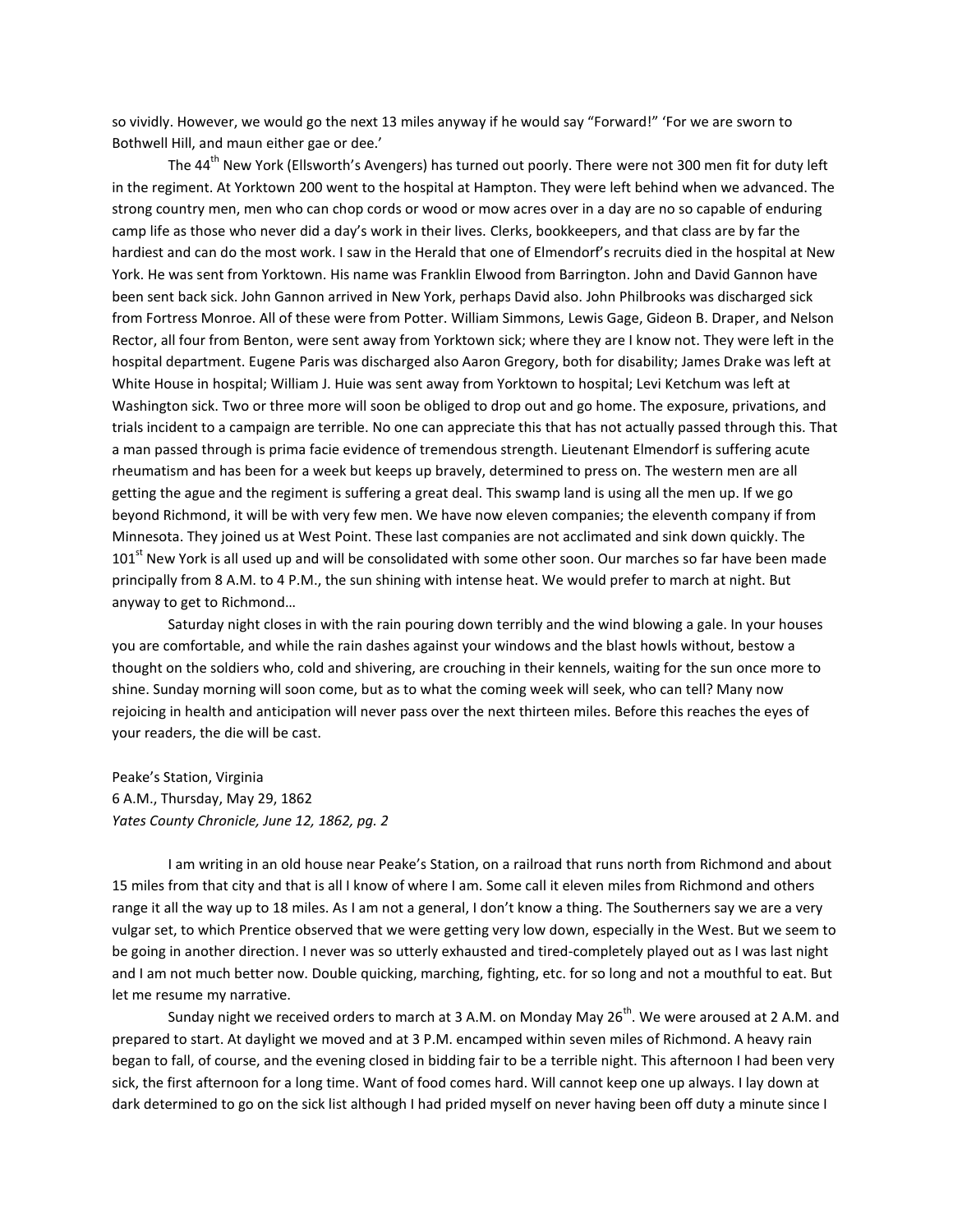enlisted. I had scarcely fallen asleep when the order came to march with two days' rations at 3 A.M., and preparations had to be instantly made. The rain was falling in torrents, almost putting out camp fires. Before daylight we were off.

On Tuesday May  $27^{th}$ ; slowly in the mud and rain we plodded along. We had no knapsacks, but had 60 extra rounds of cartridges which betokened business. We all supposed the hour had come and I inwardly speculated on my probably whereabouts at dark that day for we all knew we were within seven miles, and seven miles are soon passed over. Soon, however, I perceived that we were going too far north and then I knew we were bound for the Fredericksburg Railroad. For 16 miles we plodded on; the rain poured down and it was very warm. At 11 o'clock we reached a large wheat field near the railroad and immediately formed in line of battle. The field was one of those old-fashioned Virginia wheat fields, but it would be impossible to convey a correct idea without a map. The 25<sup>th</sup> New York was ordered ahead by General John H. Martindale (First Brigade, First Division (Morell), V Corps (Porter) and Berdan's Sharpshooters close behind on the left flank, and marching farther to the left, the left wing being on one side of the road and the right wing being on the other. Just ahead in the middle of a wheat field was the Confederate force with brass howitzers.

To describe all the events of the day would take a book. I can only give an incident or two. The 25<sup>th</sup> New York charged on the enemy, but were repulsed and lost many killed, wounded, and prisoners. Our cannon engaged the Rebel cannon, but not one gun in ten of ours was in action and the Rebels had it all their own way. The bullets fell around us like a hailstorm and the dead and wounded began to drop. The Rebels in plain view by a barn cheered, displayed their flag, and enjoyed themselves a good deal. But soon we got our force up and then the fun began. The left wing of the regiment was in the edge of the woods 500 yards in front of the brass howitzers, and they tried to drive us out with grape. Several from the Albany company and the Vermont company were killed and wounded, but we did not stir. Trees were cut down by shells and fell on us. Every few moments a man by your side would sink down in that painful way wounded man have-and the ball was fairly opened.

But the Rebels were driven away by our cannon and we advanced. The dead and dying were scattered everywhere in the field; most were from the 25<sup>th</sup> New York who were first into action. All the Rebels were North Carolina troops. I ran up to the barn; fine brass cannon was left. A wounded Rebel rose up and with a Springfield rifle fired at Bennett of Branchport. Bennett captured the unregenerate cuss and brought him into the shade where he soon after died. Before he died he gave Bennett his watch, and bade him an affecting goodbye. I could not stop, but ordered Bennett and others to collect our wounded and take them to a house close by. I went into the yard; there on the green grass lay many a corpse. A lieutenant of the  $25<sup>th</sup>$  was peacefully sleeping his last sleepon entering the house, I found two wounded soldiers and one dead, a Negro. I inquired if any more Rebels were there- they said no. I had not time to stop, but Bennett went upstairs and in a room found three soldiers. They had seven Springfield rifles and one double-barreled shotgun. These rifles they had captured from the 25<sup>th</sup> New York. One said he was sick, another begged for mercy. They were taken care of.

We advanced up the road driving the enemy before us. I passed a beautiful house belonging to B. Winston, the finest house I have seen in Virginia. Most beautiful flowers were in the garden, but not a soldier entered the yard. Here we rested about half an hour. Our hardest work was soon to come. We lay under the trees so tired we could hardly move. It was intensely hot and was about 3 P.M. We had no water and had been fighting three hours and more. Suddenly sharp firing was heard in our rear and we knew the enemy had come up from Richmond. 'Fall in, fall in, right face, forward, double quick, march!' and away we went for a mile, and with other regiments charged into the woods we ourselves occupied only an hour before. Here the firing was tremendous. Our batteries played on the enemy and the shells crashing through the tree tops. The roar of the musketry, the cries of the wounded, the rush and noise formed a pandemonium indeed. The Rebels fought well but they could not keep the field. They retreated into a wheat field and here our cannon had full play and made dreadful havoc. After the battle, the woods presented a terrible sight. The dead and wounded were nearly as thick as the trees. Rebel baggage of whole companies was everywhere strewn. I picked up some seal skin blankets to sleep on, having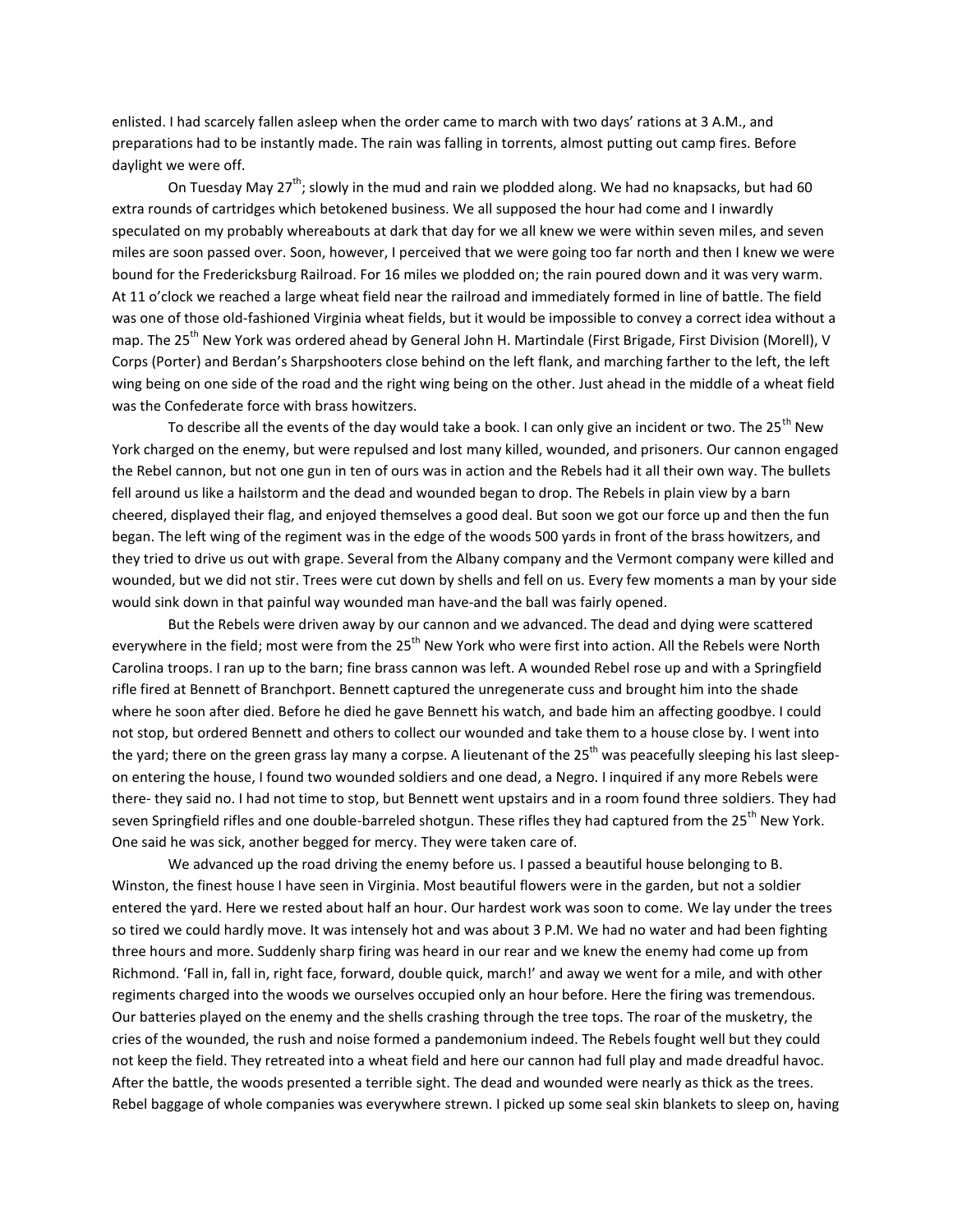lost mine. They belonged to a North Carolina colonel but he will never need them more. W.T. Nicholson was embroidered on them. (Adjutant William T. Nicholson of the  $37<sup>th</sup>$  North Carolina- he was killed April 2, 1865 at Five Forks) We lay down to sleep in the field of battle. In this delectable country dews are as heavy as rain and the hotter the day, the colder the night.

I was so tired I could not sleep. I had given away all my blankets but one and a lieutenant and myself tried to make it do for two, consequently both were nearly frozen. As I lay there I speculated on our position. Jeff Davis' whole army was between us and our main body- and at any moment he could precipitate an overwhelming force upon us. At3 o'clock, I got up and sat on the fence looking down the railroad. That was the time I was expecting the attack, but none came. We remained all day in camp but had not a mouthful to eat. It was very hot. We buried the dead. The 44<sup>th</sup> New York (Ellsworth's Avengers) had come on from Yorktown and they lost a number0 but the daily papers will give all particulars. The reporters were along in the thickest of the fray.

Friday morning we drew some rations but before we had time to ear, were ordered to 'fall in to meet the enemy.' We remained under arms till 3 P.M. and then received orders to march back to camp, which place we reached at midnight completely worn out.

# Near New Bridge Camp, seven miles from Richmond, Virginia Saturday, May 31, 1862

After I finished my last letter yesterday, a furious storm burst upon us, excelled only by the storm in St. Louis last May. It continued all night and it is raining today. As I have no news to write that would not be anticipated by the dailies, I will fill up with a few incidents of our late march and battle. We are no favorites with General Martindale of Rochester so when we almost reached the ground, the 25<sup>th</sup> New York was ordered ahead and into the position where they were so badly cut up. I have seen no account in any New York paper yet, but know what I saw. An officer almost rode up to the Rebel army by mistake. (I myself could not tell for a few moments whether they were our own men or not. But in a minute they unfurled a large, splendid banner and with tremendous cheers charged bravely. They had their batteries for once in an open field and it was a fair fight at that period.) This officer had ridden within 100 yards of the Rebels when he perceived his error and turning, put the spurs to his horse. They fired and 25 balls struck the horse. The rider leaned over the side and patted his horse on the head and talked to him. The gallant animal galloped across the wheat field watched by both armies. The Rebels redoubled their fire. They fired by platoons but it was no use. The horse reached out lines and fell dead. He was completely riddled by balls.

Their letter paper was of the very coarsest brown paper. Poetry was printed on the sheets, one verse ending with "and the flag of freedom forever shall wave, o'er the Southerner's home and the Southerner's grave." In this poor fellow's case it waved over his grave with 24 of his brave companions (and they were brave); he sleeps under the old oaks of Virginia. He left his journal in his knapsack and some letters from his mother and 'Dear Bertie." Bertie was a sister, I reckon; anyway she was not in love for it was a very sensible letter. They wrote how pretty their home was. The flowers in bloom, the berries ripe and longed to be as they were. When will they be 'as they were' again?

When we were in camp the next morning, two of our men went into a house to get some meal baked and found three old Negro women cooking. They refused to bake meal for the men, saying their mistress would have them whipped, although she made them bake for the C.S.A. But our men coaxed them to put some bread in the oven for them. When sure enough, the lady of the house sent her son, a boy of ten years of age, to whip those three old women. That is a fine business to set a boy at. Whipping women 60 years old! One of our men took the little varmint and used his own whip over him until he was quite satisfied to run into the house. Fine effect such education must have on children.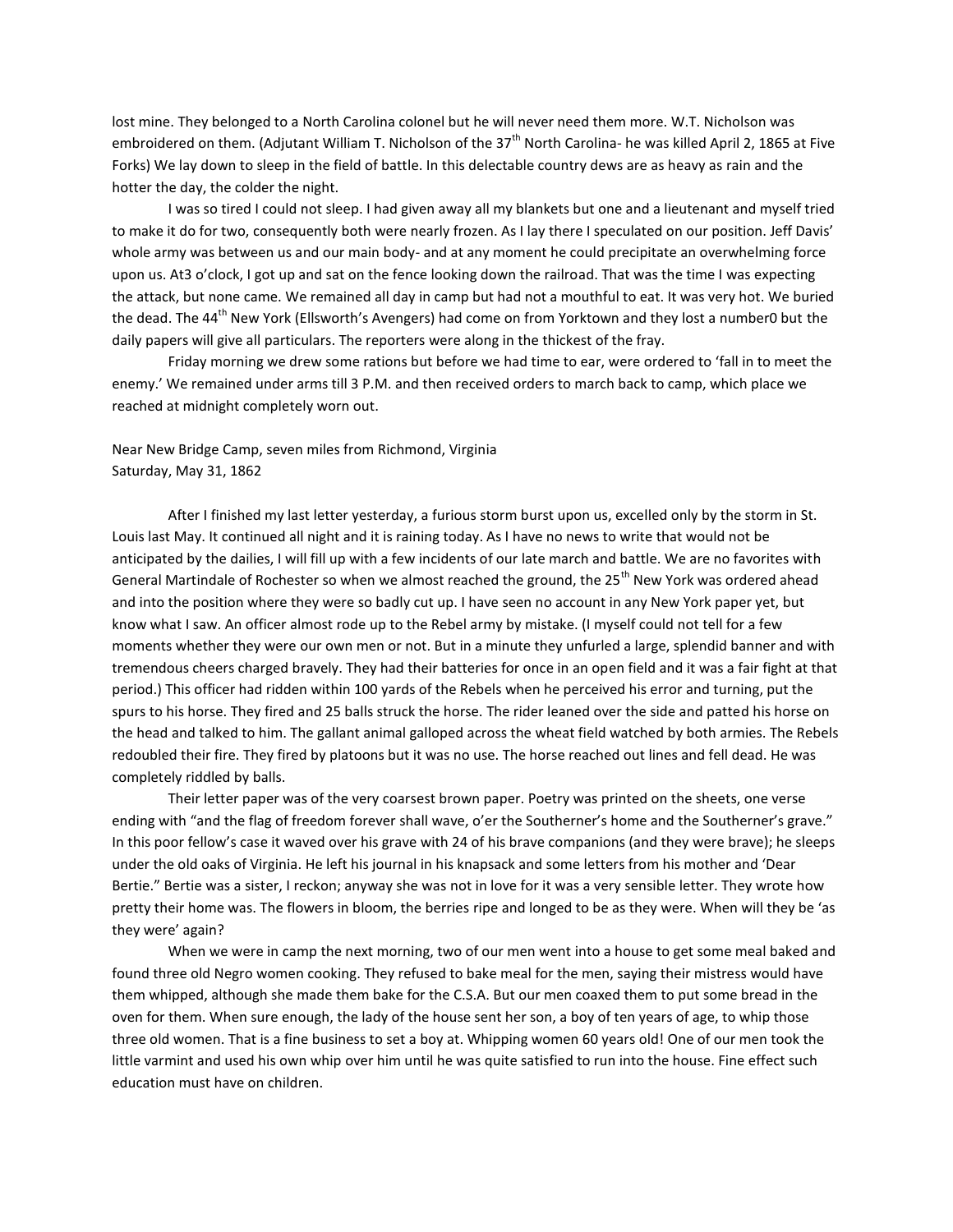The Rebels refuse to allow our sick and wounded soldiers to enter their houses. I have seen soldiers dying with fever on the wet grass and comfortable houses within a stone's throw. Our generals will not take forcible possession of any house when the owner objects. It is folly to underrate these Rebels and disparage their preparations. They are Americans. They have able officers. I hope I am mistaken, but I am apprehensive. No one seems to think we could be beaten. The war is not near is end. It is only begun. A little success gives them thousands. I hope I am mistaken; I hope I know nothing about it, but I place my humble opinion on record. I have seen no Union men yet. They curse and revile us. Our government has shown no power has been too lenient. What has been done that any Rebel between here at Fortress Monroe should be afraid? They have been protected- not one punished! Negroes caught in the rear of our army have been forced to dig their own graves; then shot and tumbled in, all for following us. I state only what I know; I have heard much worse. Day before yesterday after the fight, men who lived near the battleground told our officers, in my presence, that they had belonged to Jeff Davis' army and they knew they would be beaten tomorrow, and that they hoped we would be whipped, etc. and yet they had guards over their houses. Are we so sure of conquering that we can allow those fortifications at Yorktown to remain? Why are not the Rebel prisoners leveling them? I could ask a good many more questions. The end is not yet.

I saw a beautiful little country church. A pretty little grove surrounded the house and 33 magnificent oak trees afforded grateful shade. What a change. Cavalry horses pick and feed under the trees, troopers stationed in the house, camp songs sung in the place which would have been sacred to "Old Hundred." I picked up an old music book lying under the bench and as I marched along, tore out the old familiar tunes and put them in my haversack to sing when I had a chance. I have them yet.

Camp near New Bridge, Virginia Tuesday, June 3, 1862 *Yates County Chronicle, June 19, 1862, pg. 2*

If a person had been in our camp this evening he would have been filled with patriotism and joy. The whole army was drawn up in companies, each company in its own street, to hear McClellan's address. Cheers upon cheers resounded through the evening air and the hearts of the Rebels would have fallen within them could they have known the reason. As I read this stirring appeal to our regiment, company by company, the blood flowed faster in our veins, and our hearts beat quicker, and one and all swore a solemn oath to do or die. We expect soon, very soon, to go into battle. We give each other little messages to execute, little errands to be done, in case we do not survive. At taps, I retired prepared to fall in at a moment's notice but soon a terrible rain set in and it continued all night.

# Wednesday, June 4, 1862

It rained very hard until 8 o'clock this morning then slackened. Heavy firing is heard on our left and we hold ourselves in readiness. As I have a moment's time, I will just here answer one or two questions I have seen in the papers. First, as to the great temptations to vice camp life affords. There is a great deal of fear on the part of parents that the "temptations of camp life" will spoil their sons. I have lived in cities and villages, in the lonely country and the busy metropolis, have been on long sea voyages and now a year nearly in camp, and I never could see much if any difference in the temptation. The same ones who play poker here today would do it in a corner grocery in Penn Yan or at any four corners in Yates County. My opinion is that if a young man wishes to engage in any kind of vice, he can always, under any circumstances, find plenty of companions and if he wishes to be decent, he can generally be afforded a striking opportunity. There is a good deal of gammon about this plea, 'I was tempted by my associates.' If I do wrong I only can honestly say that I did it of my own accord. Young men know well enough what they can ask their companions to do and what they can't. And as to liquor drinking it cannot be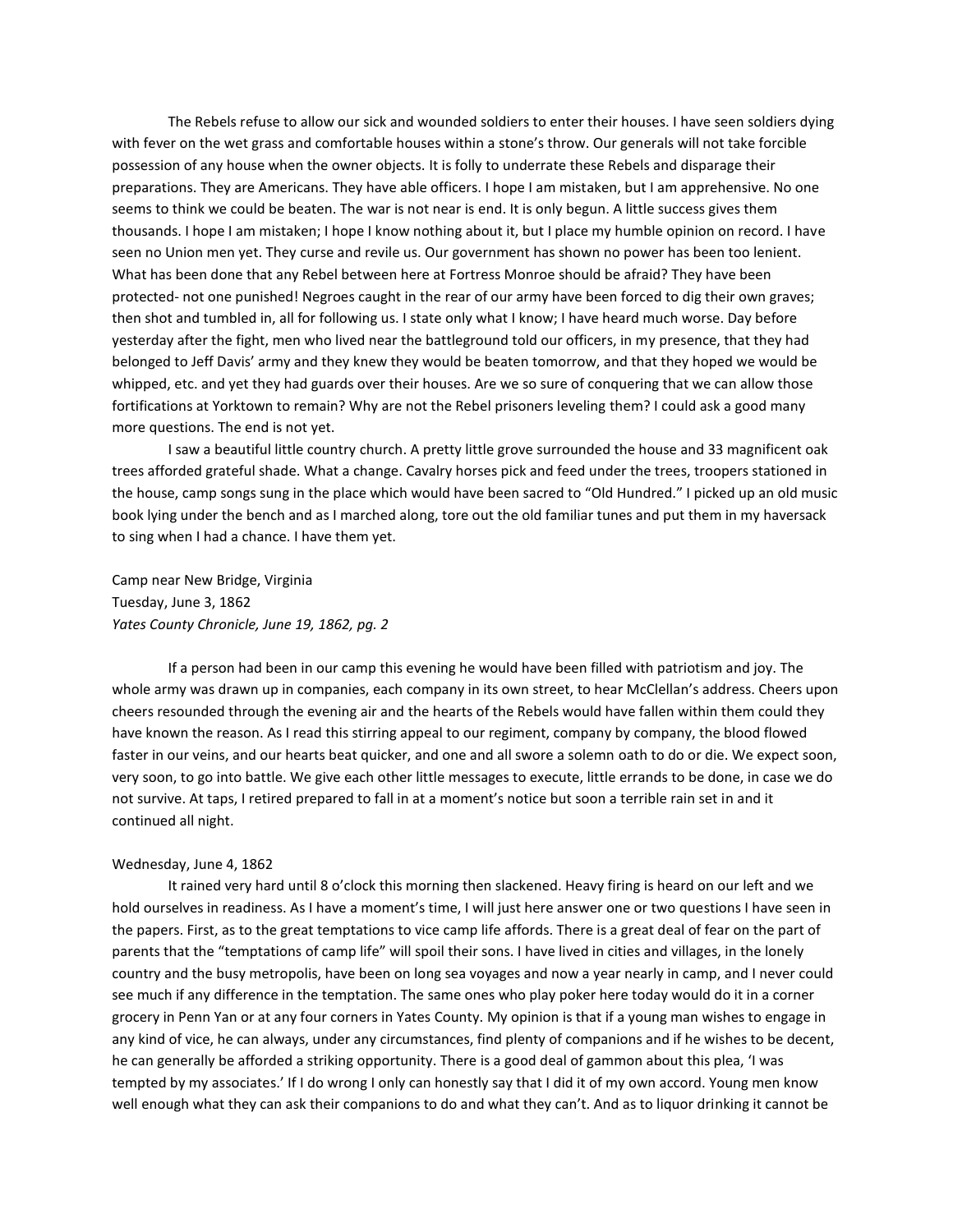obtained in the field by privates, so that is all there is of that. The government gives out a little once in a while. Sutlers sell whiskey here at three and a half dollars a pint, and not much at that price to be had.

One curious fact I will state and others may give the reason. Here is as fine a farming country as I ever saw, none better save a little of central New York. A railroad runs through, a fine river close by, yet New York farms, not a bit better, in any respect; bring readily from \$80 to \$100- these from \$10 to \$30. What makes the difference, such a serious difference, when the extent of the state is considered?

During the fight at Hanover, the roar of musketry was tremendous. The  $2^{nd}$  Maine, 400 men, fired 18,000 rounds in one hour. One of the prisoners told me that they fired to scare as a sort of moral effect experiment. In the thickest of the battle I thought of what Squire Franklin told me. "Ah Brown," said he, "you would make a good soldier if it was not for the guns." We received our payday, for which we are truly thankful. We are now paid up to May  $1^{st}$ . Sentry duty here is indeed hard. A young man marches off on picket, uncertain as to whether he will ever return. We keep in our lines but they crawl up and assassinate us. Come with me for a walk. We pursue our way along the beautiful path under the shade of noble oaks and by murmuring streams for this is a beautiful country. It is hot, and perchance 60 rods ahead cooling shades invite you to repose. The woods look as quiet and peaceful as a farmer's kitchen in Yates County this afternoon. But while you gaze on those groves in front, a hundred eyes are gazing on you with tiger-like ferocity. You feel that a powerful glass is critically scanning your every move. The woods warm with foes more crafty, subtle, and cruel than the Mingo, and soon comes a deadly Minie, with its devilish singing, and happy are you if you hear it, for unless it passes you will never hear it in this world. And at night they steal up and murder us on our lonely beats. The following extract from a writer in the Crimea is almost applicable here, but I have never heard of any such serious consequences as this relates. Ours are not that kind of men: "Sentry Duty in the Crimea: Several of our younger soldiers became imbecile, and it was believed that this affliction was often caused by fright; not that they were cowards on the field of battle; it was the effect of outpost duty. A young fellow, fresh from his own fireside, it taken in his turn by the guard and left for many hours to pace alone in the gloom, three hundred yards in advance of the trench and of his companions; knowing at the same time that he is between them and the enemy whose approach it is difficult to detect until close upon him- as the Russians crawled rather than walked in their gray garments noiselessly upon the snow, and whose object was in the first place to dispatch him. These advanced sentries, when suspecting danger, were not supposed to make a retreat until they had fired their musket, the report of which would cause all to be on the alert; when he reached the trench those within would expect an explanation and woe to him if he had roused those worn-out men causelessly. Experience of an English Sister of Mercy, by Margaret Goodman."

#### Thursday, June 5, 1862

Cold rainy day. Smith's division moved at daybreak. One company of 77 men sent home today \$1,700. We expected a summons, but it came not, and the day passed wearily along in perfect quiet. Army life is in one sense a lazy life. When off duty one must rest, and don't feel like reading anything but papers or letters. Three years in the army would spoil a man for any other business. Garrison and camp life is intolerable.

#### Friday, June 7, 1862

A cold weary morning and as there is nothing new, I will take this opportunity of saying a word in behalf of sick and wounded soldiers in our hospitals. It is hard to be sick at home and when one has care from pitying friends and nourishing food and a bed. Would you move a sick father from your house where he is carefully watched, even from a slight draft of air, into a barn or pig pen, on to the hard boards, and only one thin blanket for both bed and covering? Yet that would be comfortable compared with the situation of too many, which were up to yesterday, as it were, enjoying the comforts of home, which they cheerfully resigned that you might always enjoy your pleasant firesides.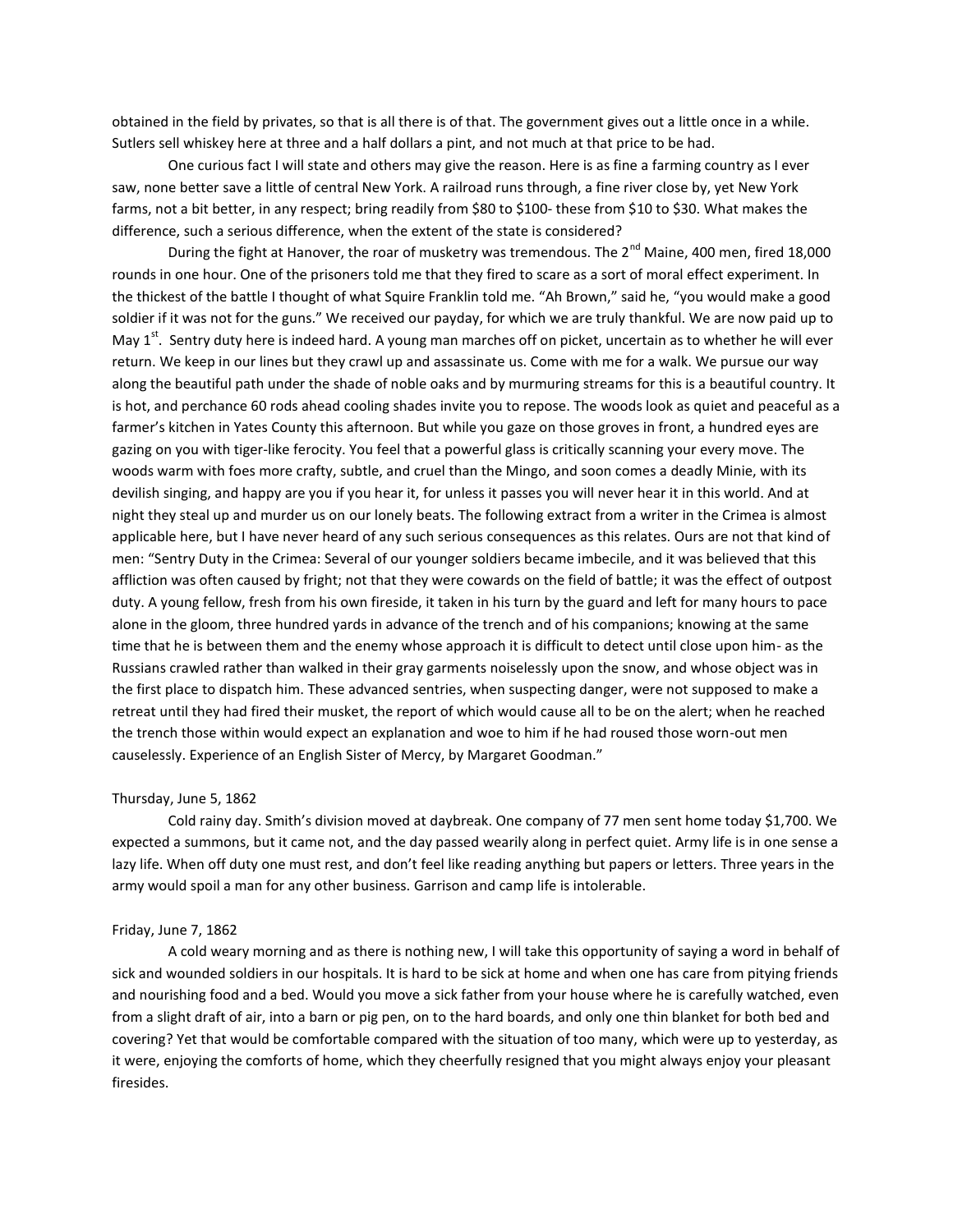In your sick room no sound is heard but the low tone of friend- here, coarse jokes and oaths fill the air night and day. Of course a good deal of privation is necessary, but it is sad that too little care is shown the unfortunate sick. Happy are they who can get north to the hospitals. The dread of being sick is the fear of the soldier. "No one ships for a nurse." Happy the man who has a friend that will get him a mouthful to eat, and minister to his wants. Too often the sick are avoided, shunned by fair weather friends. It is true that some cowards feign illness to escape a fight or a march and often the really sick are obliged to suffer under such imputations. Surgeons are too often careless and unfeeling. One only word more and I wish every person in the loyal states could hear it and would act. Find out who are authorized agents of our hospitals and send supplies. Send anythingbed clothes, food, jelly, lemons- anything to tempt the appetite or make a bed- and then you can credit yourself with having done well.

If you had been at White House a day or two ago you would have seen 4,000 wounded soldiers shipped to Northern hospitals in one day. The large steamers *Elm City, Knickerbocker, Spaulding, Daniel Webster*, and the steamships the *Commodore*, the *Vanderbilt*, and *State of Maine*; all first class boats and all crowded with such a pitiful crowd. The *Commodore* had 700 on board. The North has done pretty well, but not one tenth of what it should do.

Camp near New Bridge, Virginia June 8, 1862 *Yates County Chronicle, June 26, 1862, pg. 1*

A correspondent asks me how it is we have trouble in procuring provisions when the army is so abundantly supplied. I will explain. Officers are obliged to pay cash for everything they buy. If an officer has no money, he must beg or starve. The privates have food often when their officers have none; for if there are not full rations, what there is, is divided between the privates and the officers must go without. Officers are now allowed to sponge their living from the men's rations, though many do. In our regiment and especially when on detached service, the officers suffer for the brigade commissaries say, "I can't sell to you, you don't belong to our own brigade." And unless there is a special order issued, we must go without; and if the order is issues, sometimes we have a good deal of trouble because we are an independent regiment and the brigade commissaries favor their own brigades. When we are in camp, for a time, we do not have so much trouble for there is more regularity. Even at the best, one gets tired of always hard bread and pork and coffee. We long for a little change- a pickle or some vegetables or a little bread.

Our hospital is close by on Dr. Gaines' farm, a beautiful place, overlooking the valley, the river and the ridge beyond on which are now the Rebel batteries. Two Rebel surgeons are there, also General (James Johnston) Pettigrew. This morning two North Carolina men died, and our chaplain offered to officiate the burial. The Rebel surgeons declined, one saying their friends would probably not care to have a Yankee chaplain bury their dead! These surgeons are furnished with new bread, fresh meat, potatoes, lemons, etc., better than anything we ever had. Our surgeon is a prisoner in Richmond- I hope he lives as well.

I did intend to say more, but the following from the New York Times covers the whole ground and is a fair specimen of the whole campaign: "The nearer we approach Richmond the more violent and bitter is the feeling exhibited toward the North. Dr. Gaines, the owner of the grounds upon which out camp is located, is the most unblushing and defiant Rebel that we have yet encountered. His residence, surrounded by choice fruit and ornamental trees with a magnificent flower garden between it and the avenue, is one of the most attractive that can be found in the state. His lands extend over a large area comprising hundreds of acres, and at his beck and call he has nearly 150 slaves, who however at the present time are more willing to serve the Union soldiers than obey his own commands. In his storehouses we found a large quantity of corn and wheat, which we appropriated to our own use. In payment the commissary tendered him a receipt, but he refused to accept it, declaring it was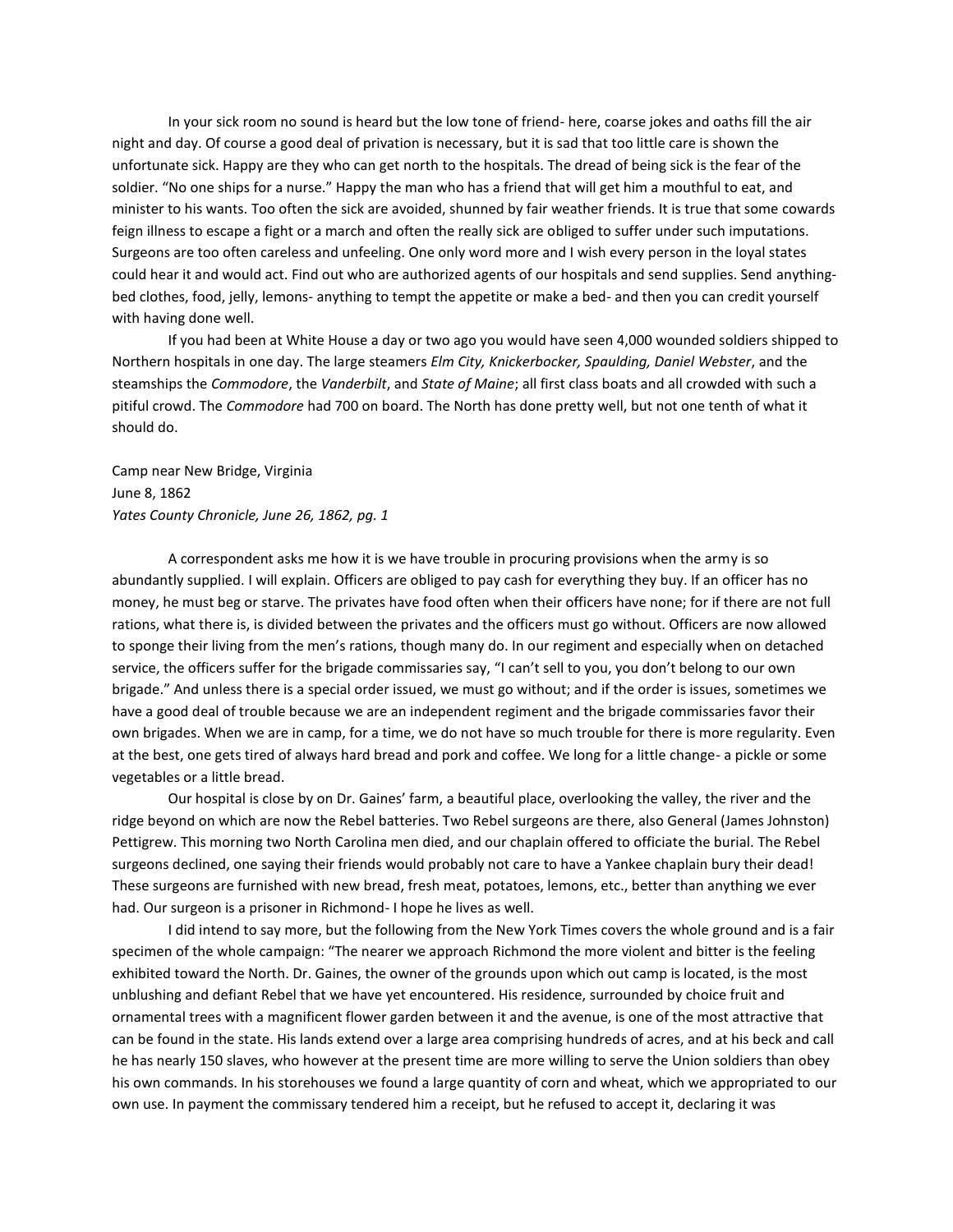worthless paper and he would not be encumbered with it. He was informed, by order of General Stoneman, that unless he took the receipt he need never expect to be recompensed by the government for the property taken. He persisted in his refusal and will justly lose the whole of his grain."

"Notwithstanding Dr. Gaines' rank secession proclivities, a strong guard has been stationed all around his property and now no one is allowed to injure it in the least. For this humane act the traitor is exceedingly ungrateful and indulges in the most insulting expressions, not hesitating to proclaim that we are vandals and vampires, and cherishes the hope that not a man of us will ever leave Virginia soil alive. A man named Hogan, who lives in a house adjoining that of the doctor's, and who has five sons in the Rebel army, entertains views no less favorable to the Rebels. In payment for some commodity, one of our soldiers offered him Treasury notes, which he declined to take, and pushed them aside in the most offensive manner. By chance the soldier had in his possession about \$50 in value (according to Rebel reckoning) of Secesh notes, which he purchased for a trifling sum, a portion of which he gave to Hogan, who accepted it and returned the change in the same kind of money."

"Why it is that these and other Rebel traitors receive the protection of the government, their property carefully guarded, and everything avoided that would be liable to injure their most delicate feeling, while they themselves are unrestricted in their conversation and we may almost say actions, is certainly a mystery. It is unmistakably true that if a private in our ranks should be guilty of such unjustifiable conduct, he would be courtmartialed, and, if the law was carried out, be sentenced to be shot."

These Rebel surgeons denied that the governor of North Carolina had recalled his troops and gave a very different account, however too long for me to publish. It was very plausible. Saturday and Sunday passed very quietly. Our Minnesota company has gone to Sedgwick's division. Company A, the Swiss riflemen, and Company I from Michigan have gone to Smith's division and Company C (Michigan) and Company G (Wisconsin), have gone to Slocum's; so we are in four divisions.

#### Monday, June 9, 1862

I am glad to hear of so many young women volunteering as nurses. A man has too many elbows. A man nursing is like an elephant taking care of chickens; the tenderer he is, the more awfully they get squashed. An affecting instance came under my notice a while ago, i.e. I read of it. A very pretty girl volunteered as a nurse in the Park Barracks, New York. A wounded soldier attracted her notice. The attraction was mutual. She tried to be of service, alleviate his suffering, but of no use. As the story goes, she tried many expedients but his was no physical pain, I quote the finale: "She offered him some sponge cake, a glass of lemonade; again he thanked her kindly, but she felt afraid. O, let me give you something, well if you must, what is it? He gazed upon her beauteous face; give me your cart de wissit"

Today was one of our gala days- one of the few bright days of service in the field. Our corps was reviewed by General Juan Prim, now on a visit to see our army with his own eyes. He stopped before our regiment, saying in French, "Are these the sharpshooters who were on the right at Hanover?" To which Prince de Joinville replied, "Yes," and they rode on. General Prim never saw a finer body of men. The very flower of our army is in this corps. Sykes' brigade of regulars, Duryea's Zouaves, the brigades of General Martindale, General Dan Butterfield, and Colonel McQuade, and our regiment, together with a large body of cavalry and artillery. We had a beautiful field, surrounded by woods, forming a fine background and strong relief in gay uniforms and gleaming bayonets. Twenty thousand men stood in solid column, forming a picture you would love to see. Fancy every blade of grass turned into shining steel reflecting the rays of the sun from millions of flashing points, relieved by our beautiful glorious old flag, the most inspiring of all sights to a true hearted man. A burst of trumpets, a clanking of sabers and the sound of galloping horses and General Prim, the French princes, Prince de Joinville, our generals and staffs, were before us. I gazed upon the pale Castilian, and wondered what thoughts passed through his mind as he surveyed an army whose physique he had never seen excelled? Did he think of Cuba and Mexico? What will he tell his Royal Mistress of us and our forces? It is a good thing to have such men see us- see for themselves what we can make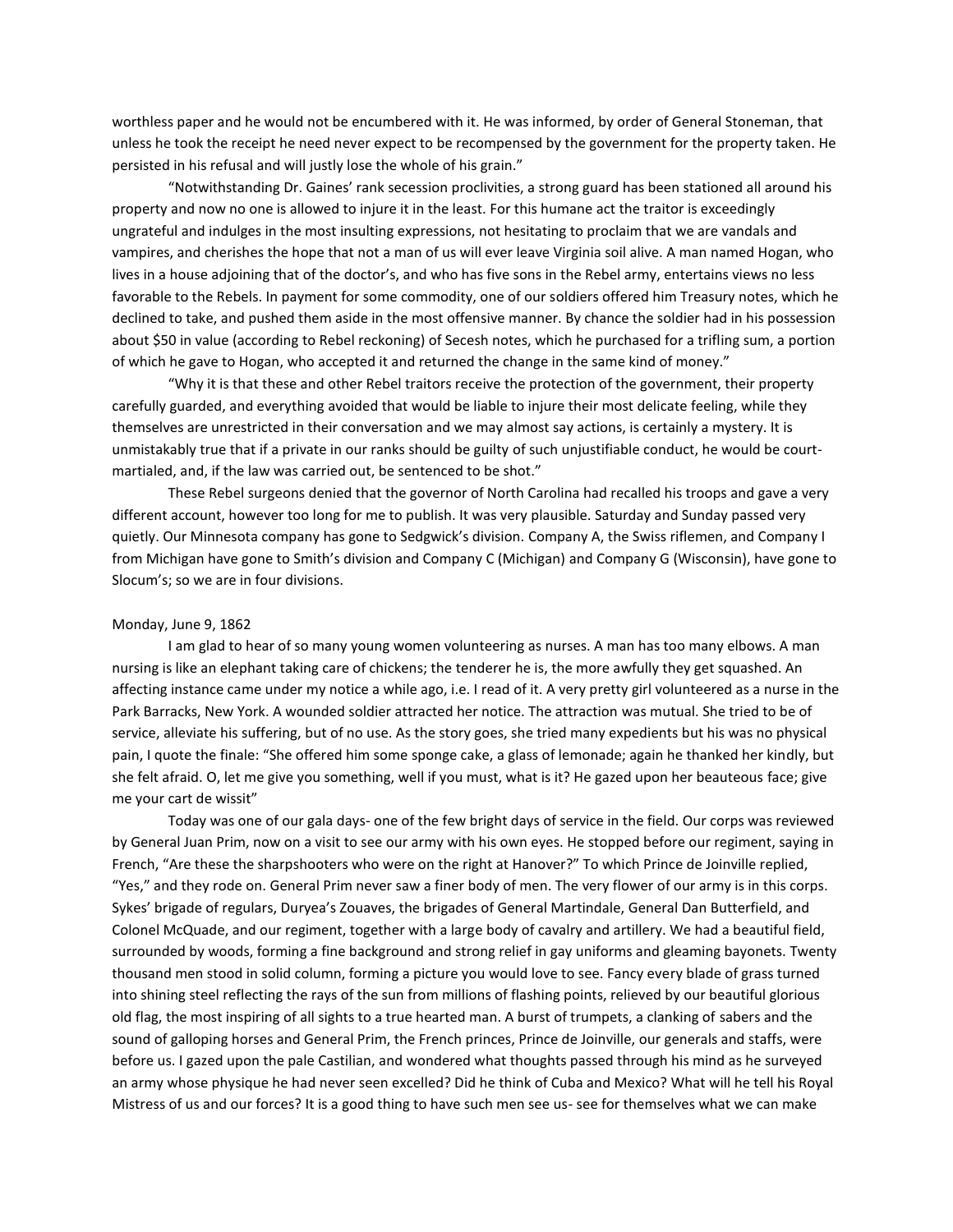out of raw material. It produces respect. (General Prim commanded the Spanish expeditionary army in Mexico in 1862 and was prime minister of Spain when he was assassinated in 1870 at age 56. Francois d'Orleans, Prince of Joinville, was attached to General McClellan's staff at this time.)

The review ended and the earth echoed the trend of a might host, while the bands filled the air with our stirring national melodies, that the Rebels themselves could hear. The artillery and cavalry thundered by to resume their stations in the approaching conflict- and as we slowly filed away, each one felt stronger for that display of power. Our only regret was that we could not have been led forth to do battle in earnest for our country. The time will come. We must have reinforcements. They are slowly coming. If the politicians had let our general alone, Richmond would now be ours. But we have encamped under the walls of this city and it must fall. The struggle will be bloody and many of us never will see the sun set on the eve of that day. Yet it will be a proud moment for all and a moment in which every bosom in the world will anxiously beat, when our young general shall marshal us in battle array and pointing toward the proud capital, gives the long-wished-for order, "Forward march!"

Camp near New Bridge, Virginia Tuesday, June 10, 1862 *Yates County Chronicle, June 26, 1862, pg. 2*

I am sorry to be obliged to say that I have lost faith in the letters written by professional correspondents. I do not except any paper, and the New York dailies are the worst. These correspondents are not men of overwhelming genius. They stay around headquarters and curry favor, beg dinners, and write the donors down as heroes, heroes by the side of whom Alexander and Caesar are very much appreciated. The account in the *Times* of the battle at Hanover, and the account in the *Herald* of the Battle of Fair Oaks are all untrue, and besides are specimens of gross adulation. Washington crossing the Delaware was nothing compared to McClellan's crossing the Chickahominy- water two feet deep!

Whenever you read of "gallant and intrepid conduct" and "bravely remaining under a galling fire for four hours, one man killed," and "brilliant bayonet charges" just quietly calculate how many dinners paid for that. I am sorry to shake your faith but the above is too true as far as accounts of particular men and regiments are concerned. Besides in writing each correspondent ventilates his personal and political views, and private opinions on things that he knows nothing about, he has friends to praise and foes to damn. When the *Herald's* account of the Battle of Hanover reached here, the colonel of the  $2^{nd}$  Maine (Colonel Charles W. Roberts) said, "My God, we ain't even mentioned." Hence the *Times'* article. From that you would imagine the 2<sup>nd</sup> Maine did it all. I came along the road and saw the  $2^{nd}$  Maine firing most tremendous volleys. I concluded the C.S.A. was all killed, wounded, or missing. They were lying down and firing without taking aim. 400 men fired 18,000 rounds without stirring and our men were *standing up, resting on their guns looking over their heads and trying to see what the 2nd Maine was firing at!* One person can only see very little of a battle and no two persons can agree on many things. These correspondents favor their friends; consequently, most of the accounts are unreliable. Officer themselves do not believe these reports. They despise their own tools. All wish for an independent press, yet each one on the shy 'tends up' some reporter.

In a letter which I received from a young lady a few days ago occurred the following sentence. "I know many in that regiment, but the war is taking so many of our gentlemen away and many of those who stay at home we call cowards." Think of that ye young men who in white kids make your evening calls. The very young ladies you fancy are so struck by you, your fascinating appearance, are struck but by your cowardice, the worst word that can be applied to a man. There never was a time when men were so urgently needed as the present. Young ladies and old ladies, communities, ought to look every able-bodied young man in the face and say "Why are you supinely laying here idle when our unhappy land needs every son?"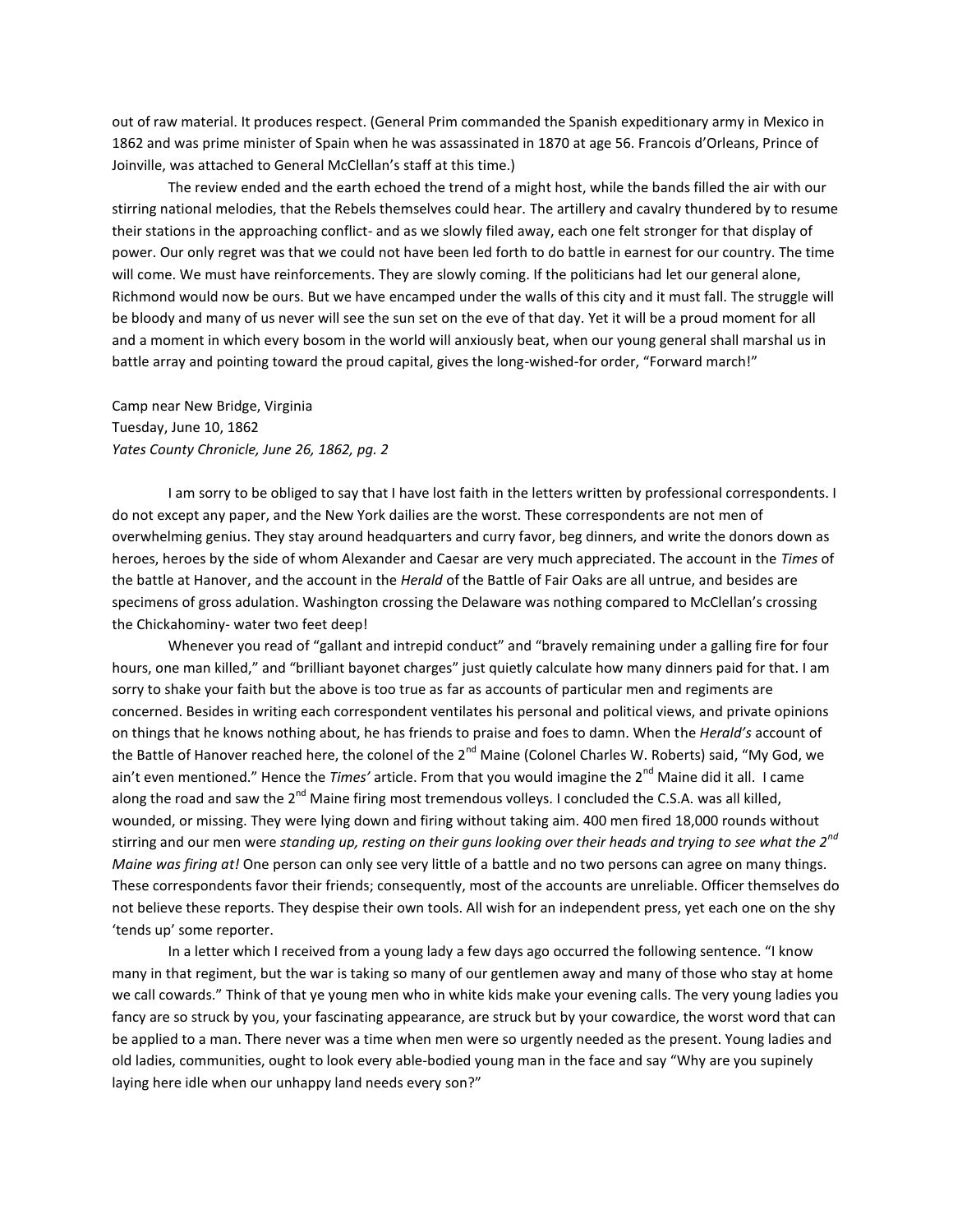It is hard to leave a young wife and prattling child. It is hard to give up your luxurious habits, and rich food. It is hard to exchange broad cloth for a coarser but honest uniform. It is hard to bid good bye to father, and mother and sister and brother, wife and child, and go forth to hard manual labor, in the parching heat of a Southern sun and the freezing dews of night, to have only the ground for a bed and the heavens for a covering. It is hard to suffer from actual want of food and sleep, something you never before in your lives dreamed of and it is hard, instead of returning to a grateful community and gladdened friends, to fall by a deadly Minie, be mangled by a shell, or far worse, become the prey of loathsome camp diseases, and alone on a hard board, surrounded by careless men, breathe out your life and be thrown into a ditch. This is hard, but it is war. War that you at the north do not yet even realize and have not yet begun to comprehend. You never saw a wounded soldier laying on the field of battle till the wounds in his head become fly blown, and maggots crawled in and out of his mouth, and he had been eleven days in that state! Horrible but true!

"Do you nice young men think that no one here has lefty a profitable business, friends, and home? Has no young wife made any sacrifices in this war? Has no young man as tenderly reared and carefully protected from every draft of wind as yourself, yet gone forth to work and die? Ask yourselves one question: Why should I be an exception? That's it, why? Let the community answer it. You deem yourselves too good, too far above to associate with the rank and file. Know then that the rank and file despises those who can come and do not.

Around every camp fire in the evening you hear men talking of those who stay at home. They ask, "Why does not A come? Oh, he is afraid. Why did B never enlist? What B? He come? No, not he. He only talks, etc." Every man is canvassed and judgment passed. Drafting would be more equitable. But understand that these men do not complain. They are satisfied, their conscience is clear, and everyone looks forward to the joyful time when he shall return. Night and day he dreams of home and of the welcome awaiting him. As to those who remain at home they only say "Well, if they can stay at home in such times as these, let them. They must settle it with their own conscience and community, not with us." But in his innermost mind, each soldier feels in regard to such men, "they are afraid."

We have 682,000 men on the muster rolls but I defy anyone to count up 450,000 fighting men and I do not believe there are 400,000. Some say "Oh, the war is most over." How do you know it is most over? It is "most over" here at Richmond, but still we have five miles to go. I do not believe this war is so near its end. I hope it is. Have these young men no aspirations, no patriotism? I wonder they can face their own sisters and mothers? These same wives and mothers and sister must by their looks inquire "who are fighting for us?" Who are our defenders? And you afraid? But enough, if the spectacle of our country distracted and torn cannot move them; it is in vain to look elsewhere.

## Thursday, June 12, 1862

An unnatural quiet prevails. I have not heard a gun fired in two or three days. It is too quiet. We cannot realize the magnitude of the approaching conflict on which so much depends. That within four miles is encamped hundreds of thousands of men, waiting only the signal to commence death and carnage that will desolate so many fair homes, even we here cannot comprehend. The sun shines as usual, the birds sing in the trees, and every man pursues his avocations as though no foe were in existence. But it must come; the hospitals are ordered to be ready tomorrow night, and that is grimly significant. On going into battle one is always accompanied by stretchers, litters, and ambulances, a sight of those cheerful objects is very inspiriting. You may hear from me in Richmond. It may be decreed otherwise. But let us not anticipate. Everything on our side points towards a sanguinary conflict in which our whole force will be engaged.

Camp near New Bridge, Virginia June 17, 1862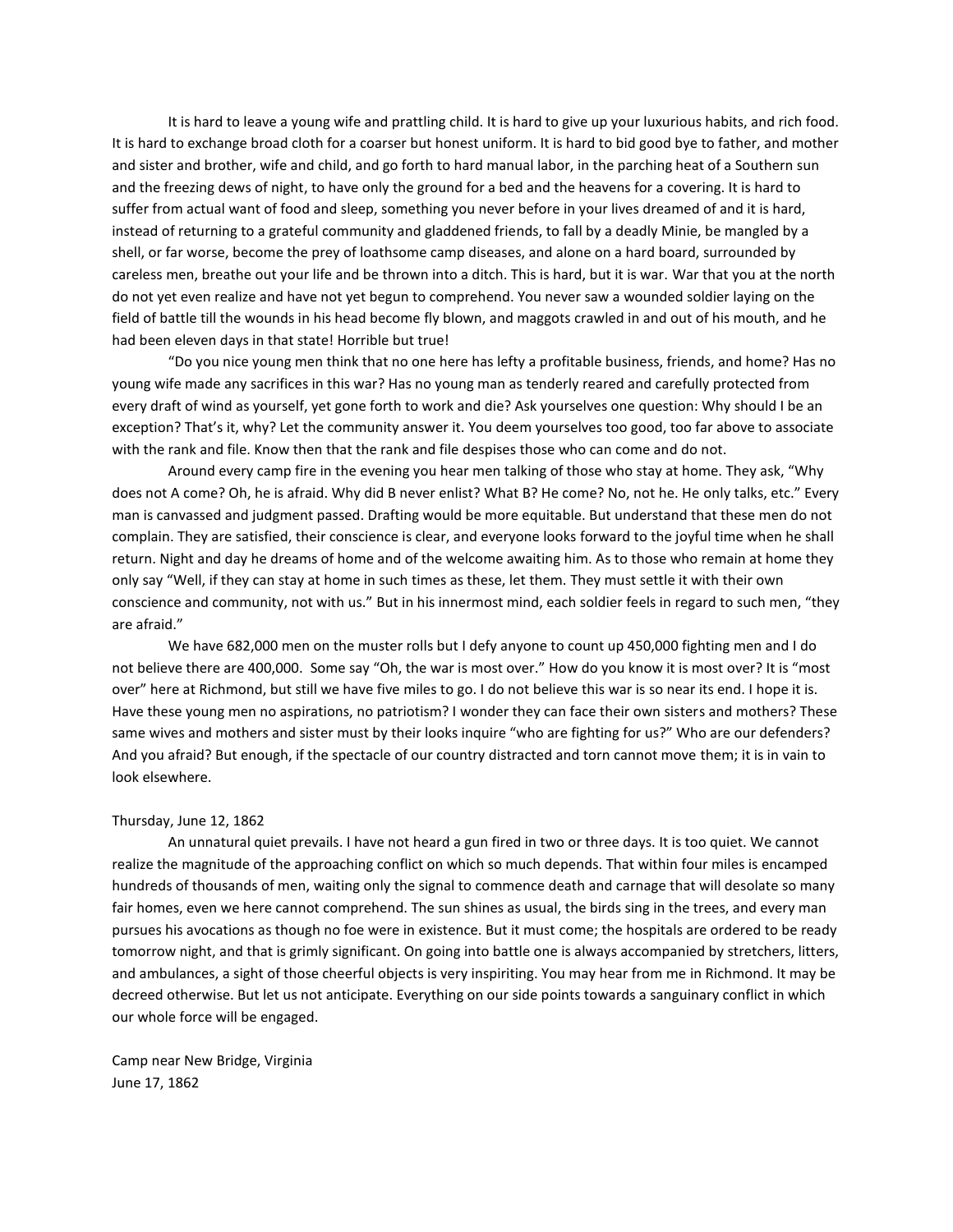The eyes of the whole civilized world are at this time strained upon Richmond. The Southern army has retreated till it will retreat no longer and now, face to face, stand two of the mightiest armies the world has ever seen; a force, which if united, would present a front that the world might dash against in vain. Let us look for a moment at the situation. A hundred thousand Union soldiers, flushed with victory, eager with anticipation, firm in their belief of the justness of their cause, await only the signal from their chieftain to put a finishing stroke to this accursed rebellion. Better clothed, paid, and fed than any army that ever before took the field; they certainly have every material advantage.

But the Southern army has shown qualities in this war that make us respect them, and proved that they are our own race and blood. Without money and with very slight hope of ever having any, they persevere in unequal struggle. Would our men fight as well as they do, and keep up their enthusiasm if they had received no pay and no prospect of ever getting any? The Southerners have no coffee rations, insufficient clothing, poor arms, and yet they bravely press on. The destitution of the people of the South is awful. No one can imagine it. General Halleck sent to St. Louis for food to supply the people around Corinth. In New Orleans, in Norfolk, masses are starving. In some places they seem to have enough. Deserters who arrive from Richmond every day report the Rebel army on half rations. They own their case to be hopeless, but swear that though they are despairing and sinking, they will fight and I honestly believe it. Will not this be one of the decisive battles of the world?

Matters have settled into a regular siege. The same old Yorktown experiences. Planting batteries, digging rifle pits, throwing up works. They do not seem to have the tremendous fortifications that we had to encounter at Yorktown, but our preparations denote the expectation of serious work ahead. "We shall see what we shall see." The army is in fine spirits- the sick and weak are pretty well weeded out. Those left form now the finest body of men the world ever saw. They are acclimated and endure without any detriment privations, exposure, and toil that would kill new troops.

In a space not wider than from Penn Yan to Benton Centre are encamped 200,000 men who by birth, education, and conviction ought to be brothers, but who are now sworn enemies and only awaiting the signal to fall upon each other with the ferocity of war. Can you realize it? I confess that I can't, even here with all the dread preparations going on in my sight. I lay in my tent this afternoon looking out on the peaceful landscape, hearing only the hum of insects and in vain, endeavored to comprehend that in a moment we might be called into the deadly fray. It seemed so much as it always had, that I could not really feel that I might have to lay down my book and go out, perhaps never to come back. It is a curious feeling to wonder every night when the sun sets if you will ever see it rise, and to wonder every day if you will ever see it set. But soldiers soon get tired of thinking, grow careless, and to an ordinary observer, seem only intent on getting food and sleep. It is much better so. Once for all make up your mind that the path lies open before you-duty calls you on, let the result be what it may.

By recent orders three officers from each regiment who are "disabled and whose cases are so bad that they cannot be treated in camp" are allowed to go home to recruit, and can take a non-commissioned officer with them. Lieutenant Elmendorf was one who left our regiment, he being totally unfit for duty by reason of acute rheumatism and having been off duty for nearly a month. Camp life is too severe upon those who are so far reduced and it is to be hoped that a few months quiet and rest in a comfortable home will restore those who go home sick for the country needs her every son. The men in this regiment have a far easier time than other regiments for they have no fatigue work to do day or night, not even picket duty to do at night. In this respect they are greatly favored.

We now do not anticipate any action for some time- of course we cannot tell what our generals' plans are, but appearances look like a protracted siege.

Camp near New Bridge, Virginia Tuesday, June 18, 1862 *Yates County Chronicle, July 3, 1862, pg. 2*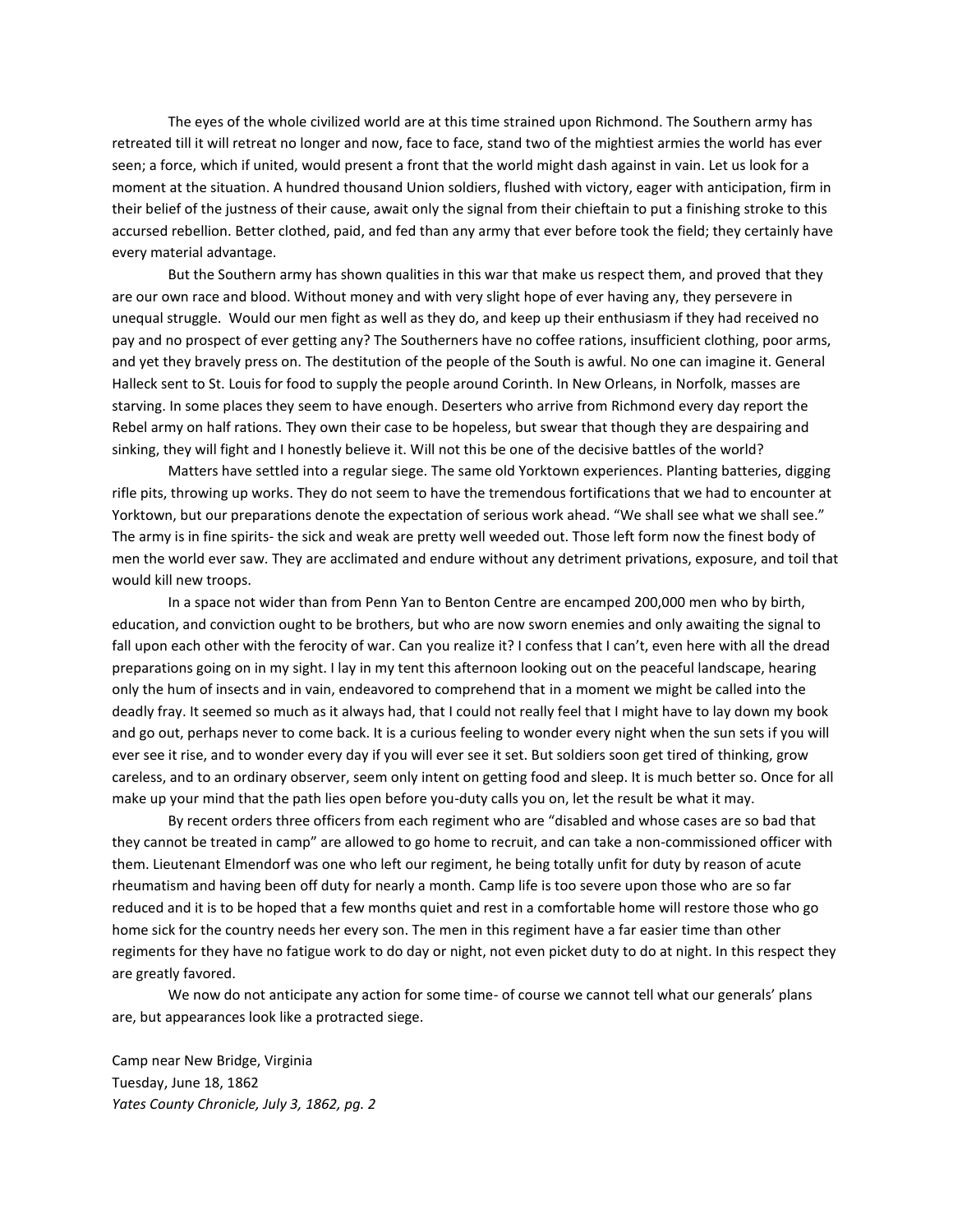The other evening persons came running into camp saying that the enemy's cavalry were in our rear, having come up from Hanover and had captured numberless soldiers, wagons, mules, killed several soldiers and sutlers, driven off herds of cattle, burned railroad bridges, etc. Each one added a little till at 9 P.M. White House was taken, stores and ships burned, and the devil to pay generally; one detachment recaptured Mrs. Lee, and the rest went clear around our army and reached Richmond in safety, having crossed the Chickahominy. So many rumors in circulation that only today have I learned the facts and lay them before you. It forms an interesting and suggestive episode.

When the Southern army retreated to Richmond they left along in every house cavalry to act as spies, scouts, etc. These were men of intelligence, men who were acquainted with the whole country, knew every bypath and ravine that could afford shelter, or facilities for a quick advance or an easy retreat. When our army marched up, these men were at home quiet, dressed in civilian's clothes and many of them Union men, forced into service, etc. A guard was immediately put over their property and on we came. They kept up and still keep up, constant communication with the enemy, informing them of everything. When we went to Hanover we cut off a company of 52 of these spies who were in King Williams County, and they, not being able to get to Richmond, were forced to keep quiet; but last Friday morning they crossed the Pamunkey at Piping Tree Ferry and coming up to Tunstall Station, concealed themselves in the woods and awaited the train bound east. When it came along, they fired into it, creating great consternation every way. The Rebels burned a culvert, tore up a hundred yards of the track and drove off the horses and mules belonging to 35 wagons, first burning the wagons. General George A. McCall fortunately had his division (Third Division, V Corps, known as the Pennsylvania Reserves) at White House which was all that saved it. We lost about \$50,000 worth of property.

The cavalry retired as quickly as they came and dispersed, each one going to his own home as a peaceful citizen. Some of them were captured and owned up. I have not, however, heard of any action ever having been taken! These spies have fine horses that can jump any fence or creek and are of great speed and endurance. That such men have a rendezvous north of the Pamunkey and within four miles of our railroad is certainly curious. White House with all its immense stores and shipping would have been burned had not McCall by mere chance been there that day. It was a brave and daring act and one worthy of a better cause. Fifty-two men braved a whole army and rode merrily away to their homes. How they must have laughed and joked as they galloped through the green wood. It was, indeed, a dashing episode. If they had had a larger force. Ah, if.

And now let me say one word while I have got time. There are some things that should be done in this grand army. It is an undeniable fact that we have some officers who are cowards and it is not strange considering the number that some might have mistaken their calling. These should be weeded out. They contemplate resigning when we get to Richmond. Now is the time; a few such men might ruin our army. Again, no men should be allowed to carry the wounded to the rear. Wounded men are no better off in the rear than anywhere else and cowards always sneak away, take their comrades to the rear, and with charming solicitude remain with them hours after they have gone into the hands of the surgeon. They never come back again. I saw, on one occasion, eleven men going to the rear with one wounded man and even he could walk. That was an extra case, but generally two or three go. Anyone can calculate the loss an army thus sustains in action. There is an organized body of men specially detailed for this business including the band. In addition, the wounded are, in a majority of cases, just as well off where they are. Again: every officer ought instantly to kill any man who starts for the rear. A few thus flying can so infect a whole brigade; in a critical moment, and that moment will come, our whole army might be whipped. Remember Bull Run.

Between here and Richmond there is no great sweep of country. It is a succession of wheat fields, woods, ravines, etc., a good deal like any well wooded farming country and the smoothbores of the Rebels are as destructive as out long range rifles. They shoot the old buck and ball cartridge which at these short ranges produces dreadful havoc. There will be no battle for a while. McClellan has not enough men to risk it, or by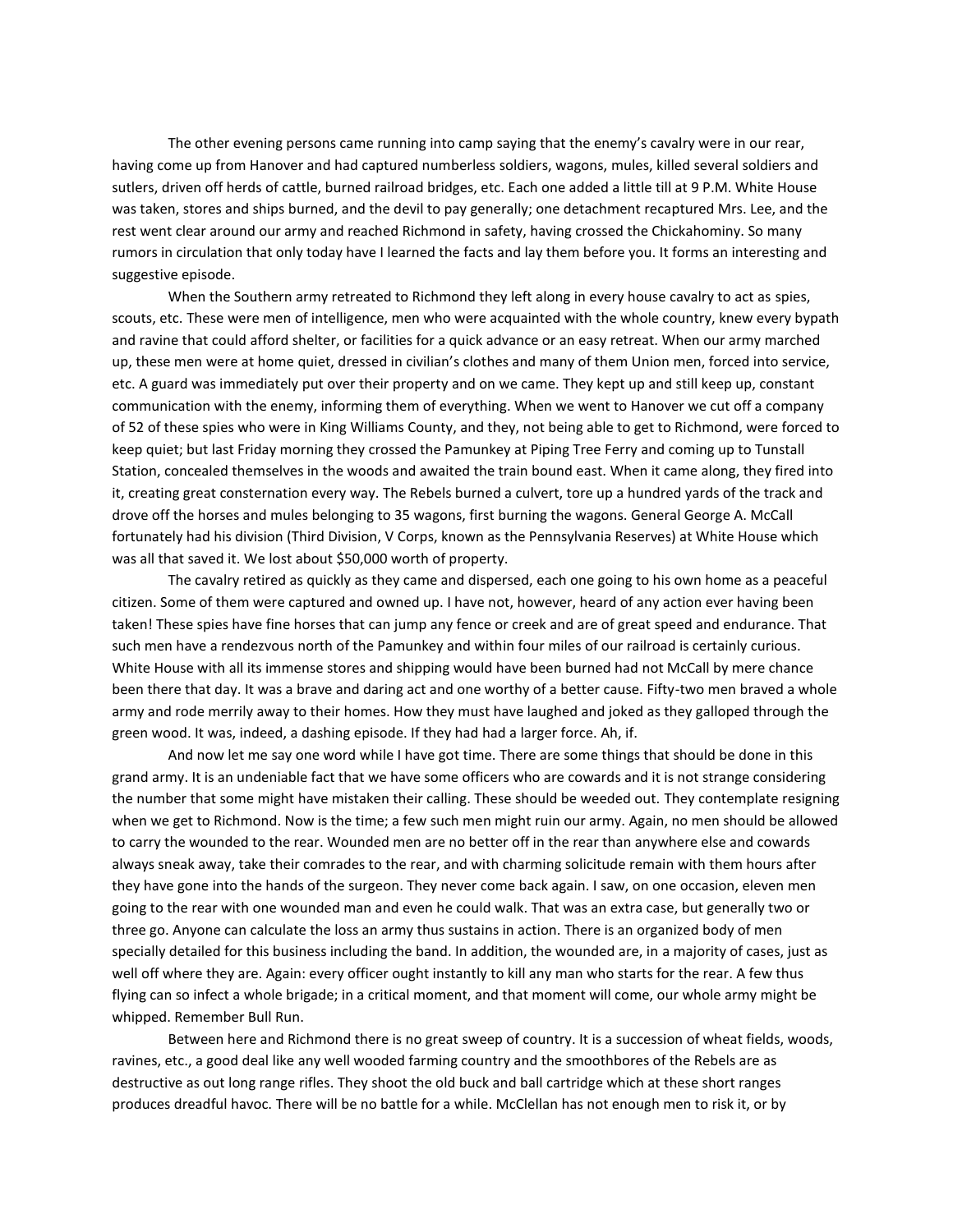overwhelming force carry everything before him. If any legacy ever came over to us from Napoleon, it was that success depends on concentration. If we had men enough, as many as we might have had, no pause would have been here. But the spade and shovel can only take us up to their lines, and a battle will sooner or later be fought here such as you never yet dreamed of. Let every man, woman, and child in the Northern and Southern states prepare their minds for hearing tales of blood and suffering to which that has been is but an idle tale. The Rebels will fight. In the dark recesses of these woods, they are planting batteries night and day. No such formidable works loom up before us as at Yorktown. They profess to be tired of digging because their efforts have proved hitherto so futile.

Lying on their arms in the shadow of their capital, they grimly await us. Death's preparations are masked by smiling fields and sweet groves. They are resisting what they firmly believe is invasion. How would we fight in such a case? You at home cannot comprehend the sacrifices these soldiers are making. Your poorest houses, your coarsest food are luxuries comparatively. Already the funerals come to your own doors.

Charles City County, Virginia Harrison's Landing, James River July 4, 1862 *Yates County Chronicle, July 17, 1862, pg. 2*

Here, 23 miles from Richmond by land and 45 by the river, does the Fourth of July 1862 find us. Instead of being a joyous crowd, reveling at the capital of the Southern Confederacy, exulting in victory, we are lying in the mud, tired, exhausted with eight days of marching, fighting, and starving. We have not tasted meat for nine days; we have not had a night's rest in that time, but only toil, danger, and death. I shall not attempt to give in detail our trials and work; a hundred Chronicles would not hold it. Neither could I ever make you understand or appreciate it in the least. What do you know of eight days of hunger, you who never went two hours hungry; you at home can no more understand what a deprivation of food and rest for so long a time really is than a man who has never lost a limb can appreciate the loss of his right arm.

For several days I had been quite sick and felt weak and had no energy. Many of the men were sick in consequence of the extreme hot weather, and a general languor pervaded everybody. Thursday evening June 26<sup>th</sup> we were on our way to the Battle of Mechanicsville, Lieutenant Colonel William Y.W. Ripley being in command; here we joined General Charles Griffin's brigade (late Colonel McQuade's; it was Morell's old brigade; Second Brigade, First Division, V Corps). We reached the ground at 5 P.M. and with the Bucktail Rifles supported a battery. The Rebels shelled us. How the shells did fly through the woods. It was soon dark and each shell came in a blaze of light, like a rocket, crashing and thundering like a thousand locomotives in the tops of the trees. We lay all night, but at daylight on Friday June 27<sup>th</sup> retreated to our camp. On the way I noticed the burning of all commissary stores which first gave me the idea that we were to leave for good.

We took a hasty cup of coffee and burned up all clothes, tents, stores, etc. that we could not quickly carry away and falling back a mile, halted. Our regiment was thrown out as pickets, and in great suspense we awaited the coming of the Rebels. A deep ravine was in front of our army; behind the hill sloped to the Chickahominy. Our right was high ground; our left very low. I rode my horse off to the left of our picket line and looked long and anxiously for the advance guard. I could see our old camp on the left but our right was dense woods. The 9th Massachusetts was on our right as pickets. After about an hour a single horseman came out into the opening and dismounting, reconnoitered our position. Apparently satisfied he retired, and soon their skirmishers began to file into the woods on our right. A little firing and the 9<sup>th</sup> Massachusetts (Irish) retreated pell-mell through our lines, nearly throwing us down. Then came a solemn silence; we could not hear a footstep, not even a twig crack. Yet directly in front, in those still groves, 75,000 men were forming in battle array. Soon the advance appeared on our right, but the fire of the sharpshooters drove them back twice. Then came the second stillness; not the least sound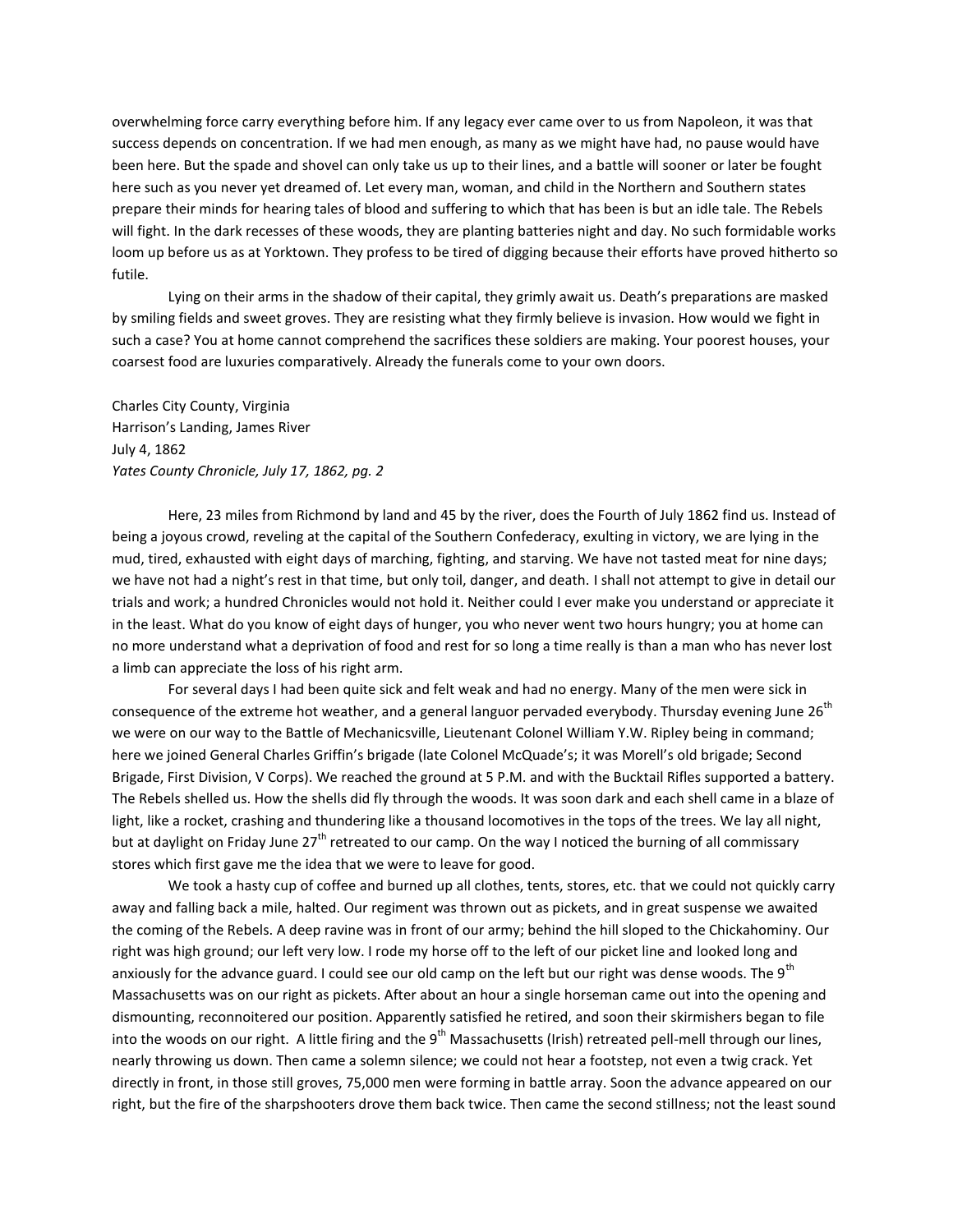could be heard till all at once, making one start by its very suddenness rang out in the still air, "Forward, double quick, march!" A yell like a thousand demons, a rush like the wind, a gleaming of bayonets, a roar like Niagara, and the death struggle has commenced.

It was then between one and two and the battle continued without intermission till nine o'clock. The papers have long ere this given you the particulars, and I only propose to relate a little that fell under my personal observation. For three hours the roar of musketry was continuous. It never wavered nor slackened. 'Twas perfectly awful; the ear ached with the sound. With intense listening I could not distinguish any pause or cessation. A large oat field was out front, running close up to the ravine. My horse was shot under me, but luckily I got another as good as the first one.

Long before sundown the field began to fill with stragglers and cowards. They increased till at least 10,000 were rushing to the rear to get across the river. Nothing could stop them and a stampede worse than Bull Run seemed to be inevitable. But the brave men in front held their ground, and saved us the disgrace. In the night we retreated, leaving many of our wounded, yielding the field to the Rebels. We came across and lay in the woods; the whole army nearly a mob. I found John Cooley and he and I slept under a tree together. Saturday morning we were collected and a little order restored. We could get nothing to eat, and soon took up our weary line of march. It was intensely hot; hunger made us ravenous. I found a piece of fat pork, frying in the sun, in the bottom of an ambulance, seized it, and the lieutenant colonel and I ate it ravenously.

On we went till after dark and then lie down on the ground and instantly fell asleep. It soon began to rain, but no one cared and in a short time we were thoroughly wet, knapsacks, blankets, etc. having been lost on Friday by being obliged to give up the field. Sunday we marched at daylight; no breakfast for we had nothing to eat. It has stopped raining, but was sultry, and intensely hot; about nine o'clock the sun came out and then it did seem as if we would melt. At one P.M. we halted, but not to rest, for the heat was so great that no comfort could be had. At four P.M. we again started. McCall's Pennsylvania Reserves being ahead; we marched all night; at about midnight we turned and came back a few miles and then struck off straight for the James River. That was an awful night almost as hot as in the day; exhausted by having no food since Thursday save hard bread, and a very little coffee. But our greatest trouble arose from having no water; our throats were parched, and tongues were dry, no water all night; I heard 'water, water,' but no water was to be had. So we slowly, wearily, plodded along, and at daybreak halted and began a cautious reconnoitering.

Companies E and K of Berdan's U.S. Sharpshooters were thrown out as flankers on the right, and companies S (Brown has S in letter- likely incorrect), F, and D on the left. We now came into the most beautiful farming country I have ever yet seen in Virginia. I galloped along through the fields ahead of the left flankers and rode into the yard of a Dr. Turner, who had left for Richmond. Some well-dressed house servants were in the yard and appeared to be glad to see us. I asked them if they could give me some milk. "Oh yes," they answered and I accompanied them to the milk house where was cool milk and rich cream, the first milk I had seen since last February; I drank as if I could never drink enough, and engaging them to get me some dinner, rode on, determined to come back and get it. How little we know what a day will bring forth. We passed on and soon after, descending a steep hill, encamped on the James River. No one can tell the relief I experienced when from the hill I saw those welcome gunboats. I feared we never would see them again. A large field of wheat and oats all cut and bound, was at once appropriated for the horses, and beds for the exhausted men. The men sank right down on the ground; nothing yet to eat, and today was Monday, the fourth day without food.

But we were doomed; no sooner had we fallen asleep, than the order came to fall in and the booming cannon told us what was wanted. Wearily we climbed that steep, hot hill with the sun's rays darting so fiercely upon us, and at 3:30 were again in battle array. The battle progressed furiously till dark, when we lay again, the third time within four days on the battlefield. The nights are very cold here and we were almost frozen and so hungry.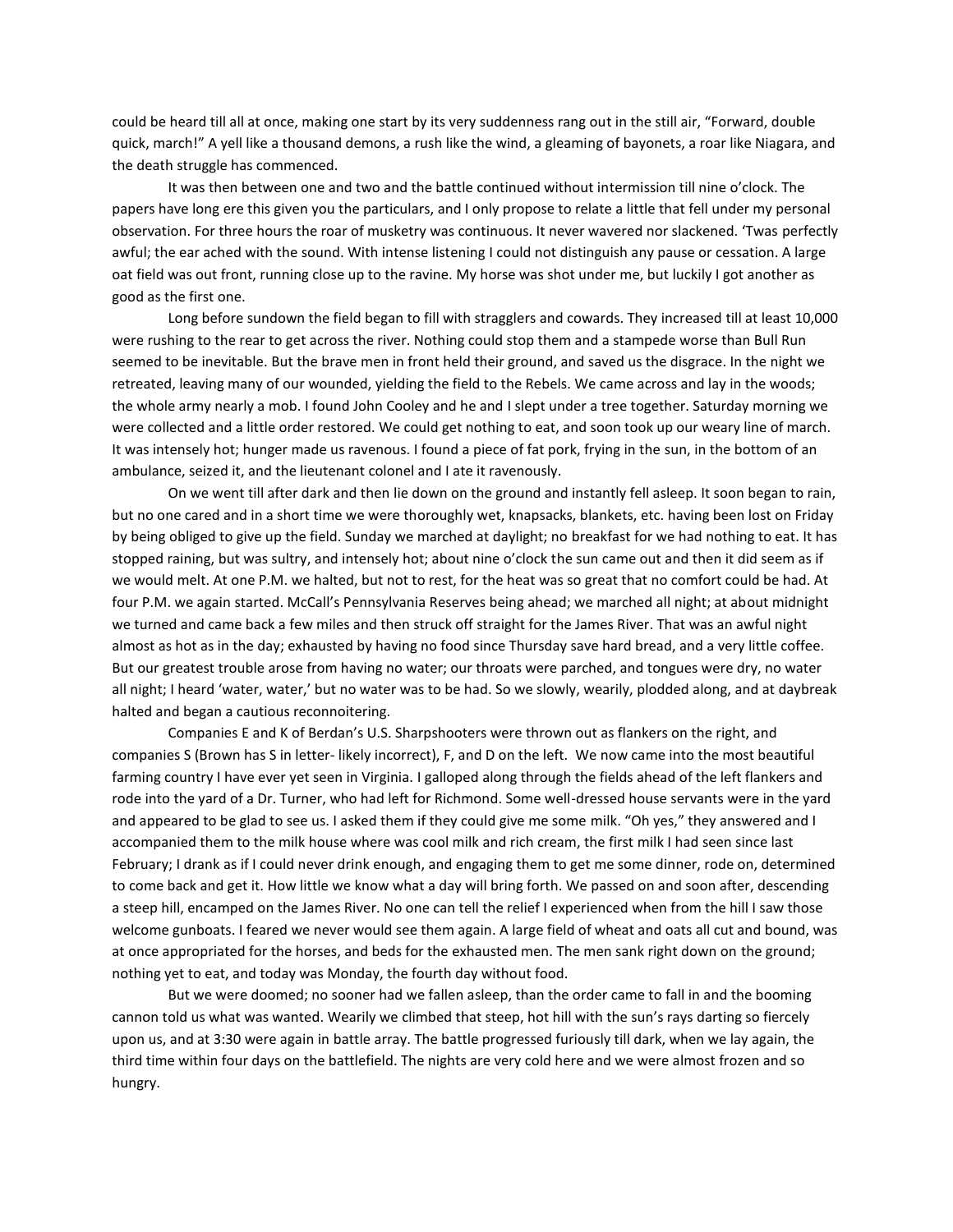Just at dark I rode up to Dr. Turner's. How terrible is war! That pleasant house was completely ruined, the cheery trees cut down to get the fruit, the servants fled in fear, and only a ruin left. From the yard, I had a fine view all up and down the James River. Splendid farms lay beneath me, in the highest state of cultivation. But I could not see into the morrow. Little did I dream of the sanguinary contest that the next day would see on that very place where I was then so moodily reflecting. At daylight we were called up from our bed of down to go into battle, we were posted on picket in front of Dr. Turner's, our right resting in some woods, our left in a cornfield, in front of another house of Dr. Turner's. He had two fine houses on his large plantation. This morning was intensely hot, by far the warmest day we had yet experienced.

The men, as you may imagine, were about played out. No meat or coffee for five days; marching in the hot sun, no rest at night and now again in the front. I myself, while standing up talking with the lieutenant colonel about a battery the Rebels were planting, fell asleep and would have fallen down had I not recovered myself quickly. The morning passed wearily along about 10 o'clock, I saw a Rebel slowly coming up on our left; at first I was going to shoot him, but concluded to watch him. He came slowly on and I took him prisoner. He was from the 20<sup>th</sup> Georgia. Soon one of the men reported that the Rebels were coming up on the right; after two attempts they drove in Captain Austin's company E (the New Hampshire company) killing two and wounded three. That was the first time I had ever seen the Rebels skirmish in the open fields. They did it well. The bullets came rather close. Our line then was a semicircle and for a short time there was perfect silence, awfully ominous of what was to come. We lay in a cornfield, a large plain or open field, on our right was woods, and back of us was rolling country towards the river. And on the left the field sank down abruptly about 60 feet, then was level for about 200 yards, and then came dense woods. Thus on our left the Rebels had quite a hill to cover their movements. On the knoll, on the left we had some of our men. About 11 o'clock one of my men reported that the Rebels were taking down rails from the fence in the edge of the woods in the front. Then I knew that they were planting a battery. I rode quickly back and reported to the captains of our batteries and to General Morell and then turned to my post. I was on the left and Lieutenant Colonel Ripley on the right.

We had not long to wait. In a moment as it were, every leaf seemed turned into a gray coat and three regiments charged on us and drove us in. We came in slowly, firing our Sharps rifles with great rapidity. We had a solid mass to fire in, and every shot told, while we lost only six. We formed behind the left battery and the Rebels retired being hurried up by a little grape and canister of 24 cannon. The Rebel cannon then began to thunder along the whole line, and the ball was opened. On the right I soon heard the volleys of musketry, showing that the infantry had found each other. On our side the shelling was awful. These infernal missiles roared and shrieked and crashed, and the shells with flanges gathered the air around them and thundered through as like infernal demons. Horses and men piled in heaps beside us. General Griffin, happening to ride in front of us, the enemy turned all their cannon on him and poured in a hurricane of grape and canister. It did not hurt the general but many of us were killed.

I now had the good fortune to witness one of the grandest sights in the whole war, and if I live a hundred years I may never see another such. On our right a brigade of Rebels advanced from the woods about 2,000 feet in front of our batteries. They came on with yells and cheers to capture the batteries. In a moment eight Parrott guns and four brass howitzers sent their deadly charges through their ranks. The shell and shot, grape and canister mowed them down like grass before the scythe but when the dust cleared away there was the same line, closed up, advancing steadily as before. Faster and faster came the murderous grape, but louder and louder they echoed their yells. It was grand! It was noble! No troops on earth could have done better. Twelve cannon belching ruin and death and yet they were as cool and calm of the oldest veterans of Napoleon. I swung my hat and cheered. I could not help it. It was so brave. Slowly they came on and now not five hundred feet remained to be passed over. I cried out that our guns were lost. Not one half of the rebels were left but there were enough to capture the batteries. Their officers waved their swords and springing on with renewed energy seemed certain of success, when lo, up from the long grass where they had lain concealed rose two regiments of our brave boys who poured into the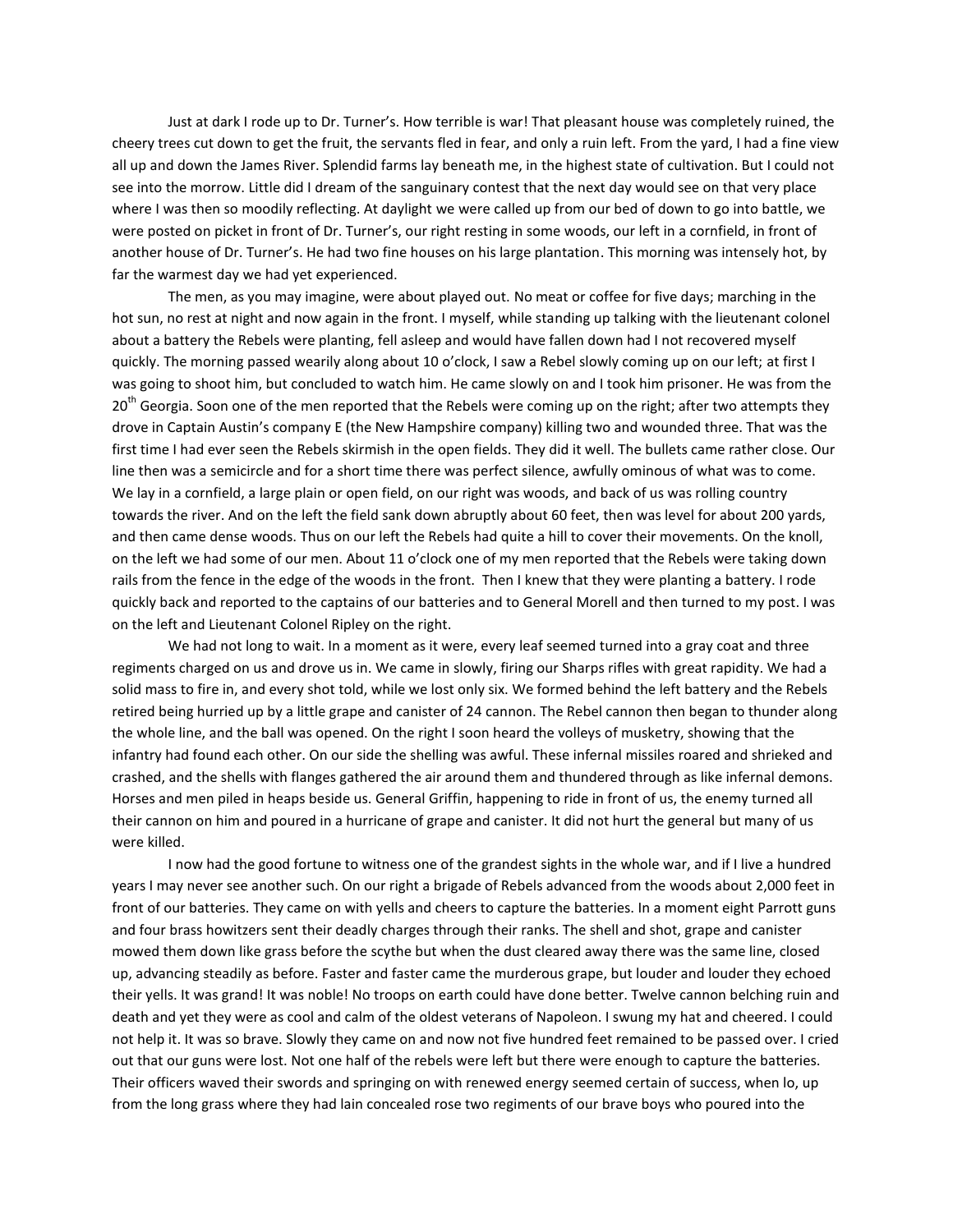faces of the astounded rebels infernal volleys and then with a cheer that rose far above the din of arms charged bayonets. Human nature could stand it no longer. They broke and fled and our regiments threw themselves on their face while the cannon hurled doubled-shotted canister and grape into the retreating mass. In that charge the Rebels must have lost more than 1,000 men.

There was now an ominous lull. It was almost sundown and from experience we knew the rebels were preparing to charge the whole line. It was all important that we should know where to expect the first blow. So Lieutenant Colonel Ripley sent me with twelve men around the base of the hill on the left to see what I could see. Crawling up within 2,000 feet of the woods, we took to a ditch and slowly went on. Soon I heard the rumbling of artillery and a cloud of dust began to rise in the woods. I sent back men to report and remained where I was, although the Rebels saw us and tried to dislodge us with musketry. In a few minutes I heard the order distinctly given, the "forward, close up" and the head of an immense column filed quickly around the base of the hill. Had we not been posted there it would have been a complete surprise. At the foot of the hill they halted, formed, and charged with their usual yells. Thinks I, you will get out of breath of you yell that way by the time you reach the top of the hill. But the yells only increased till they attained the summit, when they were met by the  $4^{\text{th}}$  Michigan and Berdan's Sharpshooters. Then came the grand battle. No pen on earth can do justice to the clash of arms, the roar of musketry, the thunder of cannon, the yells of combatants, the shrieking of shell, the whistling of grape, the singing of bullets, the cheers of the victors and the groans of the wounded where thousands of men were struggling in the last deadly conflict. As the sun when down, obscured blood red by the smoke of the battlefield, the very devils of hell must have rejoiced at the scenes of carnage night veiled from our view. Once I remember, as a momentary lull took place, I heard all over the field, heart-rending groans and shrieks. It was terrible.

So far the Rebels far outnumbered us, as they usually do and our Lieutenant Colonel Ripley, seeing that regiments could not withstand the fire of brigades, galloped back to the rear and plead for reinforcements, assuring the general that our left wing would soon be turned and the battle lost unless speedily strengthened. He got the 12<sup>th</sup> New York and brought it back, but the 4<sup>th</sup> Michigan were then out of ammunition, and so we only had one regiment yet. Back through the volleys, rode Colonel Ripley brought them up just in time as one of the regiments, broke and run like sheep. Here Lieutenant Colonel Ripley was wounded and his horse killed. Captain Drew of Buffalo (Co. G) was killed. Captain Austin and Lieutenant Jones were wounded; Lieutenant Seaton wounded; Lieutenant Peet killed, and many more non-commissioned officers and men wounded and dead.

The battle lasted until 9 P.M. The Rebels broke and ran down the Williamsburg road while our Parrott guns played into the dense masses causing awful havoc. We could hear the wounded crying 'Help, oh help!' but there was no help for them. I lay down on the field to sleep but I could not; I had no overcoat or blanket. In the fight the heat was so intense that I had dashed water all over me, and now my wet clothes were very cold, my ears rang with volleys of musketry and the yells of the men. Slowly and silently at 2 A.M. we moved away. It was terrible to leave so many wounded in the hands of the enemy. We left our wounded on Friday's battlefield, and now left the most of them again. I passed about 400 of the poor fellows lying on the ground near an old brick house. 'Oh lieutenant,' they exclaimed, 'can we not hold the ground? Are we going to be left? Oh no,' I said, 'you are all right' and passed on. I was powerless to help and knew that in an hour the Rebels would have them. How they did plead to be carried along.

The rain began to fall in torrents and soon I was completely wet through. I had sent my horse to the rear the day before and he was lost. I was as near dead as anyone could be and live. No food but hard bread since Thursday and now it was Wednesday. I knew not where we were bound for, neither did I care. As day broke a miserable spectacle met our view. The whole army was only a mob. I only saw one regiment, the 5<sup>th</sup> New York that marched in order. For seven or eight miles the road was full of soldiers and pushing ahead each one on his own hook. Oh the misery of that day, words can never tell it. Hungry tired, almost dead, the famished soldiery wearily pressed on. Soon the men began to fall out. Men lie down in the mud and fell fast asleep in a moment in the pitiless rain. When the artillery got stuck in the mud, the horses lay down exhausted. The mud rapidly increased;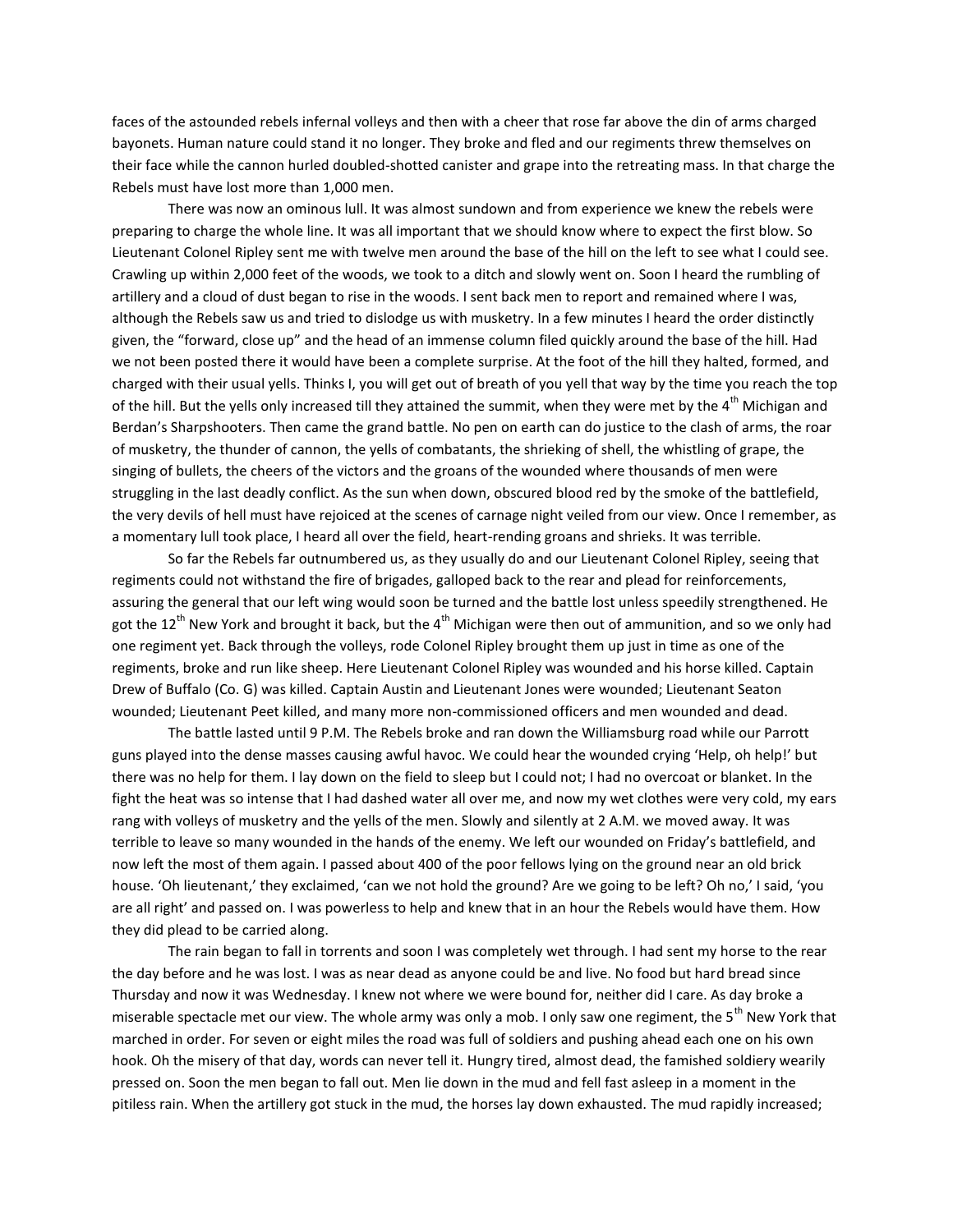100 men were hitched to a 30 pounder Parrott gun. I sucked leaves to alleviate my thirst, and finally I lie down in the mud and rank from the muddy water under the feet of the cavalry. The horsemen slept in saddles; men fell down in the mud and could not rise. But there is no use in writing, you never can understand it. After a march of twelve miles we came out on a plain about a mile square where stands the house General Harrison was born in. This vast field was soon covered by a crowd of men and every man was inquiring of every other man if he knew of any other one of his regiment. It was Babel a hundred times personified. This field was soon covered a foot deep with mud and then our misery was complete. It rained harder and harder at night; we all sank exhausted and lay in the mud that long, long night. Some of the first that arrived got some wheat and had a comparatively a dry bed. But it rained as ever, and the Rebels had our tents and knapsacks.

The next morning (Thursday July 3) we moved our camp to Dir. Minge's farm. He married a sister of General Harrison. I had a long talk with him. He is gentlemanly, but a genuine Rebel. However, the Rebels shelled us out of our camp, and through that awful mud we wearily took our way for a mile or so to a safer place. We got only bread all day to eat. The men looked ghastly like corpses. They lay on the ground like dead men and so passed July 3<sup>rd</sup>. The glorious Fourth came and brought with it sunshine and pork so we are happy again. The whole regiment is unfit for duty, and is as yet hardly together. Other regiments are just as we are, all are sick. But with a few days of rest they will come out right, and our past troubles will be forgotten.

This letter is too long yet I have only alluded to our past eight days' experience. The dailies will give particulars, yet they suppress the truth. In the future I hope I shall never hear that the Rebels will not stand up in fight. They came out boldly and with only their small arms attacked our infantry, cavalry, and cannon. They fight as well as we do. They are as brave as any nation on earth, and why shouldn't they be? Are they not of our blood? It disgusts me to see the wholesale depreciation of Southern bravery. If we can so easily whip them and take Richmond, why don't we do it? 300,000 more men are called for, we need them. Hard fighting is ahead of us. God only knows the end.

We are not discouraged; all we ask is a little rest and a little perk. Then we fall in and again go forward. No soldier is downhearted; we are as eager as ever. Bigger battles are to come, more of us are to die, more homes must be forever desolate, many more hearts to be broken. McClellan should have had these men before. It is not yet too late. No man should now stay at home. The country needs everyone. Nerve your hearts to hear of more conflicts, death and suffering, but finally victory and peace will come, and this distracted land be again a happy home for all who live. The true loss you never know. Papers do not publish it. But you will know enough-more than enough.

Charles City County, Virginia July 6, 1862 *Yates County Chronicle, July 24, 1862, pg. 1*

In my hasty letter of the  $4<sup>th</sup>$ , I could only allude cursorily to the events that were crowded into the previous eight days. A thousand things remain and will remain untold after volumes are written, and only a Headly or an Abbott could do justice to the thrilling scenes that filled the experience of the grand Army of the Potomac in that eventful period. The marches, the sanguinary conflicts, the deeds of daring on either side require an artist's pen faithfully to portray, and even after all is said that can be, no one but the actual participant can ever realize the hardships of the march, the crash of opposing enemies and the exultation of victory. Numberless instances of personal daring and courage, the theme of many a future tale, rise before me as I review the past few days. To relate them would fill a volume.

When we were ordered to march to Mechanicsville, we had only four companies in camp, the rest being on detached service. Some of the sick who were in camp recovered as if by magic. Among the rest I noticed John Cooley of Company H from Penn Yan. Although he had been sick a long time, he joined Company D and fought and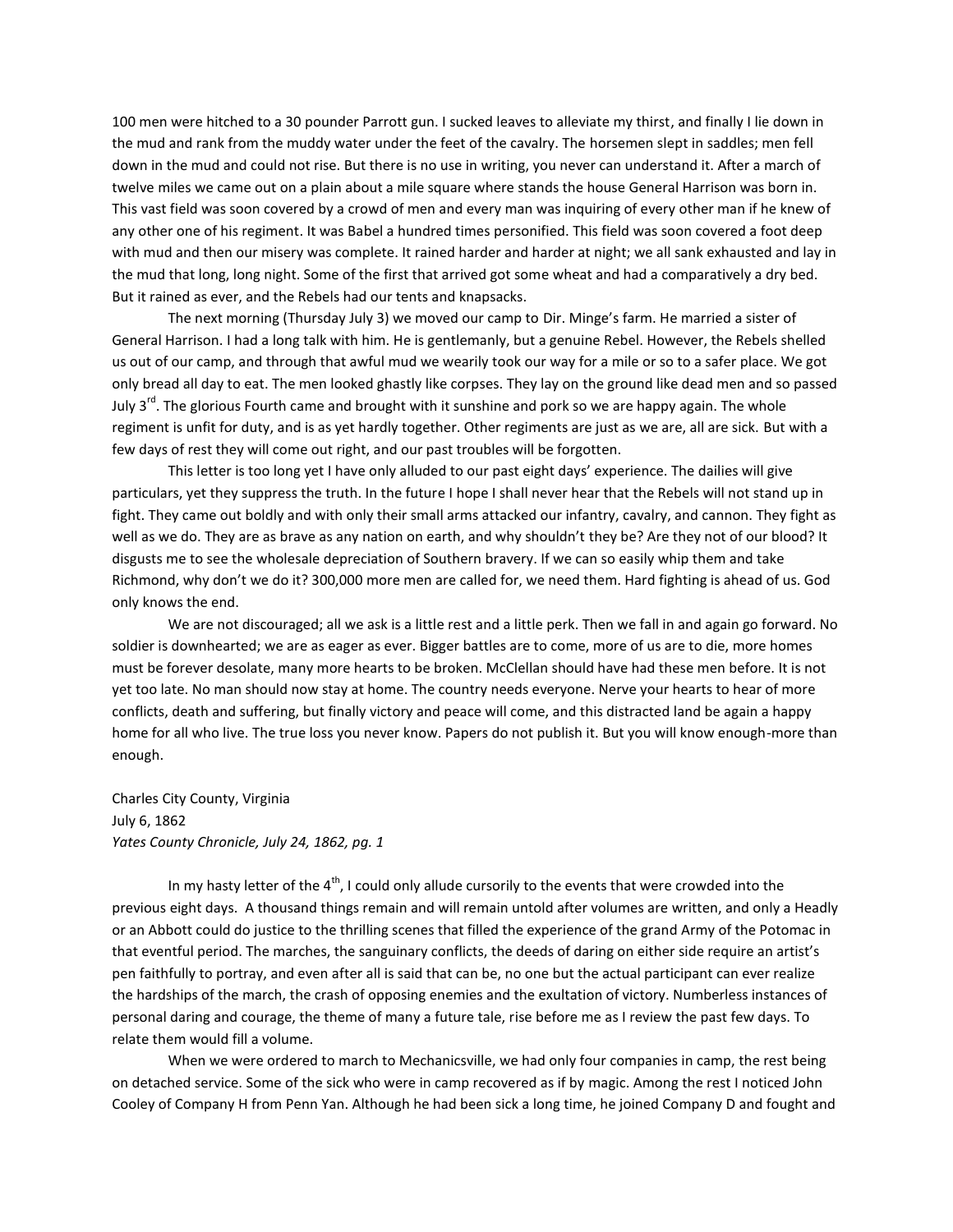marched with the rest clear up to this point and is now as well as any of us. It looked hard to see so many valuable stores burned, but we were forced to; the Rebels were in plain view and rushing rapidly on, confident of victory. Coffee, sugar, pork, coats, pants, shovels, axes, cartridges, tents, tools, wagons, and a thousand other articles were committed to the flames, and in many instances wagons were set on fire, the horses and mules shot, but the poor brutes were burned alive while dying with their wounds, not being unharnessed from the wagons.

# Exploits of Company G of Wisconsin

Company G, Captain E. Drew of Buffalo was detached with Company C (Michigan) and were with McCall's Pennsylvania Reserves. On the 30<sup>th</sup> of June they were with the Bucktails and were attacked by an overpowering force. They were badly handled and lost many. At length they got an opportunity each to seek a tree and then they did dreadful execution. The Rebels turned their left flank and fired on the 10<sup>th</sup> Pennsylvania Reserves, who ran as fast as they could. Parker was shot, then poor Captain Drew, by far our best captain, then Staples, all good men. At this time it was dark and Companies G and C found out to their alarm that they were literally surrounded by Rebels. This was in White Oak Swamp. Lieutenant Sheppard of Company G lay beside the road when a Rebel lay down beside him. Sheppard whispered, "Which regiment do you belong to?" "Louisiana Battalion." Instantly Sheppard struck him a powerful blow with his fist, stunning him, and took him prisoner. Old California Joe served a second in the same way. Henry Leye, bugler, had a prisoner when he a saw a lieutenant colonel coming along the road. He made his prisoner sit still, halted the lieutenant colonel, took his pistol away and carried them in triumph to the rear. The Rebels had a peculiar kind of whistle, which our men answered and thus got some prisoners. One of Company G's men joined an infantry regiment and excited great astonishment by the rapidity of the firing. The officers sung 'Who is that? What are you doing? What kind of gun you got?' All crowded around to see the Sharps' hair trigger rifle. The weather was intensely hot. A July sun in Virginia is not as cool as it might be. If you do not believe it, come and see.

If Senator Wilson, who wants to reduce our army by 10,000 men, had been in command of our rear guard, I think he would have modified his opinion a little. The Rebels swarmed all around every tree, every bush concealed a deadly foe. Sunday night the 29<sup>th</sup> we left the main road and entered a narrow country road. It was as dark as Erebus, and the trees and underbrush dense in every direction. After an hour's march the road degenerated into a path and the ambulances had to drop behind. Near midnight we halted and soon turned around to come back. After coming a few rods we again halted. The wind sighed mournfully through the wood and everything betokened a coming storm. I dismounted and placing my ear on the ground listened long and anxiously. We could hear footsteps in the woods on every side and they were not our men. We were surrounded by scouts and as I rode along, bringing up the extreme rear, I expected every minute to be shot. Detection would have been impossible in those tangled, dark forests and swamps.

When we came out of the woods to Turner's plantation, a scene of unrivalled beauty presented itself to our view. We were on the top of a long ridge that sunk away into the James River three miles distant. It was the finest farming country I had as yet seen. The grain was out and bound in sheaves, and stacked in small stacks. Hundreds of acres of wheat and oats were at once appropriated for food for the horses, and beds for the men. So the brutes were fed, even if the men were starving. In ten minutes all the grain on a farm would be destroyed. I heard one general say to some soldiers, "Hurry up boys, when you get all there is I want to put a guard there." It was right. Should our horses starve, and thousands of bushels of oats literally under their feet? We didn't see it. In one day smiling farms were despoiled, houses sacked, fruit trees all cut down for a little fruit, and ruin everywhere. But the men were starving. Consider eight days without food.

Monday we encamped at 11:30 A.M., but at 3 P.M. were called to go out to battle again, for little rest was worse than none. No food since Thursday save hard bread and a very little coffee. There were hundreds of wagons all around us loaded with all kinds of provisions that day, but we had no time to get any. In marching, an army stretches over many miles and we cannot run to the train for food, besides in this case we did not stop anywhere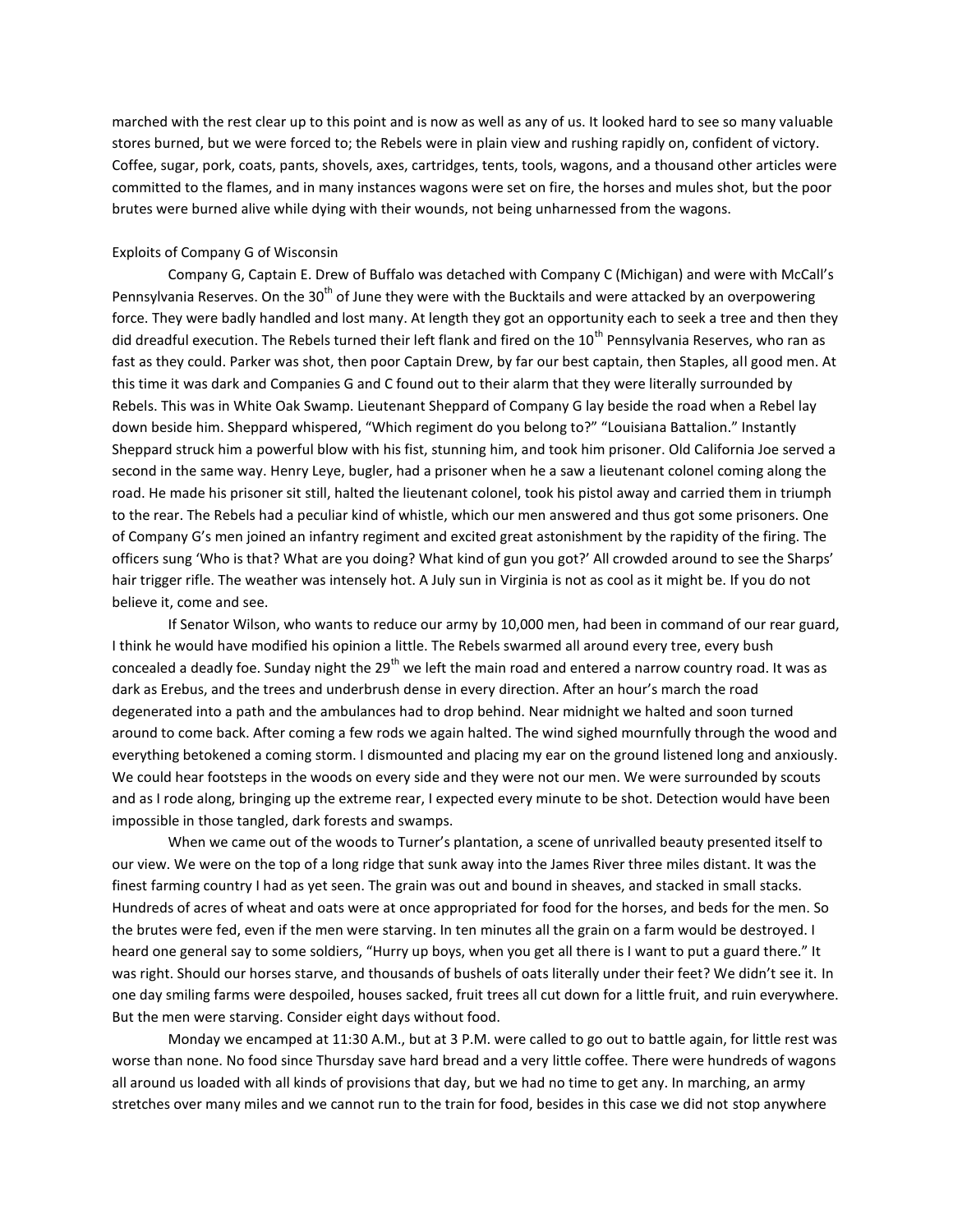long enough for our wagons to come to us. As we slowly toiled back up the hill, the wagons were coming down on the run, urged by the cavalry to double quick, the whole forming a scene of indescribable confusion. I rode up to a house in front and found it full of ladies from the neighboring houses. They were almost frantic with fear, and besought me to take them to a safe place. I did so very willingly for there were some very pretty girls among the lot. I don't wonder they were scared at having shells burst in their door yard. They did not have to claim to be Union at all. I have never seen a Union man yet. A correspondent of the New York Herald who tents with me was all summer with Burnside and he says he never met with one Union man in North Carolina; that all the statements of Union feeling there are false and written to deceive the North, etc. The people of North Carolina do not love Jeff Davis, but they hate us, and for all I can see or learn I am sadly forced to conclude that the Union feeling in the South is a myth. But of course you must remember that my sphere of observation is comparatively very small, but I hear a good deal.

In fact by reading the New York dailies I have been grossly deceived, and so has the whole North. We were told of the great numbers of Union men here ready to welcome our old flag. Where is on, even one? We were told the Rebels would not fight. We advanced to Richmond as if going to a picnic. The Rebels retreated until they were ready to fight, and then didn't they fight? It requires more courage to make an attack than to oppose one, and you will never call these Rebels cowards again when you remember that, leaving their cannon and cavalry in the rear, they boldly formed and coming out into a plain open field, marched up to the muzzles of 44 cannon, hurling shot and shell, canister and grape and charged our steady columns, obstinately contesting every inch, though they fell by the thousands, till night closed the scene. No troops on earth ever did more. Hereafter never say the Rebels won't fight. They far surpass us in obstinacy, in ferocity, in spirit. And the quicker they are recognized as a most dangerous fore, the better for us. We need 300,000 more men, not only to conquer speedily, but to conquer at all.

I will not state, for you would not believe me, the loss the army that left Yorktown has sustained. The Bucktails have 54 left out of 600. That's a strong case. You would not be far wrong were you to consider our loss by sickness, desertion and death as one half. One great auxiliary which the Rebels have found to aid them is the censorship of our press and the secrecy of their movements. How large is the Rebel army? Where is Beauregard? Has anything been done to strengthen us? Here in the 19<sup>th</sup> century we know no more of Beauregard that we do of Japan. The public has been engaged with stupendous falsehood, and Beauregard will turn up where least expected.

#### Lieutenant Colonel Ripley

To our Lieutenant Colonel Ripley belongs the honor of saving the left wing and the day on Tuesday. Seeing that we, a regiment, could not withstand a whole brigade, he rode back to General Martindale, whose brigade was not in action, and urged that a regiment might be given him. "Well," said the general very calmly, "you may take the 12<sup>th</sup> New York. Break it into division by column this way. Let the left center left wheel, and…" "Never mind, said Ripley, "give me the regiment and I'll get it through." He did just in time to save the day, but the 4<sup>th</sup> Michigan was then out of ammunition, so we still had only one regiment. Lieutenant Colonel Ripley then rode back and brought Colonel McQuade up with the gallant 14<sup>th</sup> New York. I expected to see the lieutenant colonel fall dead every minute, but he escaped with having a bad wound in the leg and having his horse killed with four balls. Honor such men.

Captain E. Drew, who was killed, was from Buffalo. He was our best-drilled captain and one of the best in the whole army. He was a pleasant man, never fond of showing off his great talents. He was a great loss. Lieutenant Peet had just received an appointment in the Marines at Washington, and was to leave that day. He was a fine young fellow, of good family, and was an officer and a gentleman. He was shot in the lungs and died in great agony. Out of 38 officers, we lost 24 in killed, wounded, and missing. We were in six different divisions and in every fight in the whole retreat.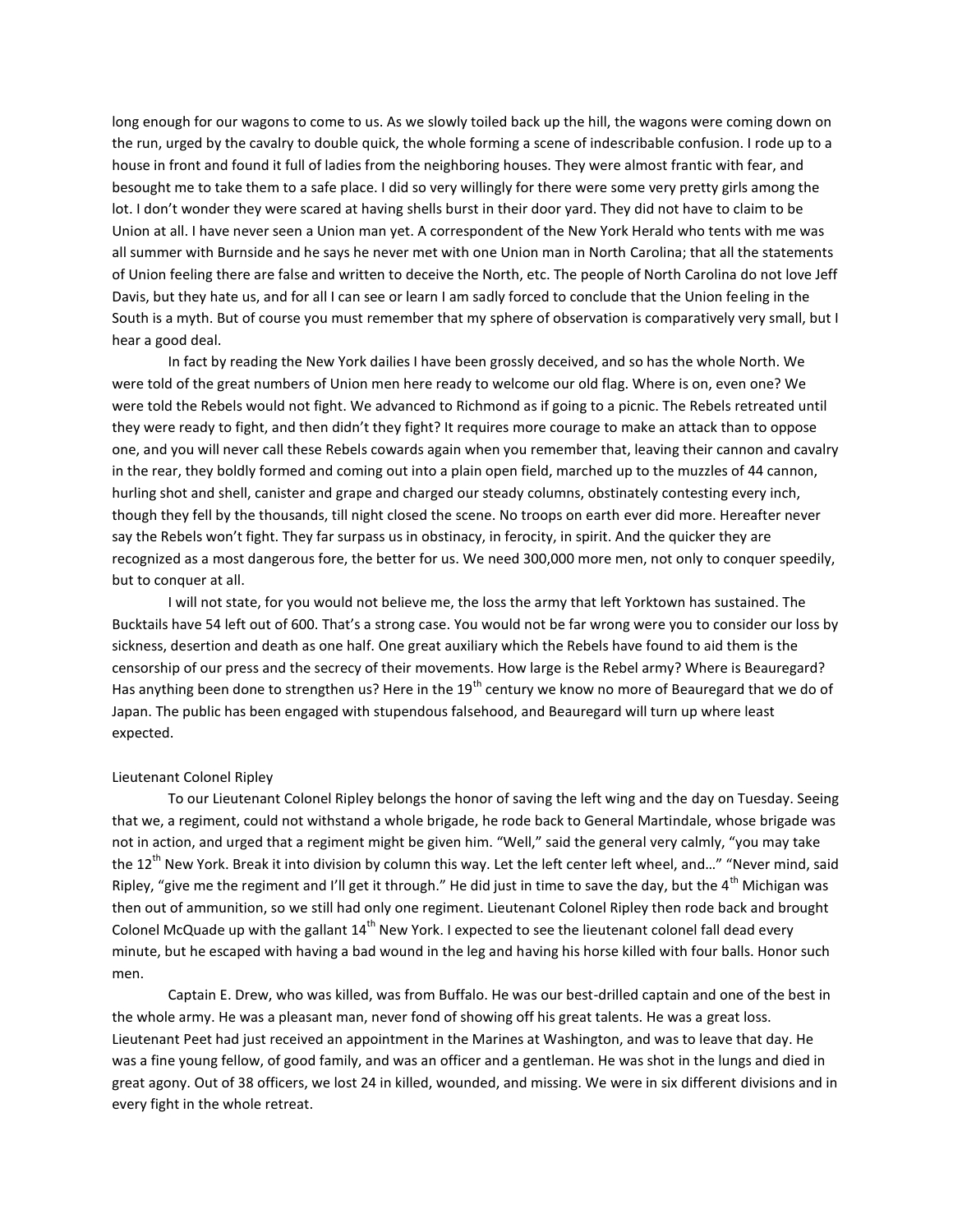The night after the battle of Tuesday we lay down utterly exhausted, and even those words convey no idea of the state of Porter's corps. No food since last Thursday, save a little hard bread and less coffee. I lay down, but a grape shot fell close by me from the distant side fight. I moved a little, when with an infernal whiz came a solid shot weighing 100 lbs from our gunboats, and indeed all that day they done us more hurt than good. However, we lay there; soon the intense heat of day gave way to the equally intense cold of the night, a peculiarity of this beautiful climate. So hungry, cold, and tired, wearily we waited for the dawn and coming battle, for our foe was triumphant and were pressing onward to our supposed certain defeat. At 2 A.M. the retreat began and now came a renewal of the horrid scenes on the Chickahominy, i.e. abandoning the wounded. As soon as they saw we were going, they set up a most miserable cry. They wept and prayed, swore, yelled, and blasphemed. "Oh do not leave us. Can't we hold this ground," they piteously exclaimed. But the parting moment soon came, and falling in we marched away leaving a thousand men crying and praying. Some were delirious for want of water. All were feverish and needed the outmost care. Every variety of wound and mutilation lay there. Acres and acres of abandoned humanity. Those terrible fields will live in my memory toll the end of all time. Can any of you imagine the despair of those brave hearts as our retreating columns disappeared from their view? Lost, lost-forever! Oh, this terrible war!

The retreat was a rout. A heavy rain was now falling, and the mud deepening every moment. The cavalry slept riding. Yet even here a little incident occurred that shows the spirit of brave men. McClellan had ten Parrott guns that were our especial delight from the way they were used to argue and use moral suasion. Twelve mules drew each one; they were 30-pounders and weighed 56,012 lbs each. The mules belonging to one gave out. The gun must be lost. It seemed inevitable. But no. A hundred soldiers, that were a moment before too tired to drag themselves along almost, seized a battery rope and harnessing themselves to the ponderous gun drew it for miles through that mud to camp. Leave that gun to the Rebels? Never!

I have already tried to convey a faint idea of the scene this vast plain presented upon the arrival of our army that eventful 2<sup>nd</sup> of July. Twenty thousand men, hungry, tired, covered with mud, clothes ringing wet, each one totally ignorant of the whereabouts of his comrades, and the rain still falling so steadily. Night set on a forlorn army indeed. Every soldier sank down in the deep mud, thankful to get even sleep. The next day it was not better. Still rain, still the awful mud, still no food, still hard work. Now we are more cheerful. The mud has dried up under the intense heat. The James River here resembles Crooked Lake at one end. The sloping banks, the woods, with occasional heaving fields of grain, all remind of home.

We are not discouraged. The enemy did not drive us from a single field while the battle raged. Their loss is far greater than ours, yet many of our regiments are almost annihilated. You never will see our loss in print. The Rebels lost so many because they rushed so boldly on our cannon. Ah, they fought nobly, nobly. When we stopped recruiting, Jeff Davis knew exactly what he had to contend against; consequently he urged the conscription through and outnumbered us. Do you see? But we must conquer, we shall conquer, many, many of us never to see our pleasant homes again. The recent battles give us a glimpse of what is ahead. We have got to kill this Southern army. Do you understand what that means? Live or die, some of us must, and will go to Richmond. That is decreed. But an awful struggle is impending.

Camp near Harrison's Landing, James River, Virginia July 16, 1862 *Yates County Chronicle, July 31, 1862, pg. 2*

The *Petersburgh Express* (Va.) of July 9<sup>th</sup> says: "It is a matter of congratulation with every friend of freedom and the South to know that the present position of McClellan's army is one of the hottest, perhaps, on the soil of Virginia. Prisoners residing in Petersburg, entirely familiar with the locality, say that out of Tophet, there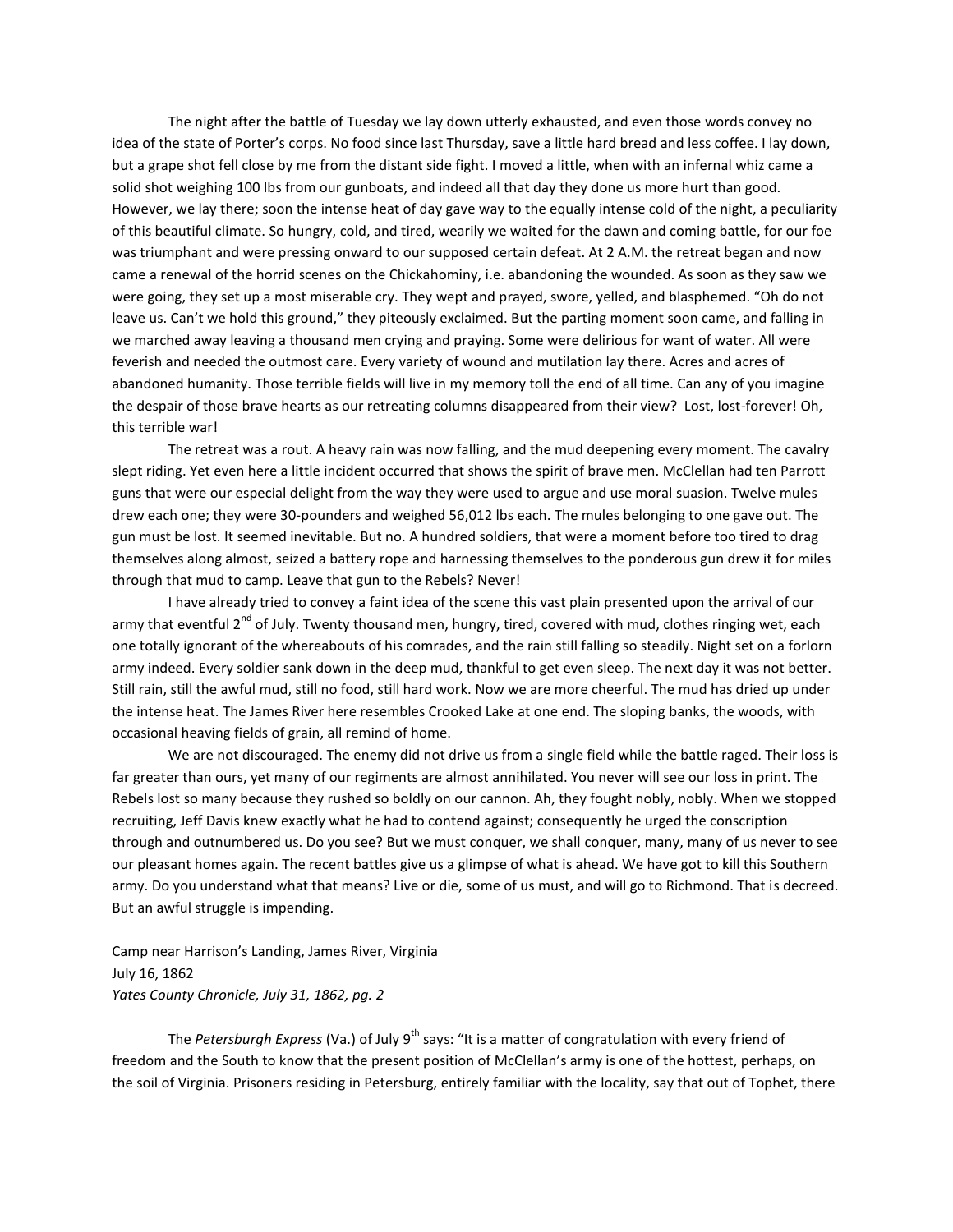is no place to compare with it. There is but little sympathy hereabouts for the invaders; and if the sun could roast the rascals to a crisp, no tears would be shed in the South at their fate."

I can certify to that. For once the Rebels have told the honest truth. The thermometer for the days was 100, 98, and 99 degrees, and not a great deal less at any time day or night. You can't imagine how such extreme, long, continued heat enervates and depressed. No cool breeze at night or morning. The serene steady blaze and only poor, warm, surface warm to drink. Just here, let me say that in all my letters, whenever I speak of hunger, heat, cold, thirst, or toil, I am not complaining or whining. These physical troubles are severe and serious, but I never hear the soldiers fretting or murmuring. I only aim to present to you things as they are; to give an idea, poor though it may be, of our camp life and a homely picture of the life of a soldier in the Army of the Potomac. I hear the men lamenting the distracted state of the country, night and day, but I hear no real grumbling over our privations. They did not enlist for a grand picnic, and every man who expects to put his shoulder to the wheel, do his part well, and earn the honor a volunteer is entitled to and yet suffer none had better quietly stay at home and be content with reading about it and pitying us. Look a moment. A brave and well-appointed army left the city of Washington on the  $2^{nd}$  of March, one-third of a year since. They lay on the ground in the swamps of Yorktown, toiled in the earth, raising massive works, built miles of corduroy roads, did picket duty in rain and cold, marched up the Peninsula, hundreds falling out and dying alone and uncared for, marched six days on three days' rations, encamped in the swamps of the Chickahominy, stood picket for a month in water from six inches to three feet deep. And a burning sun beating on their heads (127 men were shot on picket in Gen. Smith's division alone in 21 days). Who honors the brave picket, whose duty is a continual lonely battle of 24 hours durations, not even the magnetic touch of a comrade's elbow to cheer and inspirit! "One man shot on picket." Dead, and not even noticed.

Sleeping on ground, drinking warm swamp surface water, and finally eight terrible days of struggling for life and liberty, wrestling not only with a cruel foe, but imperious nature, contending again man and hunger. Be assured that we invite the recruit to no child's play, yet, if this appalls him, if the curtain partially lifted discloses a view which halts him, let him stay at home. Through fire and blood and famine and thirst and untold misery and suffering, the Union must be restored and he, who would claim a share of the honor, must prepare to meet and endure the toil.

The *Herald* blows about the danger its correspondents brave, claims that they are in the front, as much under fire as any officer and all such bosh. They are never in the fight. They make up their letters from hearsay and our official reports at headquarters. The chief of staff of the *New York Press* left Gaines' Mills just as the battle began, and the rest ran away off at 4 P.M. over the upper bridge, and the terrible fighting was done after 4 P.M. In conversing with these correspondents I find that they don't know a tenth part as much as any private who was in front could tell.

The Mexican battles loom up grandly. You esteem them to be terrible conflicts, yet compare the loss with ours. We lost in over seven days fighting killed, wounded, and missing, 15,207. At the great battle before Fort Brown we lost 39. Fight all day and 39 killed! Child's play. At Monterey we lost 158 killed, 368 wounded. The Mexicans about 1,000. I was just reading these losses in *Harper's* for July. They appear very trifling and insignificant to us. We firmly believe that we killed and wounded nearly 20,000 Rebels at Gaines' Mills. Monday they were slaughtered like sheep and on Tuesday I think we had the best chance at them of any day. We shot down whole brigades. They charged desperately, never did men fight better. But our cannon were merciless. We have 15,000 killed and wounded, but we have 20,000 sick besides. Rather more than less.

# Saturday July 19, 1862

No one has greater respect for clergymen than I have, yet I am compelled to admit the truth of the following taken from the *Herald* of the 17<sup>th</sup> and even add that the article does not come up to the reality still. I have seen very few chaplains to know them well. I have never seen anywhere in our regiment or any order any Sunday exercises since last December, with one or two exceptions. I have never seen a chaplain with the sick and